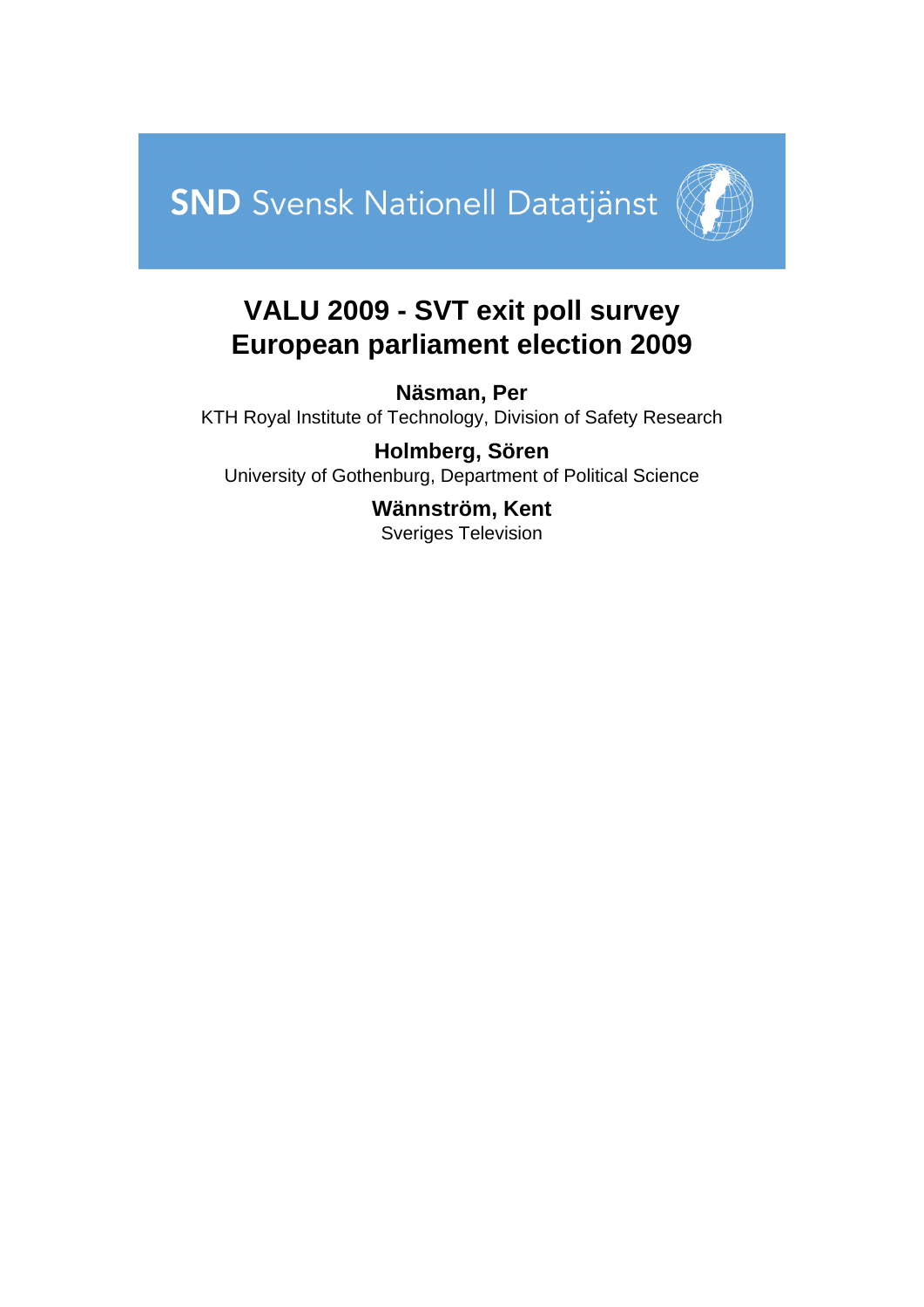# **Metadata Production**

| Metadata<br>$\textbf{Product}(s)$ | Swedish national data service |  |
|-----------------------------------|-------------------------------|--|
| <b>Production Date</b>            | August 21, 2014               |  |
| <b>Identification</b>             | SND0874-001                   |  |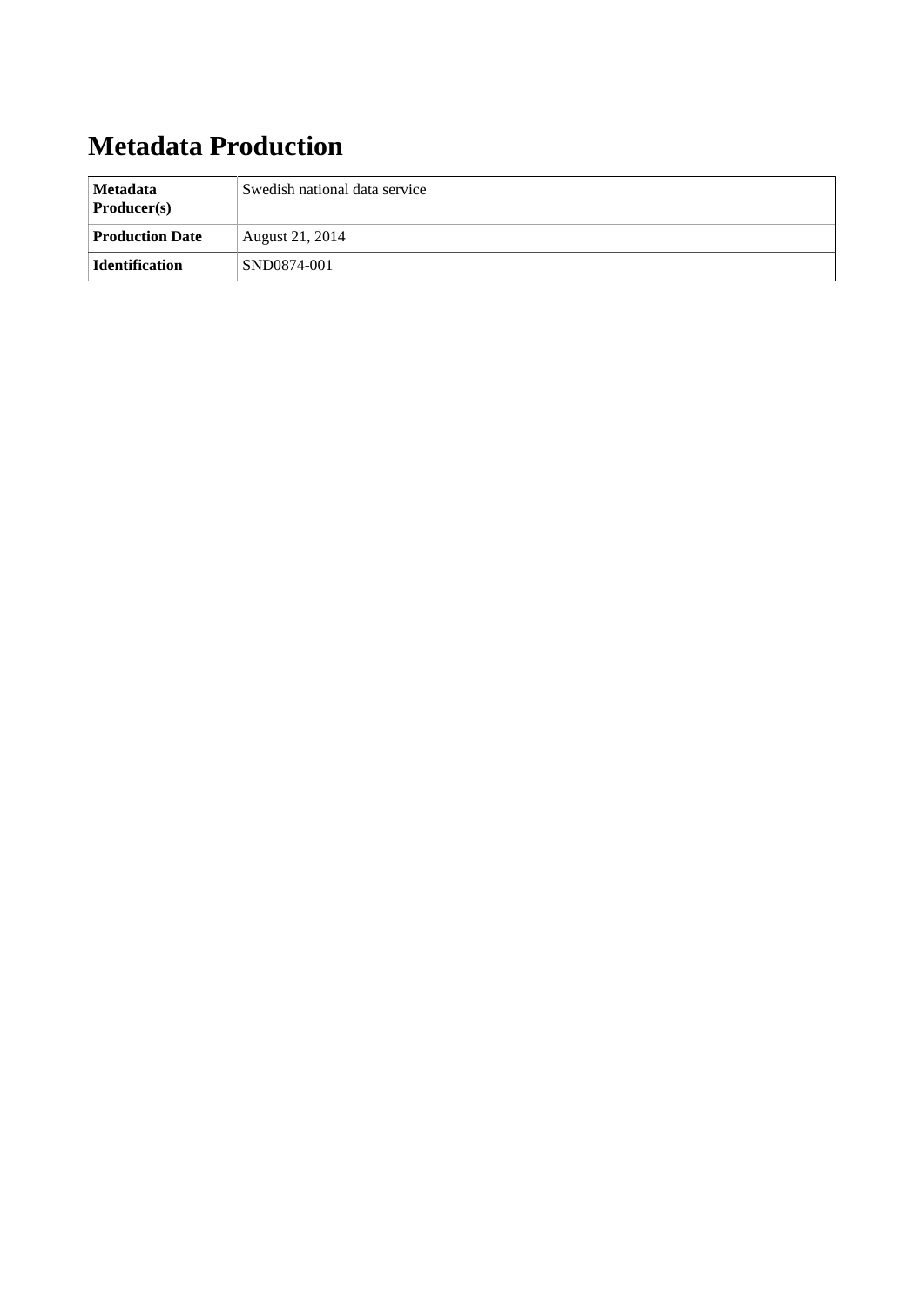# **Table of Contents**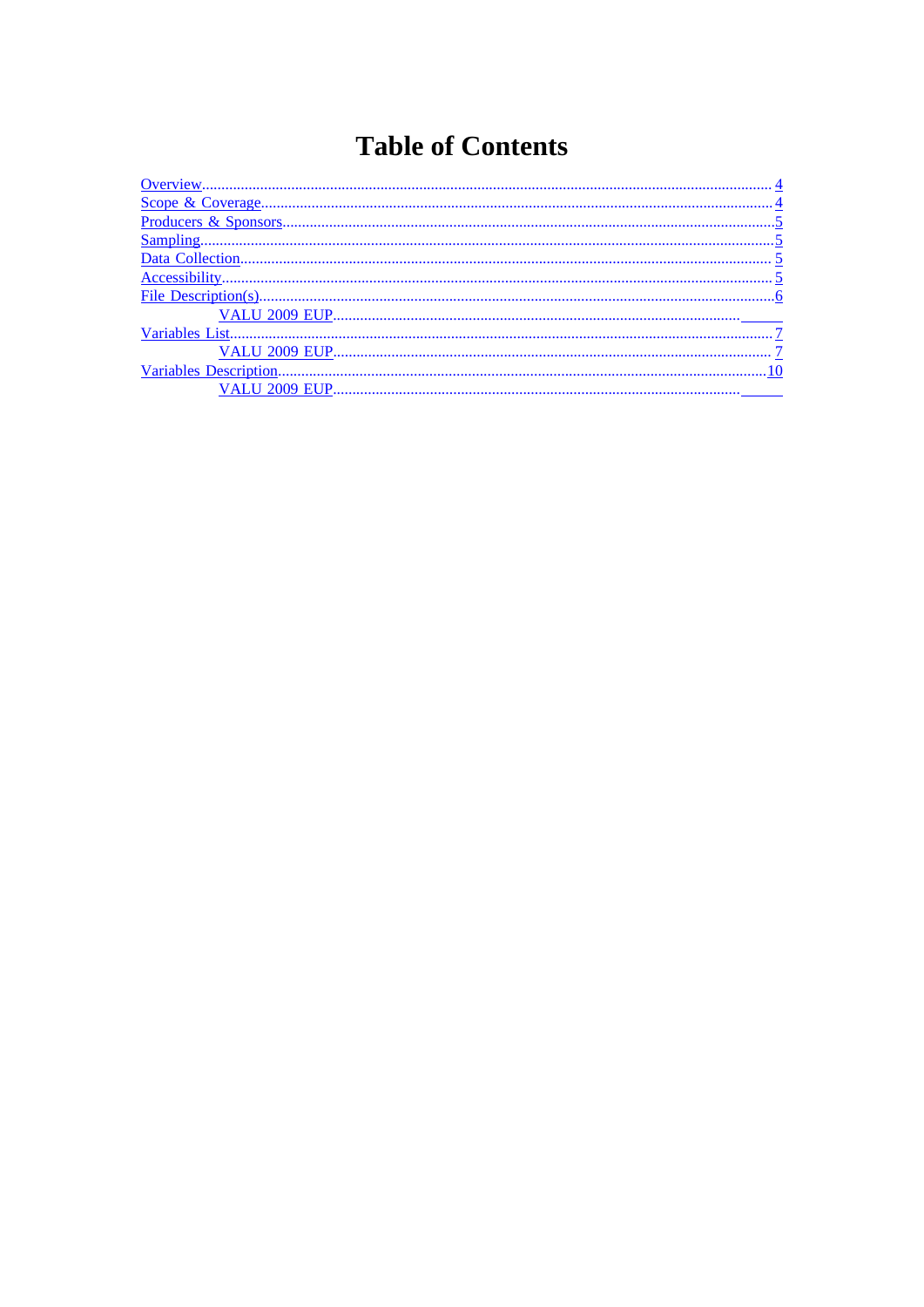<span id="page-3-0"></span>

| <b>Overview</b>       |                                                                                                                                                                                                                                                                                                                                                                                                                                                                                                                                                                                                                                                                                                                                                                                                                                                                                                                                                                                                                                                                                                                                                                                                                                                                                                                                                                                                                                                                                                                                                                                                                                                                                                                                                                                                                                                                                                                                                                                       |  |  |  |  |
|-----------------------|---------------------------------------------------------------------------------------------------------------------------------------------------------------------------------------------------------------------------------------------------------------------------------------------------------------------------------------------------------------------------------------------------------------------------------------------------------------------------------------------------------------------------------------------------------------------------------------------------------------------------------------------------------------------------------------------------------------------------------------------------------------------------------------------------------------------------------------------------------------------------------------------------------------------------------------------------------------------------------------------------------------------------------------------------------------------------------------------------------------------------------------------------------------------------------------------------------------------------------------------------------------------------------------------------------------------------------------------------------------------------------------------------------------------------------------------------------------------------------------------------------------------------------------------------------------------------------------------------------------------------------------------------------------------------------------------------------------------------------------------------------------------------------------------------------------------------------------------------------------------------------------------------------------------------------------------------------------------------------------|--|--|--|--|
| <b>Type</b>           | SVT exit poll surveys                                                                                                                                                                                                                                                                                                                                                                                                                                                                                                                                                                                                                                                                                                                                                                                                                                                                                                                                                                                                                                                                                                                                                                                                                                                                                                                                                                                                                                                                                                                                                                                                                                                                                                                                                                                                                                                                                                                                                                 |  |  |  |  |
| <b>Identification</b> | SND0874-001                                                                                                                                                                                                                                                                                                                                                                                                                                                                                                                                                                                                                                                                                                                                                                                                                                                                                                                                                                                                                                                                                                                                                                                                                                                                                                                                                                                                                                                                                                                                                                                                                                                                                                                                                                                                                                                                                                                                                                           |  |  |  |  |
| <b>Version</b>        | Production Date: 2014-08-21<br>2.0                                                                                                                                                                                                                                                                                                                                                                                                                                                                                                                                                                                                                                                                                                                                                                                                                                                                                                                                                                                                                                                                                                                                                                                                                                                                                                                                                                                                                                                                                                                                                                                                                                                                                                                                                                                                                                                                                                                                                    |  |  |  |  |
| <b>Series</b>         | In Valu - Swedish exit poll surveys - voters leaving polling stations are asked by public<br>service broadcaster Sveriges Television (SVT) to fill in a questionnaire and put it<br>anonymously in a sealed box. After collecting and processing the responses, Sveriges<br>Television is able to present an election forecast and an analysis of the reasons underlying<br>the outcome of the election in it's Election Night broadcast. The surveys are referred to as<br>VALU, an abbreviation for vallokalsundersökning, Swedish for exit poll survey. VALU has<br>been carried out by the public service broadcaster Sveriges Television (SVT) in connection<br>with all national elections since 1991; parliamentary elections, referendums, and elections<br>to the European Parliament. The first exit poll survey in Sweden was carried out by SVT in<br>collaboration with Stockholm University and University of Gothenburg. Since 1994, SVT<br>has carried out the studies in collaboration with University of Gothenburg and the Royal<br>Institute of Technology in Stockholm (KTH). SVT's main aim with VALU is to obtain an<br>analytical basis for SVT's election night broadcast and for SVT's and other professional<br>analysts' post-election analyses. Another aim is to be able to forecast the result of the election<br>at an early stage during election night. VALU is carried out in geographical regions centred<br>around the largest university cities. A university lecturer is appointed in each of the regions<br>as regional survey leader. Together, these survey leaders are responsible for the field workers<br>who carry out the survey where voting takes place before election day and outside polling<br>stations during election day. Survey leaders and field workers are recruited from departments<br>of statistics at the respective university. Thus, all survey leaders and field workers are familiar<br>with statistical methods. |  |  |  |  |

#### **VALU 2009 - SVT exit poll survey European parliament election 2009** *VALU 2009 - SVT:s vallokalsundersökning Europaparlamentsvalet 2009*

#### **Abstract**

In VALU - Swedish exit poll surveys - voters leaving polling stations are asked by public service broadcaster Sveriges Television (SVT) to fill in a questionnaire and put it anonymously in a sealed box. After collecting and processing the responses, Sveriges Television is able to present an election forecast and an analysis of the reasons underlying the outcome of the election in it´s Election Night broadcast. The surveys are referred to as VALU, an abbreviation for vallokalsundersökning, Swedish for exit poll survey. The first exit poll survey in Sweden was carried out at the parliamentary election in 1991. Since then similar studies have been carried out in connection with all Parliamentary elections, referendums and elections to the European Parliament.

| Kind of Data            | Voting data: Exit polls |  |
|-------------------------|-------------------------|--|
| <b>Unit of Analysis</b> | Individual              |  |

<span id="page-3-1"></span>

| Scope & Coverage                                                                                                                                           |                                                                                                  |  |  |
|------------------------------------------------------------------------------------------------------------------------------------------------------------|--------------------------------------------------------------------------------------------------|--|--|
| european parliament, european parliament election, european integration, european union,<br><b>Keywords</b><br>election data, exit polls, electoral issues |                                                                                                  |  |  |
| <b>Topics</b>                                                                                                                                              | mass political behaviour, attitudes/opinion, elections, international politics and organisations |  |  |
| <b>Time Period(s)</b>                                                                                                                                      | 2009                                                                                             |  |  |
| <b>Countries</b>                                                                                                                                           | Sweden                                                                                           |  |  |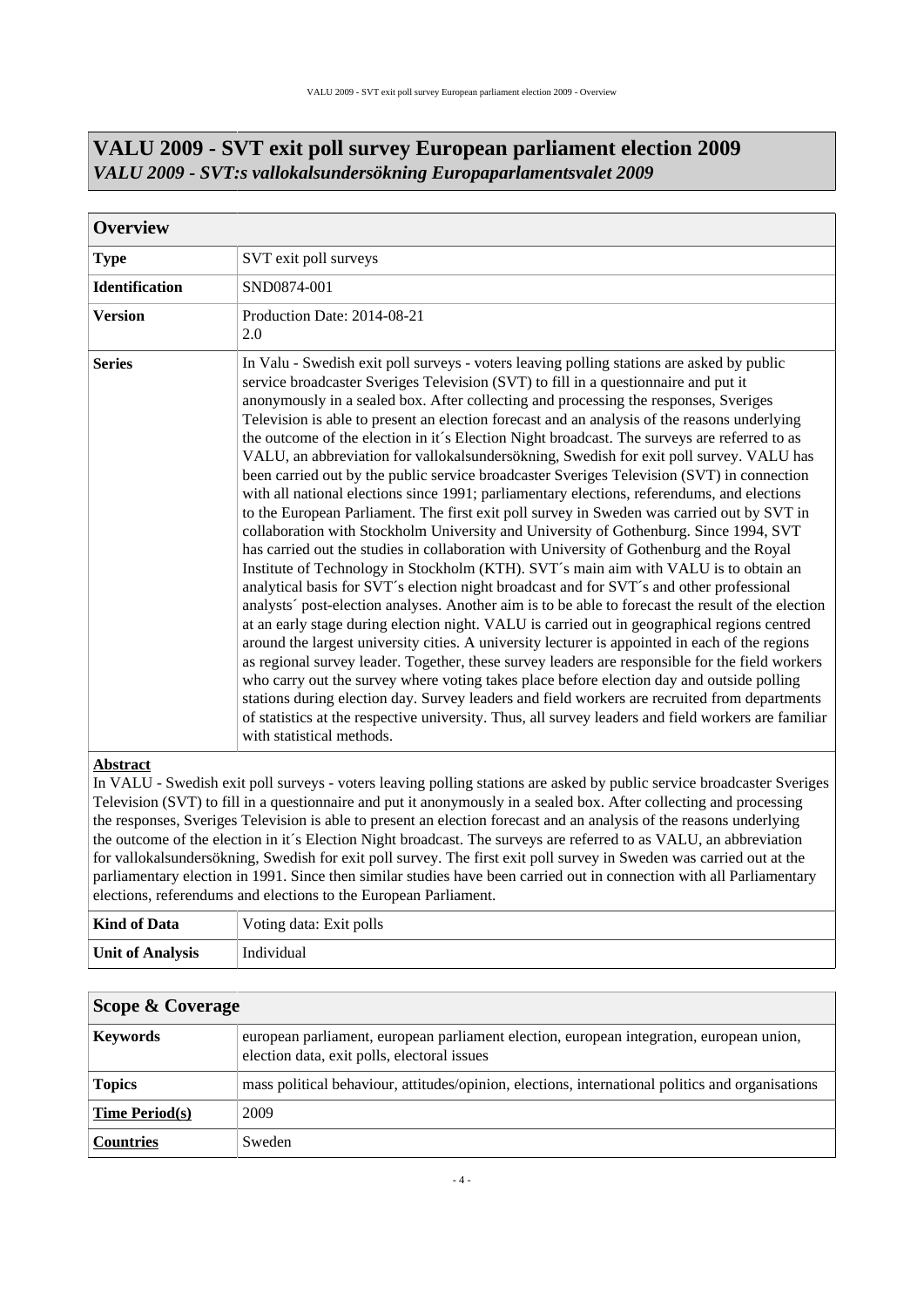| <b>Universe</b>    |  |  |
|--------------------|--|--|
| Swedish electorate |  |  |

<span id="page-4-0"></span>

| <b>Producers &amp; Sponsors</b>   |                                                                                                                                                                                                   |  |  |
|-----------------------------------|---------------------------------------------------------------------------------------------------------------------------------------------------------------------------------------------------|--|--|
| <b>Primary</b><br>Investigator(s) | Näsman, Per, KTH Royal Institute of Technology, Division of Safety Research<br>Holmberg, Sören, University of Gothenburg, Department of Political Science<br>Wännström, Kent, Sveriges Television |  |  |
| <b>Other Producer(s)</b>          | Sveriges Television                                                                                                                                                                               |  |  |

#### <span id="page-4-1"></span>**Sampling**

#### **Sampling Procedure**

In VALU a selection is made of a number of electoral districts and in this way their respective polling station. The number of electoral districts to be selected for VALU is allocated among the different regions according to the size of the electorate. Within each region, the electoral districts are then selected to be included in VALU. This selection is based on the size and geographical location of the electoral district.

#### **Response Rate**

23

<span id="page-4-2"></span>

| <b>Data Collection</b>          |                                                  |  |  |
|---------------------------------|--------------------------------------------------|--|--|
| Data Collection<br><b>Dates</b> | start 2009-05-28<br>end 2009-06-07               |  |  |
| <b>Time Period(s)</b>           |                                                  |  |  |
| Data Collection<br>Mode         | Fixed form self-administred questionnaire: paper |  |  |
| $\mathbf{R}$ and $\mathbf{R}$   |                                                  |  |  |

#### **Data Collection Notes**

Andelen som vägrade fylla i enkäten vid de förtida röstningslokalerna var cirka 25%. Siffran baserar sig helt på bedömningar av fältombuden då ingen kontroll av antalet vägrare eller kartläggning av deras bakgrundsvariabler eller motiv för vägran gjordes. Spontant uppgav huvuddelen av vägrarna tidsbriust som motivet för vägran. Andelen vägrare under valdagen bedöms av fältombuden som genomgående lägre än vid de förtida röstningsställena.

<span id="page-4-3"></span>

| <b>Accessibility</b> |                                      |  |
|----------------------|--------------------------------------|--|
| Distributor(s)       | <b>Swedish National Data Service</b> |  |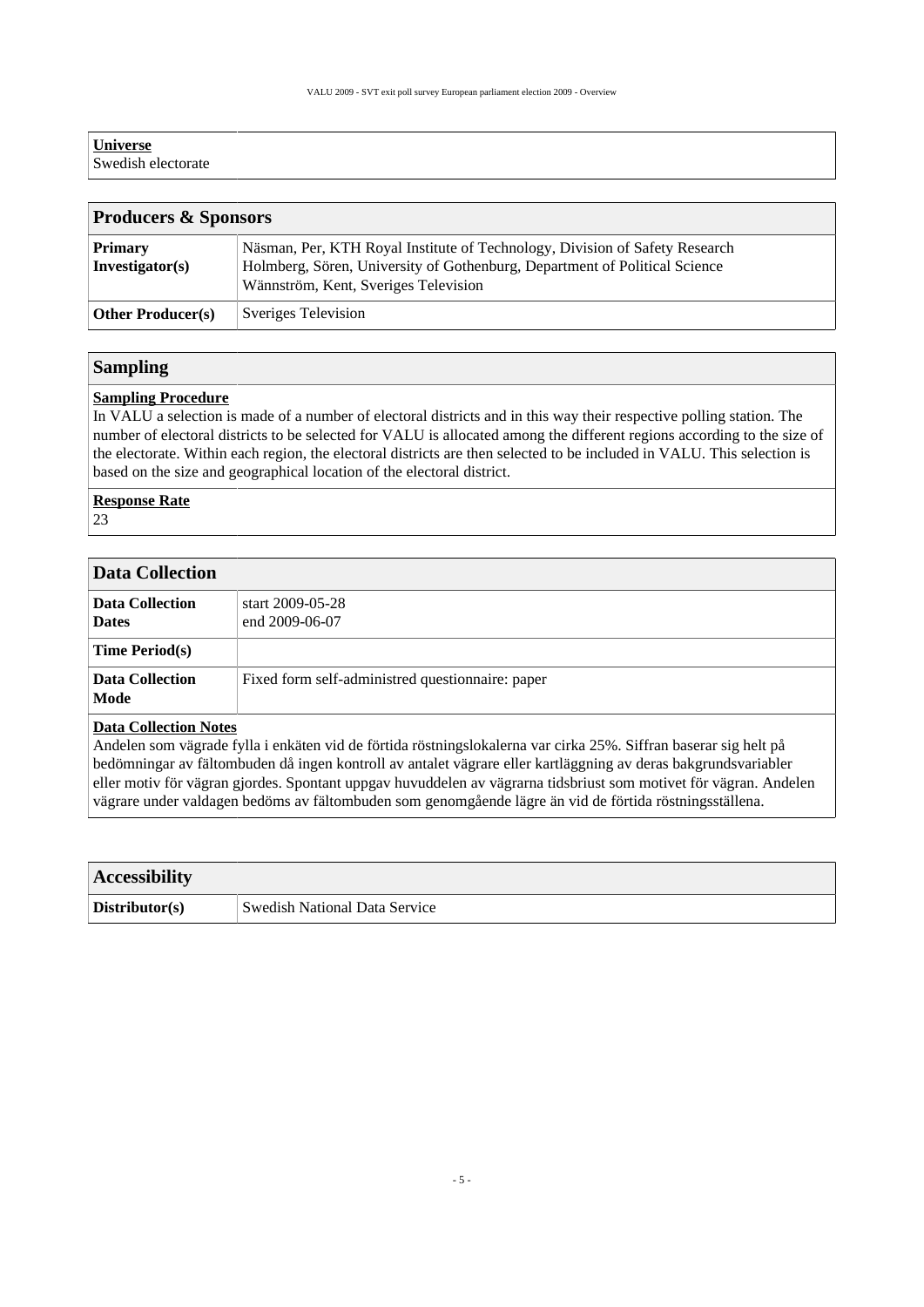# <span id="page-5-0"></span>**File Description(s)**

#### **Dataset contains 1 file(s)**

| <b>VALU 2009 EUP</b>        |      |  |
|-----------------------------|------|--|
| Cases                       | 7773 |  |
| $\sqrt{\text{Variable}(s)}$ | 52   |  |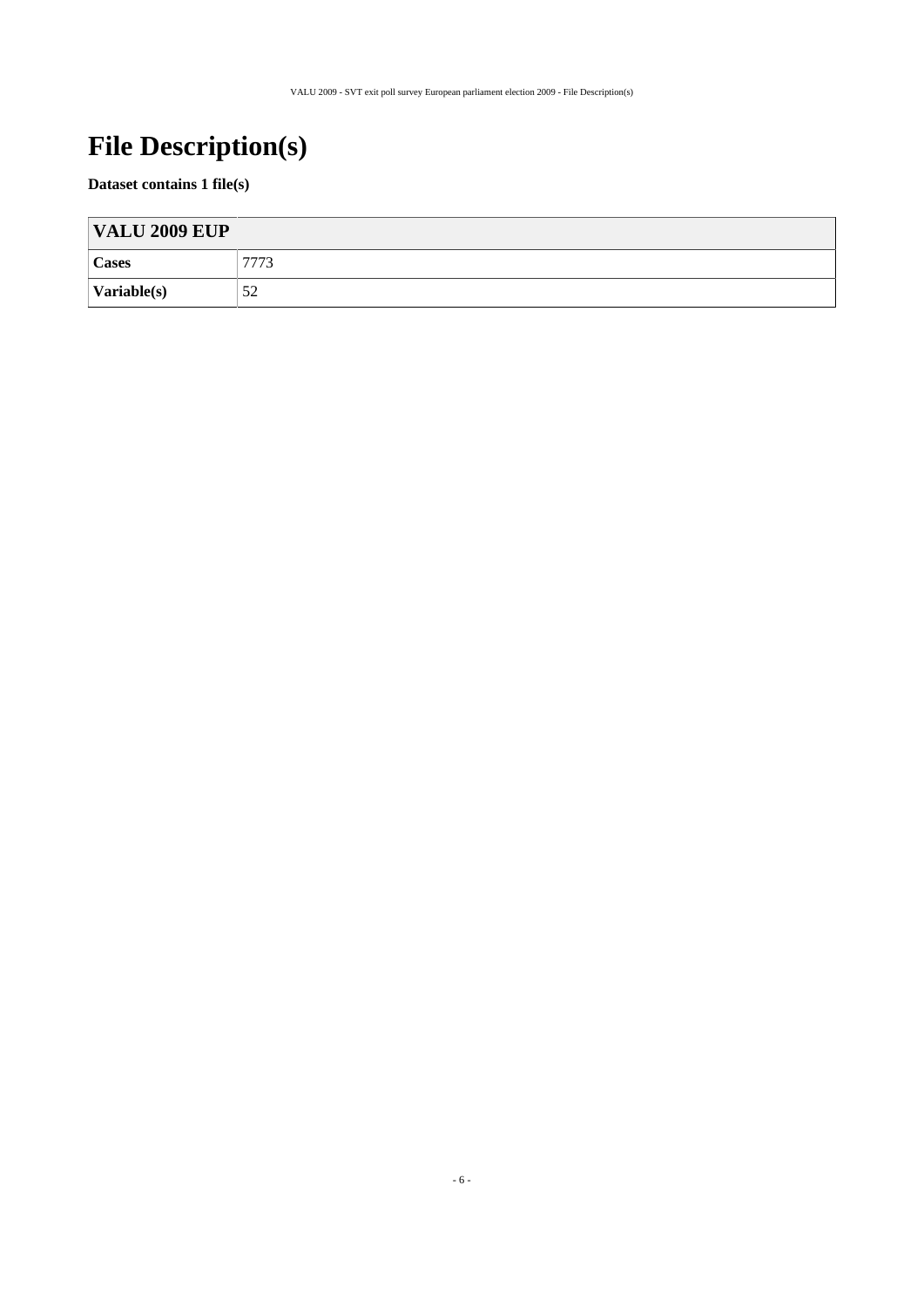# <span id="page-6-0"></span>**Variables List**

#### **Dataset contains 52 variable(s)**

### <span id="page-6-1"></span>**VALU 2009 EUP**

| #              |                  |                                                                    |                                                                                                                                                                    |
|----------------|------------------|--------------------------------------------------------------------|--------------------------------------------------------------------------------------------------------------------------------------------------------------------|
| 1              | SND studie       | SND-studie 0874                                                    |                                                                                                                                                                    |
| 2              | SND_dataset      | SND-dataset 0874-001                                               |                                                                                                                                                                    |
| 3              | SND_version      | SND version 2.0                                                    |                                                                                                                                                                    |
| $\overline{4}$ | ort              | Central location                                                   |                                                                                                                                                                    |
| 5              | typ              | Vote in advance or vote at poll station                            |                                                                                                                                                                    |
| 6              | f1               | Q.1 Party voted for in the 2009 European<br>Parliamentary election | Which party did you vote for today?                                                                                                                                |
| $\tau$         | <u>f2</u>        | Q.2 Marked a candidate on the ballot                               | Did you use the possibility to vote for a person by marking a<br>candidate on your ballot?                                                                         |
| 8              | <u>f3</u>        | Q.3 Time for party choice                                          | When did you decide how you were going to vote in the<br>European Parliament election?                                                                             |
| 9              | $\underline{f4}$ | Q.4 Subjective placement on ideological<br>left-right scale        | Sometimes people talk of political opinions in terms of left-<br>right. Where would you place yourself?                                                            |
| 10             | <u>f5</u>        | Q.5 Party voted for if parliamentary election<br>today             | Which party would you vote for if it was a parliamentary<br>election today?                                                                                        |
| 11             | f6               | Q.6 Trust in Swedish politicians                                   | In general, how much trust do you have in Swedish<br>politicians?                                                                                                  |
| 12             | <u>f7</u>        | Q.7 Opinion on the Swedish EU<br>membership                        | Do you think Sweden should leave the EU or remain a<br>member of EU?                                                                                               |
| 13             | f8               | Q.8 Attitude towards the EU                                        | In general, what is your attitude towards the EU?                                                                                                                  |
| 14             | <u>f9</u>        | Q.9 Opinion on EU developing into a<br>federal state               | Do you think it would be positive or negative if the EU<br>developed into a federal state, a kind of United States of<br>Europe?                                   |
| 15             | f10              | Q.10 Gender                                                        | Are you a woman or a man?                                                                                                                                          |
| 16             | f11              | Q.11 Year of birth                                                 | What year were you born?                                                                                                                                           |
| 17             | f12              | Q.12 Swedish citizen                                               | Are you a citizen of Sweden?                                                                                                                                       |
| 18             | f13              | Q.13 Area/country of upbringing: Yourself                          | Where did you, your father and your mother for the most<br>part live as a child? - Yourself                                                                        |
| 19             | f14              | Q.14 Area/country of upbringing: Father                            | Where did you, your father and your mother for the most<br>part live as a child? - Your father                                                                     |
| 20             | f15              | Q.15 Area/country of upbringing: Mother                            | Where did you, your father and your mother for the most<br>part live as a child? - Your mother                                                                     |
| 21             | f16              | Q.16 Educational attainment                                        | What is your education?                                                                                                                                            |
| 22             | f17              | Q.17 Satisfaction with democracy in<br>Sweden                      | On the whole, are you very satisfied, fairly satisfied, not<br>especially satisfied or not at all satisfied with the way<br>democracy works in Sweden?             |
| 23             | f18              | Q.18 Satisfaction with democracy in the<br>European Union          | On the whole, are you very satisfied, fairly satisfied, not<br>especially satisfied or not at all satisfied with the way<br>democracy works in the European Union? |
| 24             | f19              | Q.19 Employment sector                                             | Are/were you employed by the state, local government or a<br>private employer?                                                                                     |
| 25             | f20              | Q.20 Labour market situation                                       | Which of these groups do you belong to?                                                                                                                            |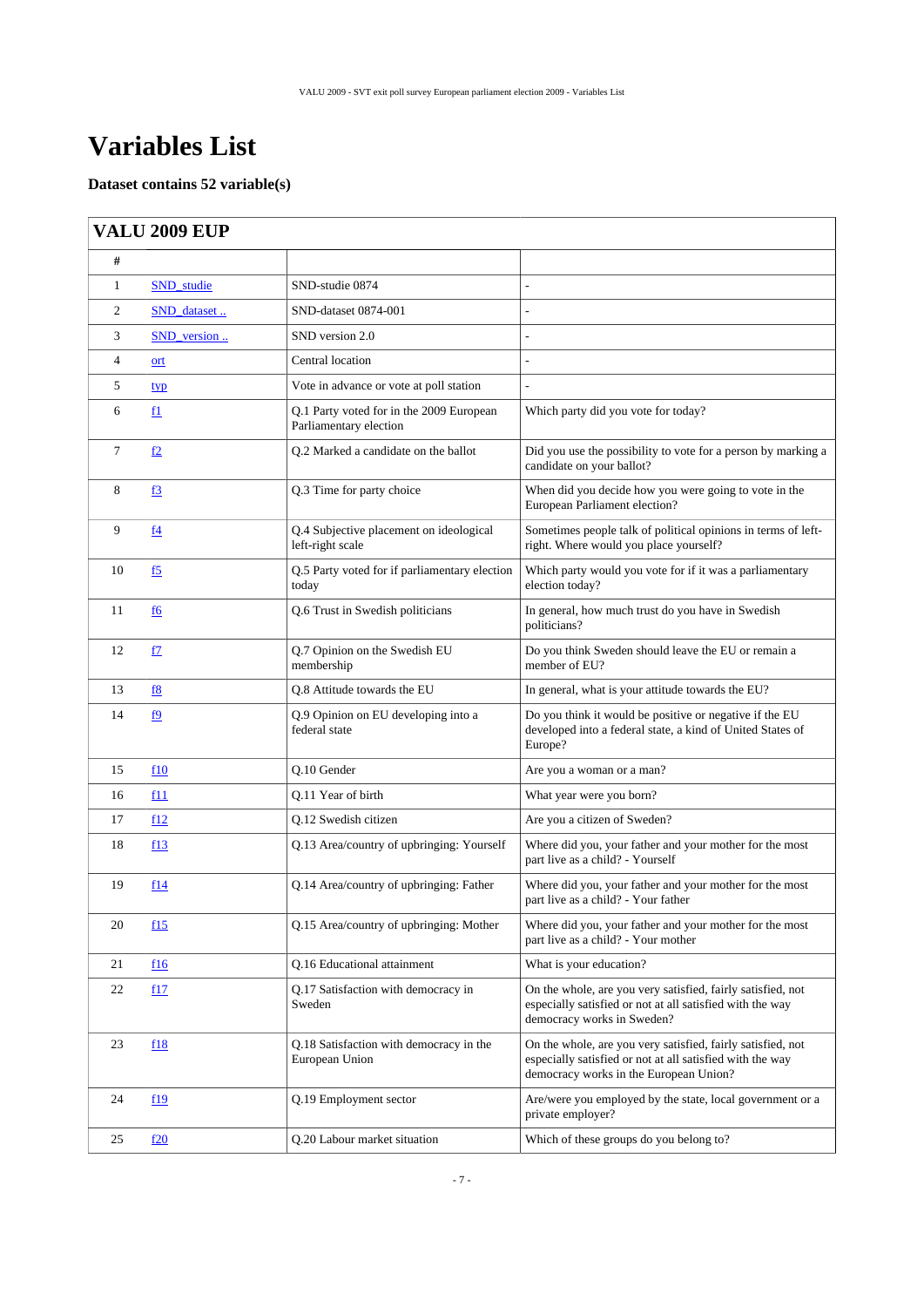|    | <b>VALU 2009 EUP</b> |                                                                                                 |                                                                                                                                                                        |
|----|----------------------|-------------------------------------------------------------------------------------------------|------------------------------------------------------------------------------------------------------------------------------------------------------------------------|
| #  |                      |                                                                                                 |                                                                                                                                                                        |
| 26 | f21                  | Q.21 Current or previous occupational group                                                     | Which of these occupational groups do you/did you belong<br>$\mathrm{to}2$                                                                                             |
| 27 | f <sub>22</sub>      | Q.22 Union membership                                                                           | Are you a member in a trade/labour union?                                                                                                                              |
| 28 | f <sub>23</sub>      | Q.23 Church/communion attendance                                                                | How often do you usually attend a service or a meeting in a<br>church/communion?                                                                                       |
| 29 | f24                  | Q.24 Important reason for choice of party:<br>The parties' policies on EU-related issues        | How important are the following reasons for your choice<br>of party today in the European Parliament election? - The<br>parties' policies on EU-related issues         |
| 30 | f25                  | Q.25 Important reason for choice of party:<br>The parties' policies in Swedish politics         | How important are the following reasons for your choice<br>of party today in the European Parliament election? - The<br>parties' policies in Swedish politics          |
| 31 | <u>f26</u>           | Q.26 Important reason for choice of party:<br>Old habit/loyalty to my party                     | How important are the following reasons for your choice of<br>party today in the European Parliament election? - Old habit/<br>loyalty to my party                     |
| 32 | f27                  | Q.27 Important reason for choice of party:<br>The candidates on the ballots                     | How important are the following reasons for your choice<br>of party today in the European Parliament election? - The<br>candidates on the ballots                      |
| 33 | f28                  | Q.28 Important issue for choice of party:<br>The environment                                    | And how important are the following issues for your choice<br>of party today in the European Parliament election? - The<br>environment                                 |
| 34 | f29                  | Q.29 Important issue for choice of party:<br>The economy                                        | And how important are the following issues for your choice<br>of party today in the European Parliament election? - The<br>economy                                     |
| 35 | f30                  | Q.30 Important issue for choice of party:<br>Employment                                         | And how important are the following issues for your choice<br>of party today in the European Parliament election? -<br>Employment                                      |
| 36 | f31                  | Q.31 Important issue for choice of party:<br>The issue on agricultural subsidies in the EU      | And how important are the following issues for your choice<br>of party today in the European Parliament election? - The<br>issue on agricultural subsidies in the EU   |
| 37 | f32                  | Q.32 Important issue for choice of party:<br>The peace in Europe                                | And how important are the following issues for your choice<br>of party today in the European Parliament election? - The<br>peace in Europe                             |
| 38 | f33                  | Q.33 Important issue for choice of party:<br>The national independence                          | And how important are the following issues for your choice<br>of party today in the European Parliament election? - The<br>national independence                       |
| 39 | f34                  | Q.34 Important issue for choice of party:<br>If Sweden should introduce the euro as<br>currency | And how important are the following issues for your choice<br>of party today in the European Parliament election? - If<br>Sweden should introduce the euro as currency |
| 40 | <u>f35</u>           | Q.35 Important issue for choice of party:<br>Refugees/immigration                               | And how important are the following issues for your choice<br>of party today in the European Parliament election? -<br>Refugees/immigration                            |
| 41 | <u>f36</u>           | Q.36 Important issue for choice of party:<br>Turkey's EU membership                             | And how important are the following issues for your choice<br>of party today in the European Parliament election? -<br>Turkey's EU membership                          |
| 42 | f37                  | Q.37 Important issue for choice of party:<br>Conditions for businesses/companies                | And how important are the following issues for your choice<br>of party today in the European Parliament election? -<br>Conditions for businesses/companies             |
| 43 | f38                  | Q.38 Important issue for choice of party:<br>Equality of opportunity between women and<br>men   | And how important are the following issues for your choice<br>of party today in the European Parliament election? -<br>Equality of opportunity between women and men   |
| 44 | f39                  | Q.39 Important issue for choice of party:<br>Defence issues in the EU                           | And how important are the following issues for your choice<br>of party today in the European Parliament election? -<br>Defence issues in the EU                        |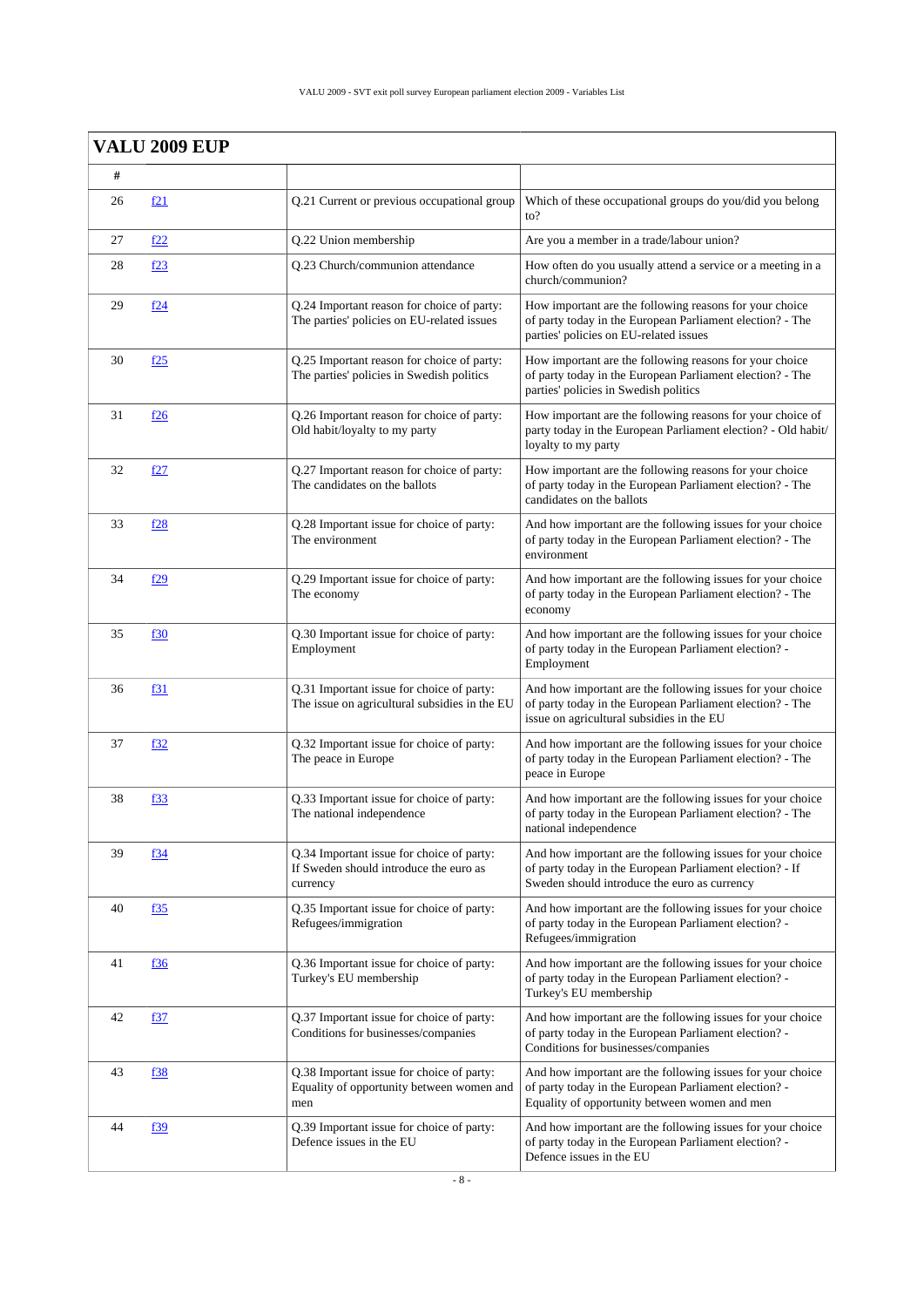|    | <b>VALU 2009 EUP</b> |                                                                               |                                                                                                                                                               |
|----|----------------------|-------------------------------------------------------------------------------|---------------------------------------------------------------------------------------------------------------------------------------------------------------|
| #  |                      |                                                                               |                                                                                                                                                               |
| 45 | f40                  | Q.40 Important issue for choice of party:<br>Democracy in the EU              | And how important are the following issues for your choice<br>of party today in the European Parliament election? -<br>Democracy in the EU                    |
| 46 | f41                  | Q.41 Important issue for choice of party:<br>The social welfare               | And how important are the following issues for your choice<br>of party today in the European Parliament election? - The<br>social welfare                     |
| 47 | f42                  | Q.42 Important issue for choice of party:<br>Drug policy                      | And how important are the following issues for your choice<br>of party today in the European Parliament election? - Drug<br>policy (alcohol, narcotics, etc.) |
| 48 | f43                  | Q.43 Important issue for choice of party:<br>The position of the trade unions | And how important are the following issues for your choice<br>of party today in the European Parliament election? - The<br>position of the trade unions       |
| 49 | f44                  | Q.44 Important issue for choice of party:<br>Fight against crime              | And how important are the following issues for your choice<br>of party today in the European Parliament election? - Fight<br>against crime                    |
| 50 | f45                  | Q.45 Important issue for choice of party:<br>The issue of file sharing        | And how important are the following issues for your choice<br>of party today in the European Parliament election? -The<br>issue of file sharing               |
| 51 | f46                  | Q.46 Important issue for choice of party:<br>Energy and nuclear power         | And how important are the following issues for your choice<br>of party today in the European Parliament election? - Energy<br>and nuclear power               |
| 52 | f47                  | Q.47 Important issue for choice of party:<br>The EU foreign policy            | And how important are the following issues for your choice<br>of party today in the European Parliament election? - The<br>EU foreign policy                  |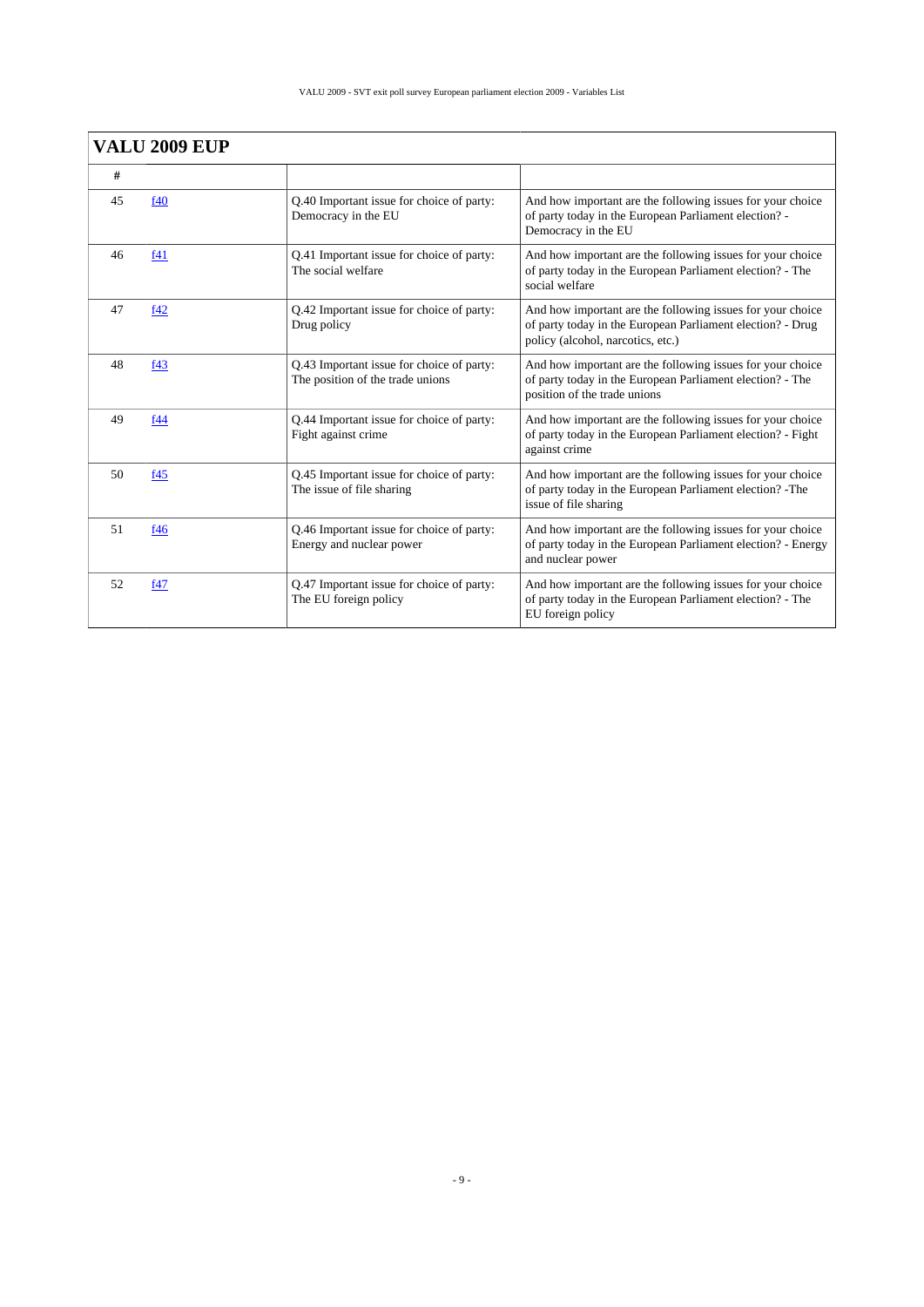# <span id="page-9-0"></span>**Variables Description**

**Dataset contains 52 variable(s)**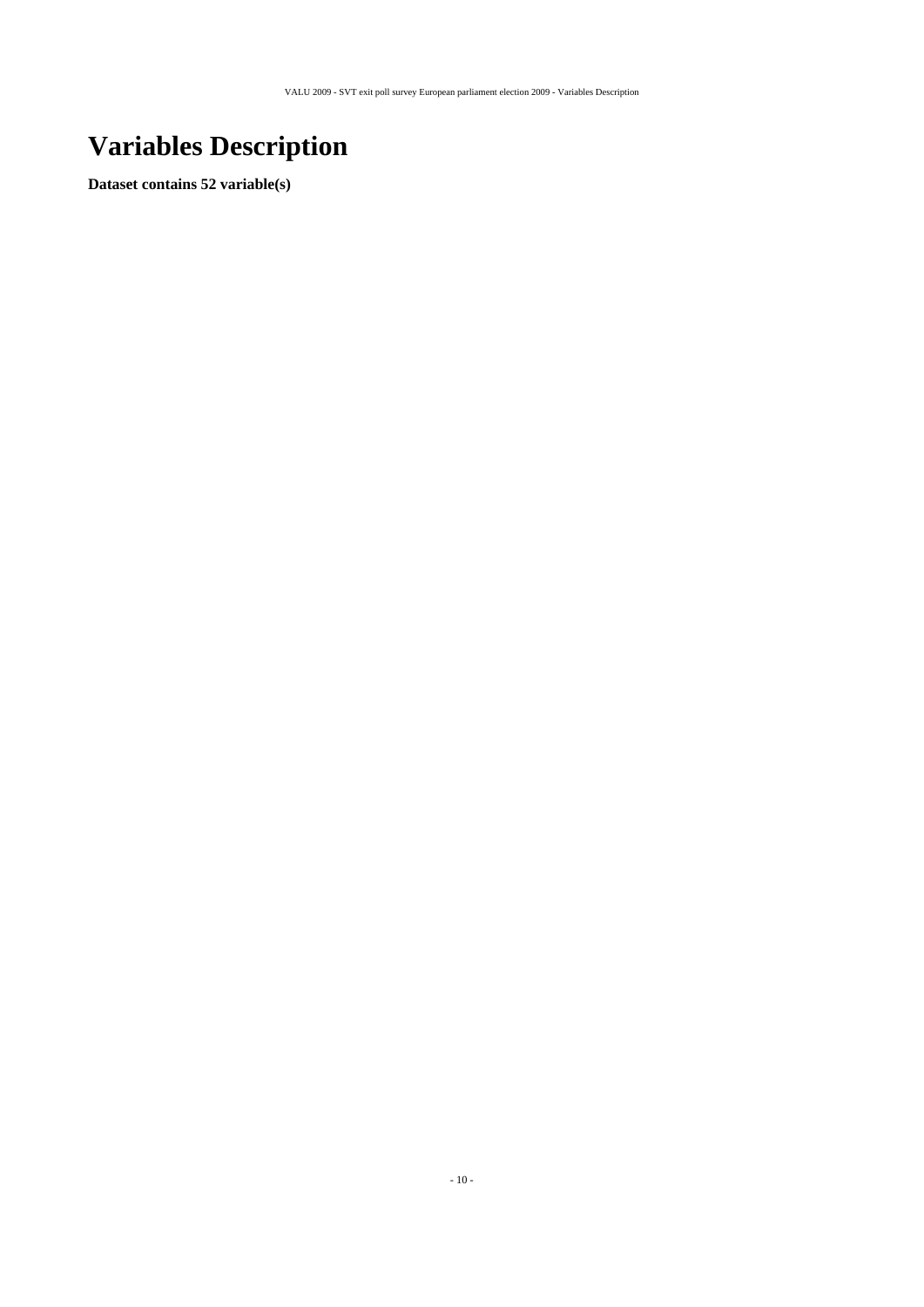#### <span id="page-10-0"></span># **SND\_studie: SND-studie 0874**

| SND study 0874: VALU 2009 - SVT exit poll survey EU-parliament election 2009                                                                                |                 |                                                                  |              |            |  |
|-------------------------------------------------------------------------------------------------------------------------------------------------------------|-----------------|------------------------------------------------------------------|--------------|------------|--|
| <b>Value</b>                                                                                                                                                | Label           |                                                                  | <b>Cases</b> | Percentage |  |
| 874                                                                                                                                                         | <b>SND 0874</b> |                                                                  | 7773         | 100.0%     |  |
| Warning: these figures indicate the number of cases found in the data file. They cannot be interpreted as summary statistics of the population of interest. |                 |                                                                  |              |            |  |
| <b>Information</b>                                                                                                                                          |                 | [Type: discrete] [Format: numeric] [Range: 874-874] [Missing: *] |              |            |  |
| Statistics [NW/W]                                                                                                                                           |                 | [Valid: 7773 /-] [Invalid: 0 /-]                                 |              |            |  |

<span id="page-10-1"></span>

| # SND dataset: SND-dataset 0874-001                                                |              |                                                                                                                                                             |      |            |
|------------------------------------------------------------------------------------|--------------|-------------------------------------------------------------------------------------------------------------------------------------------------------------|------|------------|
| SND dataset 0874-001: VALU 2009 - SVT exit poll survey EU-parliament election 2009 |              |                                                                                                                                                             |      |            |
| <b>Value</b>                                                                       | Label        | <b>Cases</b>                                                                                                                                                |      | Percentage |
|                                                                                    | SND 0874-001 |                                                                                                                                                             | 7773 | 100.0%     |
|                                                                                    |              | Warning: these figures indicate the number of cases found in the data file. They cannot be interpreted as summary statistics of the population of interest. |      |            |
| <b>Information</b><br>[Type: discrete] [Format: numeric] [Range: 1-1] [Missing: *] |              |                                                                                                                                                             |      |            |
| Statistics [NW/W]                                                                  |              | [Valid: 7773 /-] [Invalid: 0 /-]                                                                                                                            |      |            |

<span id="page-10-2"></span>

| $\sharp$ SND_version: SND version 2.0                                              |         |                                                                                                                                                             |              |            |
|------------------------------------------------------------------------------------|---------|-------------------------------------------------------------------------------------------------------------------------------------------------------------|--------------|------------|
| SND version 2.0, July 2014                                                         |         |                                                                                                                                                             |              |            |
| <b>Value</b>                                                                       | Label   |                                                                                                                                                             | <b>Cases</b> | Percentage |
|                                                                                    | SND 2.0 |                                                                                                                                                             | 7773         | 100.0%     |
|                                                                                    |         | Warning: these figures indicate the number of cases found in the data file. They cannot be interpreted as summary statistics of the population of interest. |              |            |
| <b>Information</b><br>[Type: discrete] [Format: numeric] [Range: 2-2] [Missing: *] |         |                                                                                                                                                             |              |            |
| Statistics [NW/W]                                                                  |         | [Valid: 7773 /-] [Invalid: 0 /-]                                                                                                                            |              |            |

#### <span id="page-10-3"></span># **ort: Central location**

|                                                                                                                                                             |           | Central location                                             |       |            |  |
|-------------------------------------------------------------------------------------------------------------------------------------------------------------|-----------|--------------------------------------------------------------|-------|------------|--|
| <b>Value</b>                                                                                                                                                | Label     |                                                              | Cases | Percentage |  |
|                                                                                                                                                             | Stockholm |                                                              | 2494  | 32.1%      |  |
|                                                                                                                                                             | Lund      |                                                              | 1649  | 21.2%      |  |
| 3                                                                                                                                                           | Göteborg  |                                                              | 2141  | 27.5%      |  |
|                                                                                                                                                             | Sundsvall |                                                              | 1489  | 19.2%      |  |
| Warning: these figures indicate the number of cases found in the data file. They cannot be interpreted as summary statistics of the population of interest. |           |                                                              |       |            |  |
| <b>Information</b>                                                                                                                                          |           | [Type: discrete] [Format: numeric] [Range: 1-4] [Missing: *] |       |            |  |
| Statistics [NW/W]                                                                                                                                           |           | [Valid: 7773 /-] [Invalid: 0 /-]                             |       |            |  |

<span id="page-10-4"></span>

| $\#$ typ: Vote in advance or vote at poll station |                                                                                                                                                             |      |              |            |  |
|---------------------------------------------------|-------------------------------------------------------------------------------------------------------------------------------------------------------------|------|--------------|------------|--|
| Vote in advance or vote at poll station           |                                                                                                                                                             |      |              |            |  |
| <b>Value</b>                                      | Label                                                                                                                                                       |      | <b>Cases</b> | Percentage |  |
|                                                   | Vote in advance                                                                                                                                             |      | 2642         | 34.0%      |  |
| Vote et poll station                              |                                                                                                                                                             | 5131 | 66.0%        |            |  |
|                                                   | Warning: these figures indicate the number of cases found in the data file. They cannot be interpreted as summary statistics of the population of interest. |      |              |            |  |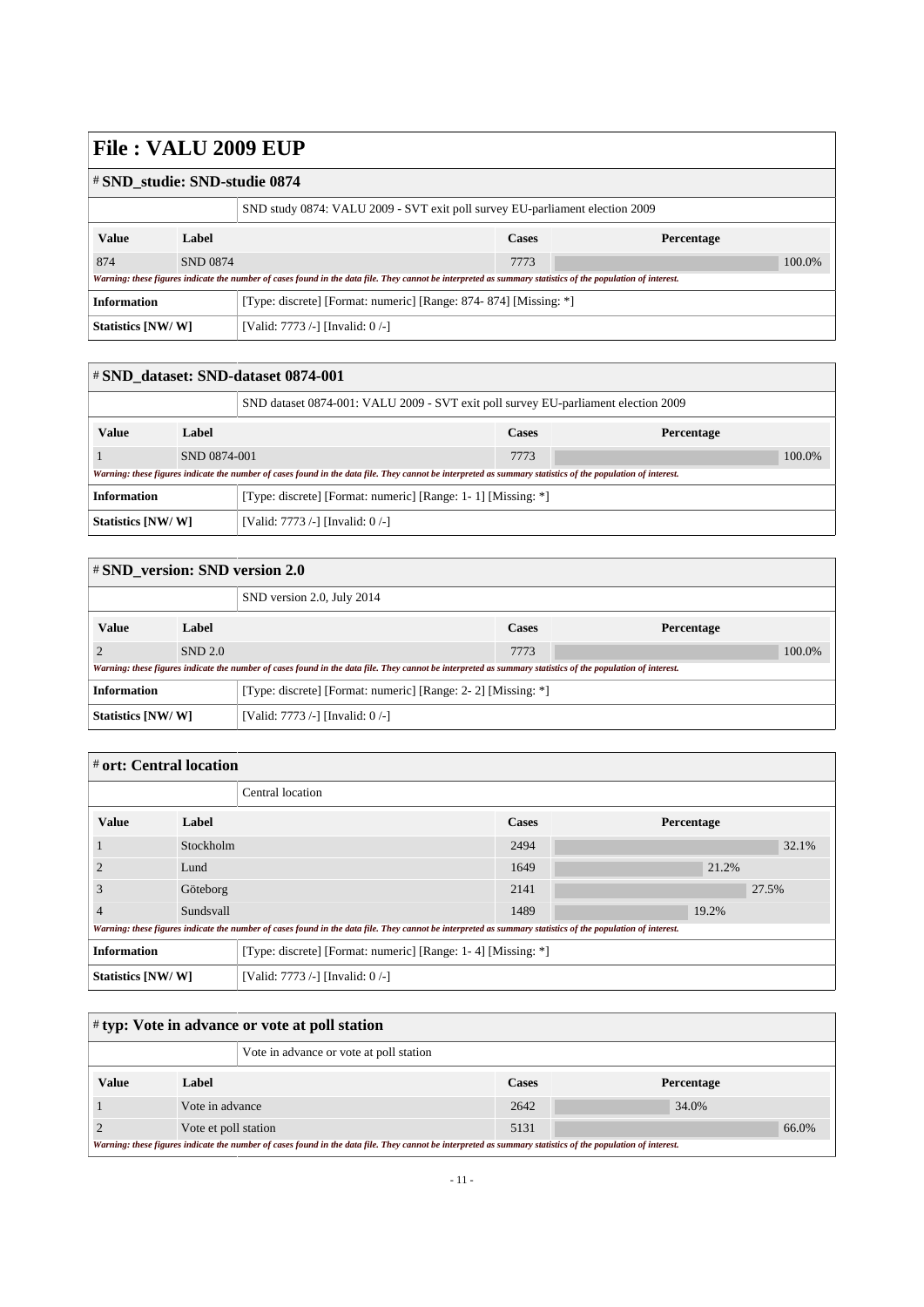|                    | $\sharp$ typ: Vote in advance or vote at poll station        |  |  |
|--------------------|--------------------------------------------------------------|--|--|
| <b>Information</b> | [Type: discrete] [Format: numeric] [Range: 1-2] [Missing: *] |  |  |
| Statistics [NW/W]  | [Valid: 7773 /-] [Invalid: 0 /-]                             |  |  |

#### <span id="page-11-0"></span># **f1: Q.1 Party voted for in the 2009 European Parliamentary election**

| <b>Literal question</b>                                                                                                                                     |                            | Which party did you vote for today?                               |              |            |       |
|-------------------------------------------------------------------------------------------------------------------------------------------------------------|----------------------------|-------------------------------------------------------------------|--------------|------------|-------|
| <b>Value</b>                                                                                                                                                | Label                      |                                                                   | <b>Cases</b> | Percentage |       |
| 1                                                                                                                                                           | Moderate Party             |                                                                   | 1293         |            | 16.8% |
| $\overline{c}$                                                                                                                                              | <b>Centre Party</b>        |                                                                   | 439          | 5.7%       |       |
| 3                                                                                                                                                           | Liberal party              |                                                                   | 979          | 12.7%      |       |
| 4                                                                                                                                                           | <b>Christian Democrats</b> |                                                                   | 388          | 5.1%       |       |
| 5                                                                                                                                                           | <b>Social Democrats</b>    |                                                                   | 1719         |            | 22.4% |
| 6                                                                                                                                                           | Left Party                 |                                                                   | 484          | 6.3%       |       |
| 7                                                                                                                                                           | <b>Green Party</b>         |                                                                   | 1008         | 13.1%      |       |
| 81                                                                                                                                                          | June List                  |                                                                   | 273          | 3.6%       |       |
| 82                                                                                                                                                          | <b>Feminist Initiative</b> |                                                                   | 245          | 3.2%       |       |
| 83                                                                                                                                                          | Pirate Party               |                                                                   | 567          | 7.4%       |       |
| 84                                                                                                                                                          | <b>Sweden Democrats</b>    |                                                                   | 181          | 2.4%       |       |
| 85                                                                                                                                                          | Other party                |                                                                   | 21           | 0.3%       |       |
| 86                                                                                                                                                          | <b>Blank</b>               |                                                                   | 86           | 1.1%       |       |
| 999<br><b>NA</b>                                                                                                                                            |                            |                                                                   | 90           |            |       |
| Warning: these figures indicate the number of cases found in the data file. They cannot be interpreted as summary statistics of the population of interest. |                            |                                                                   |              |            |       |
| <b>Information</b>                                                                                                                                          |                            | [Type: discrete] [Format: numeric] [Range: 1-86] [Missing: */999] |              |            |       |
| Statistics [NW/W]                                                                                                                                           |                            | [Valid: 7683 /-] [Invalid: 90 /-]                                 |              |            |       |

### <span id="page-11-1"></span># **f2: Q.2 Marked a candidate on the ballot**

| <b>Literal question</b> |                | Did you use the possibility to vote for a person by marking a candidate on your ballot?                                                                     |       |            |  |
|-------------------------|----------------|-------------------------------------------------------------------------------------------------------------------------------------------------------------|-------|------------|--|
| <b>Value</b>            | Label          |                                                                                                                                                             | Cases | Percentage |  |
|                         | Yes            |                                                                                                                                                             | 4989  | 64.9%      |  |
|                         | N <sub>0</sub> |                                                                                                                                                             | 2700  | 35.1%      |  |
| 999                     | <b>NA</b>      |                                                                                                                                                             | 84    |            |  |
|                         |                | Warning: these figures indicate the number of cases found in the data file. They cannot be interpreted as summary statistics of the population of interest. |       |            |  |
| <b>Information</b>      |                | [Type: discrete] [Format: numeric] [Range: 1-2] [Missing: */999]                                                                                            |       |            |  |
| Statistics [NW/W]       |                | [Valid: 7689 /-] [Invalid: 84 /-]                                                                                                                           |       |            |  |

<span id="page-11-2"></span>

| $\#$ f3: Q.3 Time for party choice |                                      |                                                                                     |      |            |       |  |
|------------------------------------|--------------------------------------|-------------------------------------------------------------------------------------|------|------------|-------|--|
| <b>Literal question</b>            |                                      | When did you decide how you were going to vote in the European Parliament election? |      |            |       |  |
| <b>Value</b>                       | Label                                |                                                                                     |      | Percentage |       |  |
|                                    | Today                                |                                                                                     |      | 18.7%      |       |  |
|                                    | During the past week                 |                                                                                     | 1855 |            | 24.0% |  |
|                                    | Earlier during the election campaign |                                                                                     | 1563 | 20.2%      |       |  |
|                                    |                                      | Have known for a long time how I was going to vote                                  | 2871 |            | 37.1% |  |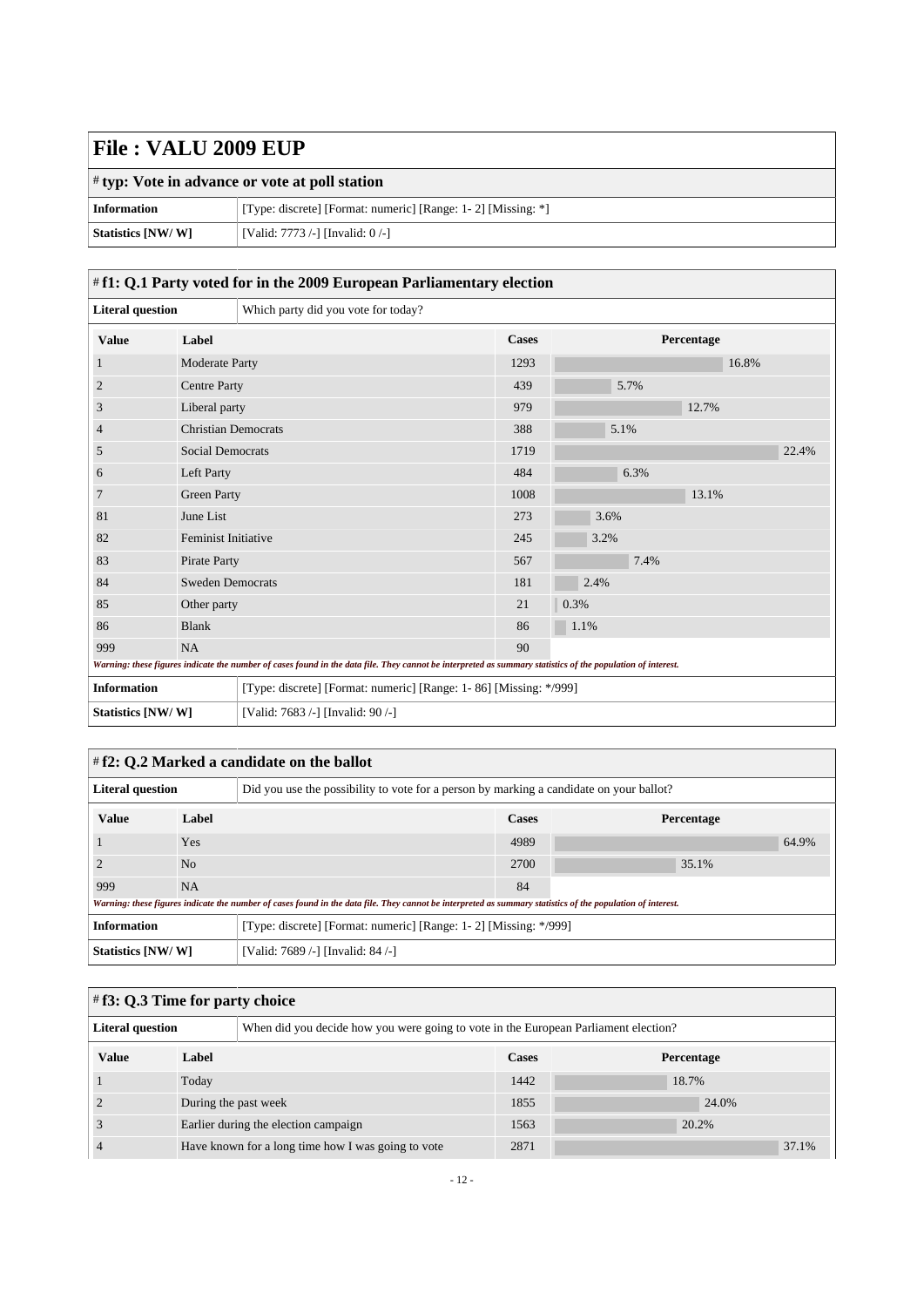| $\#$ f3: Q.3 Time for party choice                                                     |                                                                                                                                                             |                                   |       |            |  |
|----------------------------------------------------------------------------------------|-------------------------------------------------------------------------------------------------------------------------------------------------------------|-----------------------------------|-------|------------|--|
| <b>Value</b>                                                                           | Label                                                                                                                                                       |                                   | Cases | Percentage |  |
| 999                                                                                    | <b>NA</b>                                                                                                                                                   |                                   | 42    |            |  |
|                                                                                        | Warning: these figures indicate the number of cases found in the data file. They cannot be interpreted as summary statistics of the population of interest. |                                   |       |            |  |
| <b>Information</b><br>[Type: discrete] [Format: numeric] [Range: 1-4] [Missing: */999] |                                                                                                                                                             |                                   |       |            |  |
| Statistics [NW/W]                                                                      |                                                                                                                                                             | [Valid: 7731 /-] [Invalid: 42 /-] |       |            |  |

<span id="page-12-0"></span>

| # f4: Q.4 Subjective placement on ideological left-right scale |                        |                                                                                                                                                             |              |            |       |  |
|----------------------------------------------------------------|------------------------|-------------------------------------------------------------------------------------------------------------------------------------------------------------|--------------|------------|-------|--|
| <b>Literal question</b>                                        |                        | Sometimes people talk of political opinions in terms of left-right. Where would you place yourself?                                                         |              |            |       |  |
| <b>Value</b>                                                   | Label                  |                                                                                                                                                             | <b>Cases</b> | Percentage |       |  |
|                                                                | Clearly to the left    |                                                                                                                                                             | 1465         | 19.3%      |       |  |
|                                                                | Somewhat to the left   |                                                                                                                                                             | 1692         |            | 22.2% |  |
| 3                                                              | Neither left nor right |                                                                                                                                                             | 1515         | 19.9%      |       |  |
| $\overline{4}$                                                 | Somewhat to the right  |                                                                                                                                                             | 1920         |            | 25.2% |  |
| 5                                                              | Clearly to the right   |                                                                                                                                                             | 1016         | 13.4%      |       |  |
| 999                                                            | NA.                    |                                                                                                                                                             | 165          |            |       |  |
|                                                                |                        | Warning: these figures indicate the number of cases found in the data file. They cannot be interpreted as summary statistics of the population of interest. |              |            |       |  |
| <b>Information</b>                                             |                        | [Type: discrete] [Format: numeric] [Range: 1- 5] [Missing: */999]                                                                                           |              |            |       |  |
| Statistics [NW/W]                                              |                        | [Valid: 7608 /-] [Invalid: 165 /-]                                                                                                                          |              |            |       |  |

<span id="page-12-1"></span>

| <b>Literal question</b> |                            | Which party would you vote for if it was a parliamentary election today?                                                                                    |              |            |       |
|-------------------------|----------------------------|-------------------------------------------------------------------------------------------------------------------------------------------------------------|--------------|------------|-------|
| <b>Value</b>            | Label                      |                                                                                                                                                             | <b>Cases</b> | Percentage |       |
|                         | <b>Moderate Party</b>      |                                                                                                                                                             | 2005         |            | 26.8% |
| $\overline{2}$          | <b>Centre Party</b>        |                                                                                                                                                             | 387          | 5.2%       |       |
| 3                       | Liberal party              |                                                                                                                                                             | 615          | 8.2%       |       |
| $\overline{4}$          | <b>Christian Democrats</b> |                                                                                                                                                             | 334          | 4.5%       |       |
| 5                       | <b>Social Democrats</b>    |                                                                                                                                                             | 2018         |            | 27.0% |
| 6                       | Left Party                 |                                                                                                                                                             | 634          | 8.5%       |       |
|                         | <b>Green Party</b>         |                                                                                                                                                             | 797          | 10.6%      |       |
| 81                      | June List                  |                                                                                                                                                             | 58           | 0.8%       |       |
| 82                      | <b>Feminist Initiative</b> |                                                                                                                                                             | 103          | 1.4%       |       |
| 83                      | Pirate Party               |                                                                                                                                                             | 224          | 3.0%       |       |
| 84                      | <b>Sweden Democrats</b>    |                                                                                                                                                             | 220          | 2.9%       |       |
| 85                      | Other party                |                                                                                                                                                             | 73           | 1.0%       |       |
| 86                      | Not entitled to vote       |                                                                                                                                                             | 18           | 0.2%       |       |
| 999                     | <b>NA</b>                  |                                                                                                                                                             | 287          |            |       |
|                         |                            | Warning: these figures indicate the number of cases found in the data file. They cannot be interpreted as summary statistics of the population of interest. |              |            |       |
| <b>Information</b>      |                            | [Type: discrete] [Format: numeric] [Range: 1-86] [Missing: */999]                                                                                           |              |            |       |
| Statistics [NW/W]       |                            | [Valid: 7486 /-] [Invalid: 287 /-]                                                                                                                          |              |            |       |

<span id="page-12-2"></span>

|                  | $\#$ f6: Q.6 Trust in Swedish politicians                      |  |  |  |
|------------------|----------------------------------------------------------------|--|--|--|
| Literal question | In general, how much trust do you have in Swedish politicians? |  |  |  |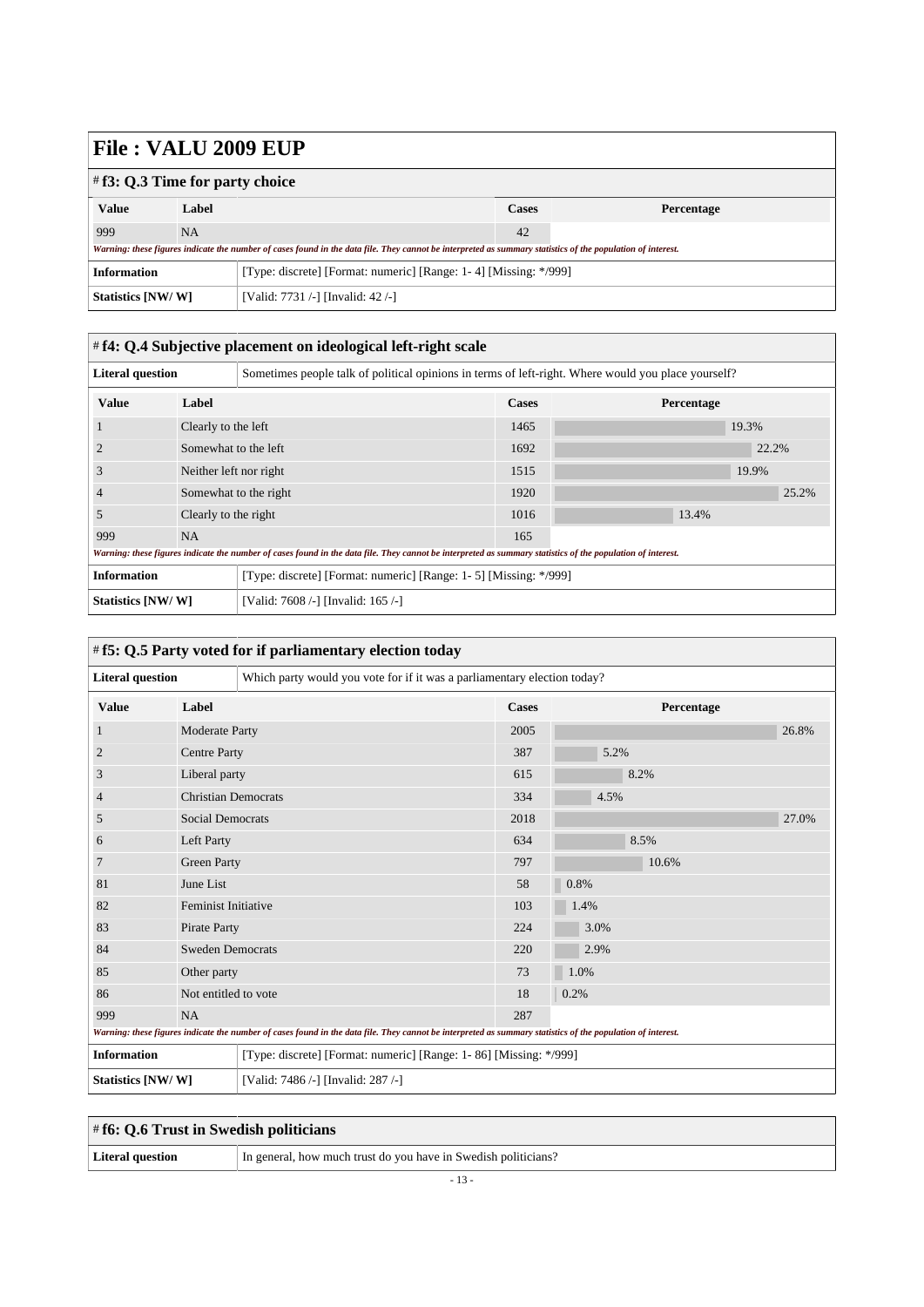| $\#$ f6: Q.6 Trust in Swedish politicians                                                                                                                   |                  |                                                                  |       |            |  |  |
|-------------------------------------------------------------------------------------------------------------------------------------------------------------|------------------|------------------------------------------------------------------|-------|------------|--|--|
| <b>Value</b>                                                                                                                                                | Label            |                                                                  | Cases | Percentage |  |  |
|                                                                                                                                                             | Very high        |                                                                  | 448   | 5.8%       |  |  |
|                                                                                                                                                             | Quite high       |                                                                  | 4259  | 55.5%      |  |  |
| 3                                                                                                                                                           | <b>Ouite</b> low |                                                                  | 2388  | 31.1%      |  |  |
|                                                                                                                                                             | Very low         |                                                                  | 579   | 7.5%       |  |  |
| 999                                                                                                                                                         | <b>NA</b>        |                                                                  | 99    |            |  |  |
| Warning: these figures indicate the number of cases found in the data file. They cannot be interpreted as summary statistics of the population of interest. |                  |                                                                  |       |            |  |  |
| <b>Information</b>                                                                                                                                          |                  | [Type: discrete] [Format: numeric] [Range: 1-4] [Missing: */999] |       |            |  |  |
| Statistics [NW/W]                                                                                                                                           |                  | [Valid: 7674 /-] [Invalid: 99 /-]                                |       |            |  |  |

### <span id="page-13-0"></span># **f7: Q.7 Opinion on the Swedish EU membership**

| <b>Literal question</b> |                                     | Do you think Sweden should leave the EU or remain a member of EU?                                                                                           |              |            |       |
|-------------------------|-------------------------------------|-------------------------------------------------------------------------------------------------------------------------------------------------------------|--------------|------------|-------|
| <b>Value</b>            | Label                               |                                                                                                                                                             | <b>Cases</b> | Percentage |       |
|                         | Sweden should leave EU              |                                                                                                                                                             | 1346         | 17.5%      |       |
|                         | Sweden should remain a member of EU |                                                                                                                                                             | 5397         |            | 70.2% |
|                         | No opinion                          |                                                                                                                                                             | 944          | 12.3%      |       |
| 999                     | <b>NA</b>                           |                                                                                                                                                             |              |            |       |
|                         |                                     | Warning: these figures indicate the number of cases found in the data file. They cannot be interpreted as summary statistics of the population of interest. |              |            |       |
| <b>Information</b>      |                                     | [Type: discrete] [Format: numeric] [Range: 1-3] [Missing: */999]                                                                                            |              |            |       |
| Statistics [NW/W]       |                                     | [Valid: 7687 /-] [Invalid: 86 /-]                                                                                                                           |              |            |       |

### <span id="page-13-1"></span># **f8: Q.8 Attitude towards the EU**

| <b>Literal question</b> |                                | In general, what is your attitude towards the EU?                                                                                                           |       |            |  |  |  |
|-------------------------|--------------------------------|-------------------------------------------------------------------------------------------------------------------------------------------------------------|-------|------------|--|--|--|
| <b>Value</b>            | Label                          |                                                                                                                                                             | Cases | Percentage |  |  |  |
|                         | Very positive                  |                                                                                                                                                             | 905   | 11.7%      |  |  |  |
|                         | Rather positive                |                                                                                                                                                             | 3002  | 38.9%      |  |  |  |
| 3                       | Neither positive nor negative. |                                                                                                                                                             | 1833  | 23.7%      |  |  |  |
|                         | Rather negative                |                                                                                                                                                             | 1314  | 17.0%      |  |  |  |
| C                       | Very negative                  |                                                                                                                                                             | 547   | 7.1%       |  |  |  |
| 6                       | No opinion                     |                                                                                                                                                             | 119   | 1.5%       |  |  |  |
| 999                     | NA.                            |                                                                                                                                                             | 53    |            |  |  |  |
|                         |                                | Warning: these figures indicate the number of cases found in the data file. They cannot be interpreted as summary statistics of the population of interest. |       |            |  |  |  |
| <b>Information</b>      |                                | [Type: discrete] [Format: numeric] [Range: 1- 6] [Missing: */999]                                                                                           |       |            |  |  |  |
| Statistics [NW/W]       |                                | [Valid: 7720 /-] [Invalid: 53 /-]                                                                                                                           |       |            |  |  |  |

<span id="page-13-2"></span>

| $\#$ f9: Q.9 Opinion on EU developing into a federal state |                 |                                                                                                                               |              |      |            |
|------------------------------------------------------------|-----------------|-------------------------------------------------------------------------------------------------------------------------------|--------------|------|------------|
| <b>Literal question</b>                                    |                 | Do you think it would be positive or negative if the EU developed into a federal state, a kind of United States of<br>Europe? |              |      |            |
| <b>Value</b>                                               | Label           |                                                                                                                               | <b>Cases</b> |      | Percentage |
|                                                            | Very positive   |                                                                                                                               | 527          | 7.0% |            |
|                                                            | Rather positive |                                                                                                                               | 1660         |      | 21.9%      |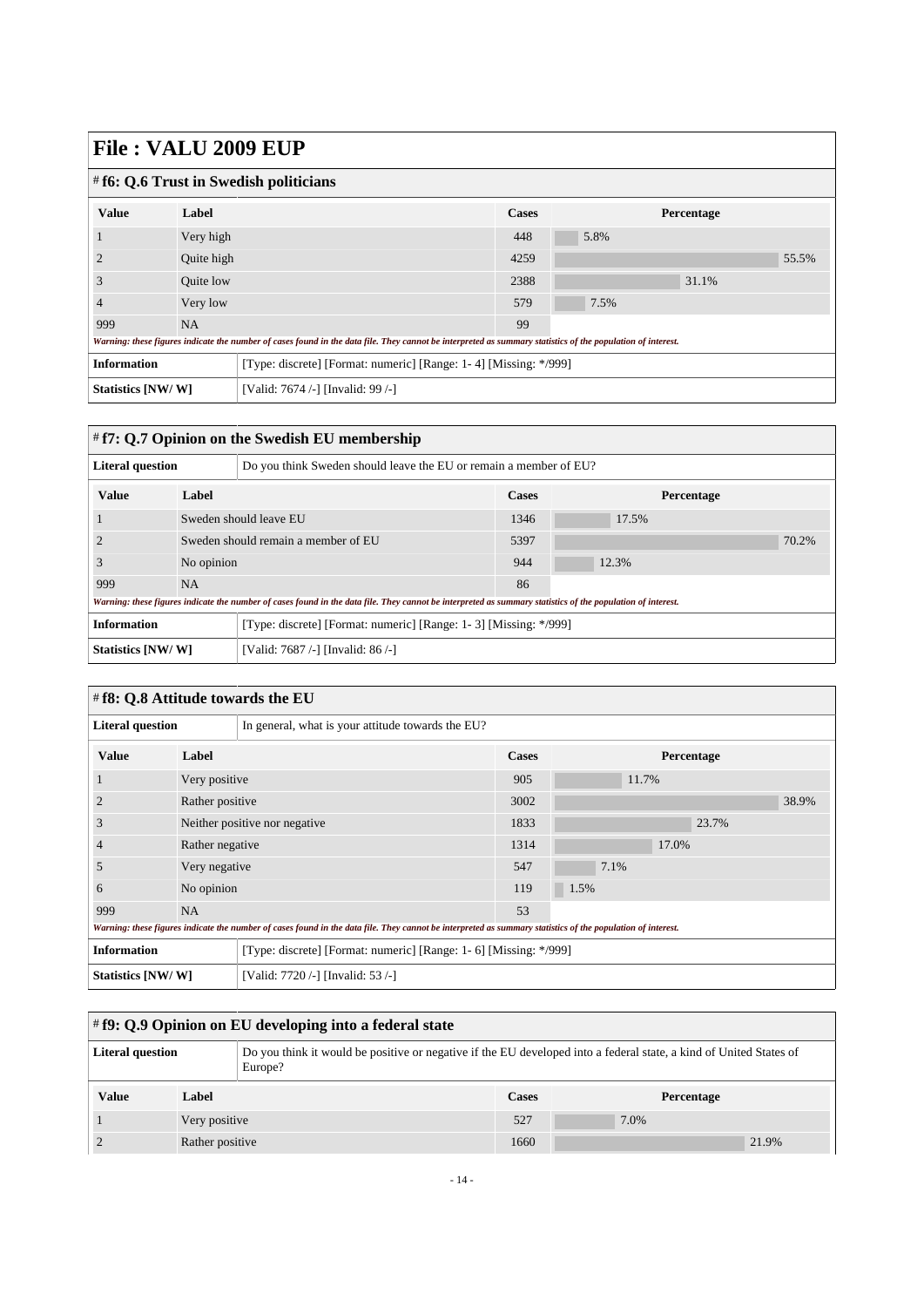| # f9: Q.9 Opinion on EU developing into a federal state |                               |                                                                                                                                                             |              |            |  |
|---------------------------------------------------------|-------------------------------|-------------------------------------------------------------------------------------------------------------------------------------------------------------|--------------|------------|--|
| <b>Value</b>                                            | Label                         |                                                                                                                                                             | <b>Cases</b> | Percentage |  |
|                                                         | Neither positive nor negative |                                                                                                                                                             | 1954         | 25.8%      |  |
|                                                         | Rather negative               |                                                                                                                                                             | 1832         | 24.2%      |  |
|                                                         | Very negative                 |                                                                                                                                                             | 1604         | 21.2%      |  |
| 999                                                     | NA.                           |                                                                                                                                                             | 196          |            |  |
|                                                         |                               | Warning: these figures indicate the number of cases found in the data file. They cannot be interpreted as summary statistics of the population of interest. |              |            |  |
| <b>Information</b>                                      |                               | [Type: discrete] [Format: numeric] [Range: 1- 5] [Missing: */999]                                                                                           |              |            |  |
| Statistics [NW/W]                                       |                               | [Valid: 7577 /-] [Invalid: 196 /-]                                                                                                                          |              |            |  |

<span id="page-14-0"></span>

| # $f10: Q.10$ Gender    |           |                                                                                                                                                             |       |                   |  |
|-------------------------|-----------|-------------------------------------------------------------------------------------------------------------------------------------------------------------|-------|-------------------|--|
| <b>Literal question</b> |           | Are you a woman or a man?                                                                                                                                   |       |                   |  |
| <b>Value</b>            | Label     |                                                                                                                                                             | Cases | <b>Percentage</b> |  |
|                         | Woman     |                                                                                                                                                             | 3517  | 51.1%             |  |
|                         | Man       |                                                                                                                                                             | 3362  | 48.9%             |  |
| 999                     | <b>NA</b> |                                                                                                                                                             | 894   |                   |  |
|                         |           | Warning: these figures indicate the number of cases found in the data file. They cannot be interpreted as summary statistics of the population of interest. |       |                   |  |
| <b>Information</b>      |           | [Type: discrete] [Format: numeric] [Range: 1-2] [Missing: */999]                                                                                            |       |                   |  |
| Statistics [NW/W]       |           | [Valid: 6879 /-] [Invalid: 894 /-]                                                                                                                          |       |                   |  |

<span id="page-14-1"></span>

| #f11: Q.11 Year of birth                                       |       |                          |                |            |  |
|----------------------------------------------------------------|-------|--------------------------|----------------|------------|--|
| <b>Literal question</b>                                        |       | What year were you born? |                |            |  |
| <b>Interviewer's instructions</b><br>Write your year of birth! |       |                          |                |            |  |
| <b>Value</b>                                                   | Label |                          | <b>Cases</b>   | Percentage |  |
| 1911                                                           | 1911  |                          | $\overline{7}$ | 0.1%       |  |
| 1912                                                           | 1912  |                          | $\mathbf{1}$   | $0.0\%$    |  |
| 1913                                                           | 1913  |                          | $\mathbf{1}$   | $0.0\%$    |  |
| 1914                                                           | 1914  |                          | $\mathbf{1}$   | $0.0\%$    |  |
| 1916                                                           | 1916  |                          | $\mathbf{1}$   | 0.0%       |  |
| 1917                                                           | 1917  |                          | $\overline{c}$ | 0.0%       |  |
| 1918                                                           | 1918  |                          | $\overline{2}$ | 0.0%       |  |
| 1920                                                           | 1920  |                          | 3              | $0.0\%$    |  |
| 1921                                                           | 1921  |                          | 11             | 0.2%       |  |
| 1922                                                           | 1922  |                          | $12\,$         | 0.2%       |  |
| 1923                                                           | 1923  |                          | 9              | 0.1%       |  |
| 1924                                                           | 1924  |                          | 13             | 0.2%       |  |
| 1925                                                           | 1925  |                          | 18             | 0.3%       |  |
| 1926                                                           | 1926  |                          | 32             | 0.5%       |  |
| 1927                                                           | 1927  |                          | 26             | 0.4%       |  |
| 1928                                                           | 1928  |                          | 31             | 0.5%       |  |
| 1929                                                           | 1929  |                          | 33             | 0.5%       |  |
| 1930                                                           | 1930  |                          | 37             | 0.5%       |  |
| 1931                                                           | 1931  |                          | 41             | 0.6%       |  |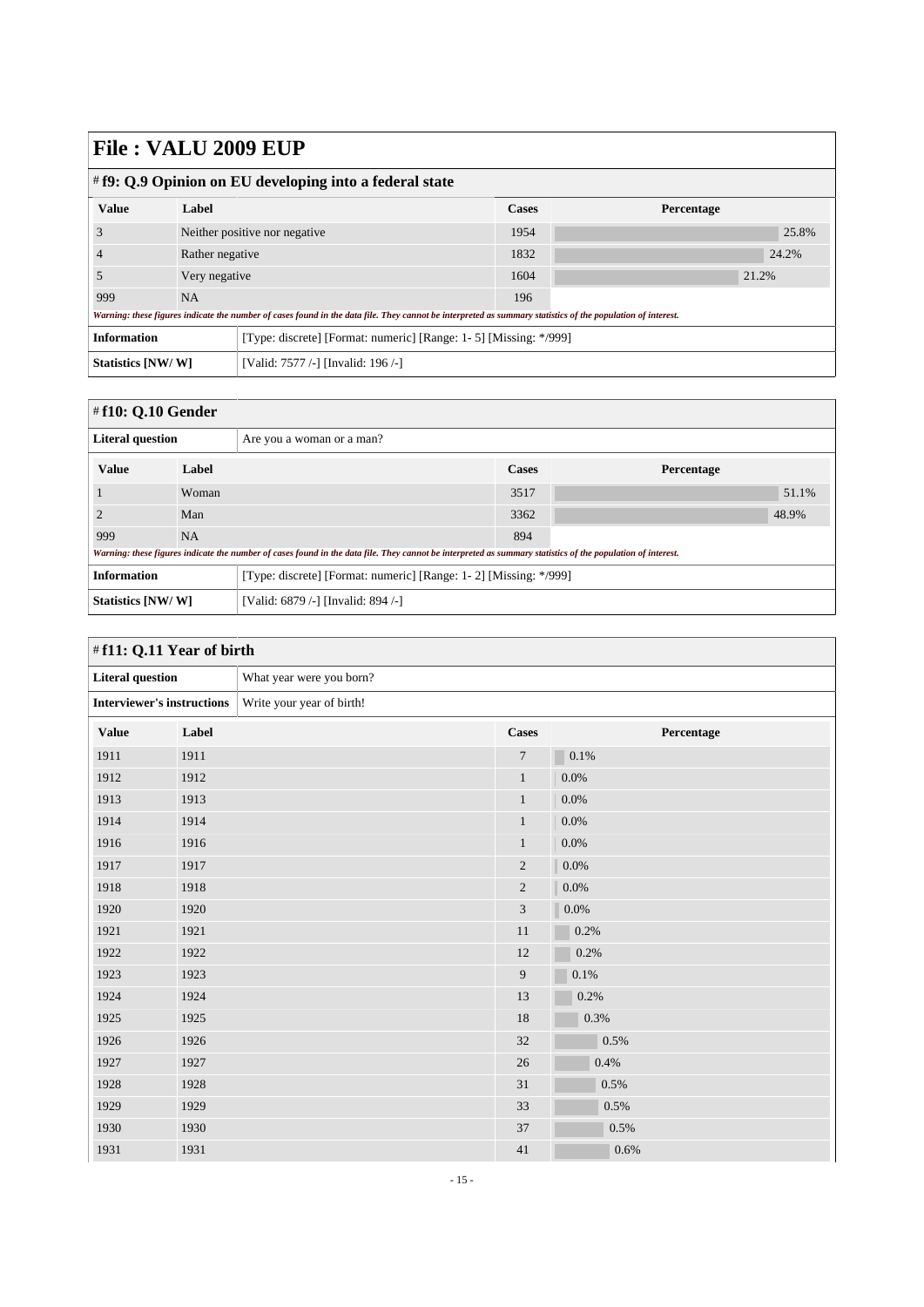| <b>Value</b> | Label | <b>Cases</b> | Percentage |
|--------------|-------|--------------|------------|
| 1932         | 1932  | 48           | 0.7%       |
| 1933         | 1933  | $61\,$       | 0.9%       |
| 1934         | 1934  | 55           | $0.8\%$    |
| 1935         | 1935  | 54           | 0.8%       |
| 1936         | 1936  | 96           | 1.4%       |
| 1937         | 1937  | 76           | $1.1\%$    |
| 1938         | 1938  | $81\,$       | 1.2%       |
| 1939         | 1939  | 88           | 1.3%       |
| 1940         | 1940  | 80           | 1.2%       |
| 1941         | 1941  | 88           | 1.3%       |
| 1942         | 1942  | 125          | $1.8\%$    |
| 1943         | 1943  | 132          | 1.9%       |
| 1944         | 1944  | 168          | 2.5%       |
| 1945         | 1945  | 161          | 2.3%       |
| 1946         | 1946  | 142          | 2.1%       |
| 1947         | 1947  | 145          | $2.1\%$    |
| 1948         | 1948  | 135          | 2.0%       |
| 1949         | 1949  | 133          | 1.9%       |
| 1950         | 1950  | 126          | 1.8%       |
| 1951         | 1951  | 115          | 1.7%       |
| 1952         | 1952  | 112          | 1.6%       |
| 1953         | 1953  | 124          | 1.8%       |
| 1954         | 1954  | 121          | 1.8%       |
| 1955         | 1955  | 114          | 1.7%       |
| 1956         | 1956  | 112          | 1.6%       |
| 1957         | 1957  | 111          | 1.6%       |
| 1958         | 1958  | 99           | 1.4%       |
| 1959         | 1959  | 122          | $1.8\%$    |
| 1960         | 1960  | 93           | 1.4%       |
| 1961         | 1961  | 113          | 1.6%       |
| 1962         | 1962  | 104          | 1.5%       |
| 1963         | 1963  | 99           | 1.4%       |
| 1964         | 1964  | 115          | 1.7%       |
| 1965         | 1965  | 112          | 1.6%       |
| 1966         | 1966  | 109          | $1.6\%$    |
| 1967         | 1967  | 116          | 1.7%       |
| 1968         | 1968  | 100          | 1.5%       |
| 1969         | 1969  | 103          | $1.5\%$    |
| 1970         | 1970  | 103          | 1.5%       |
| 1971         | 1971  | 121          | 1.8%       |
| 1972         | 1972  | 104          | 1.5%       |
| 1973         | 1973  | 128          | 1.9%       |
| 1974         | 1974  | 113          | 1.6%       |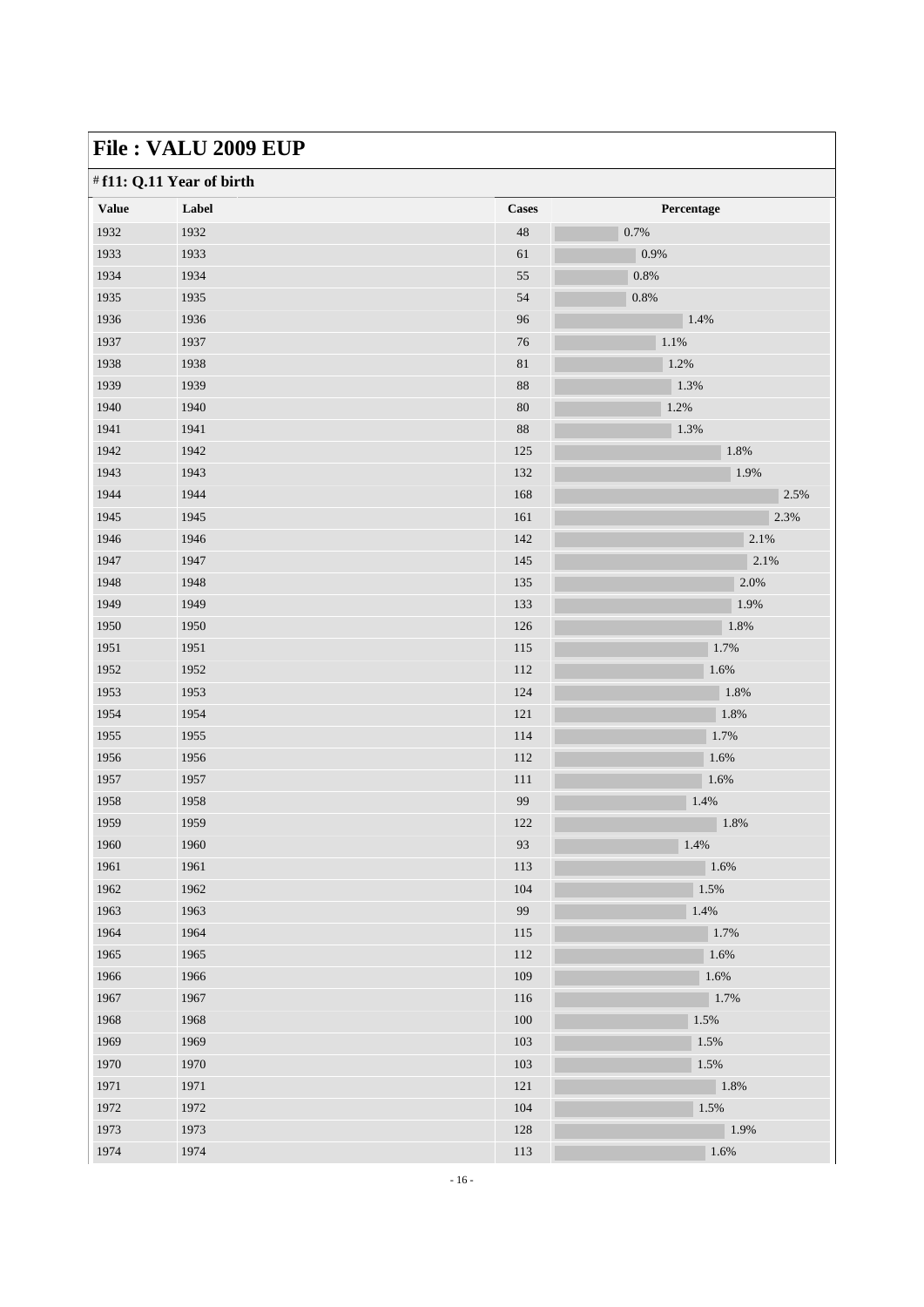|                    | $\sqrt{112}$             |                                    |                                                                                                                                                             |            |  |  |  |
|--------------------|--------------------------|------------------------------------|-------------------------------------------------------------------------------------------------------------------------------------------------------------|------------|--|--|--|
|                    | #f11: Q.11 Year of birth |                                    |                                                                                                                                                             |            |  |  |  |
| <b>Value</b>       | Label                    |                                    | <b>Cases</b>                                                                                                                                                | Percentage |  |  |  |
| 1975               | 1975                     |                                    | 128                                                                                                                                                         | 1.9%       |  |  |  |
| 1976               | 1976                     |                                    | 117                                                                                                                                                         | 1.7%       |  |  |  |
| 1977               | 1977                     |                                    | 94                                                                                                                                                          | 1.4%       |  |  |  |
| 1978               | 1978                     |                                    | 107                                                                                                                                                         | 1.6%       |  |  |  |
| 1979               | 1979                     |                                    | 104                                                                                                                                                         | 1.5%       |  |  |  |
| 1980               | 1980                     |                                    | 146                                                                                                                                                         | 2.1%       |  |  |  |
| 1981               | 1981                     |                                    | 135                                                                                                                                                         | 2.0%       |  |  |  |
| 1982               | 1982                     |                                    | 126                                                                                                                                                         | 1.8%       |  |  |  |
| 1983               | 1983                     |                                    | 116                                                                                                                                                         | 1.7%       |  |  |  |
| 1984               | 1984                     |                                    | 118                                                                                                                                                         | 1.7%       |  |  |  |
| 1985               | 1985                     |                                    | 119                                                                                                                                                         | 1.7%       |  |  |  |
| 1986               | 1986                     |                                    | 115                                                                                                                                                         | 1.7%       |  |  |  |
| 1987               | 1987                     |                                    | 97                                                                                                                                                          | 1.4%       |  |  |  |
| 1988               | 1988                     |                                    | 109                                                                                                                                                         | 1.6%       |  |  |  |
| 1989               | 1989                     |                                    | 112                                                                                                                                                         | 1.6%       |  |  |  |
| 1990               | 1990                     |                                    | 114                                                                                                                                                         | 1.7%       |  |  |  |
| 1991               | 1991                     |                                    | 57                                                                                                                                                          | 0.8%       |  |  |  |
| 999                | Uppgift saknas           |                                    | 921                                                                                                                                                         |            |  |  |  |
|                    |                          |                                    | Warning: these figures indicate the number of cases found in the data file. They cannot be interpreted as summary statistics of the population of interest. |            |  |  |  |
| <b>Information</b> |                          |                                    | [Type: continuous] [Format: numeric] [Range: 1911- 1991] [Missing: */999]                                                                                   |            |  |  |  |
| Statistics [NW/W]  |                          | [Valid: 6852 /-] [Invalid: 921 /-] |                                                                                                                                                             |            |  |  |  |

<span id="page-16-0"></span>

| $\sharp$ f12: Q.12 Swedish citizen |                |                                                                                                                                                             |       |            |       |  |
|------------------------------------|----------------|-------------------------------------------------------------------------------------------------------------------------------------------------------------|-------|------------|-------|--|
| <b>Literal question</b>            |                | Are you a citizen of Sweden?                                                                                                                                |       |            |       |  |
| <b>Value</b>                       | Label          |                                                                                                                                                             | Cases | Percentage |       |  |
|                                    | Yes            |                                                                                                                                                             | 6586  |            | 98.7% |  |
|                                    | N <sub>o</sub> |                                                                                                                                                             | 90    | 1.3%       |       |  |
| 999                                | <b>NA</b>      |                                                                                                                                                             | 1097  |            |       |  |
|                                    |                | Warning: these figures indicate the number of cases found in the data file. They cannot be interpreted as summary statistics of the population of interest. |       |            |       |  |
| <b>Information</b>                 |                | [Type: discrete] [Format: numeric] [Range: 1-2] [Missing: */999]                                                                                            |       |            |       |  |
| Statistics [NW/W]                  |                | [Valid: 6676 /-] [Invalid: 1097 /-]                                                                                                                         |       |            |       |  |

### <span id="page-16-1"></span># **f13: Q.13 Area/country of upbringing: Yourself**

| <b>Literal question</b> |                              | Where did you, your father and your mother for the most part live as a child? - Yourself |              |      |            |  |
|-------------------------|------------------------------|------------------------------------------------------------------------------------------|--------------|------|------------|--|
| <b>Value</b>            | Label                        |                                                                                          | <b>Cases</b> |      | Percentage |  |
|                         | Rural area in Sweden         |                                                                                          | 1885         |      | 24.8%      |  |
|                         | Village in Sweden            |                                                                                          | 2204         |      | 29.0%      |  |
|                         | City/town in Sweden          |                                                                                          | 1884         |      | 24.8%      |  |
|                         | Stockholm, Gothenburg, Malmö |                                                                                          | 1243         |      | 16.4%      |  |
|                         | Other Nordic country         |                                                                                          | 87           | 1.1% |            |  |
|                         |                              | Other European country                                                                   | 145          | 1.9% |            |  |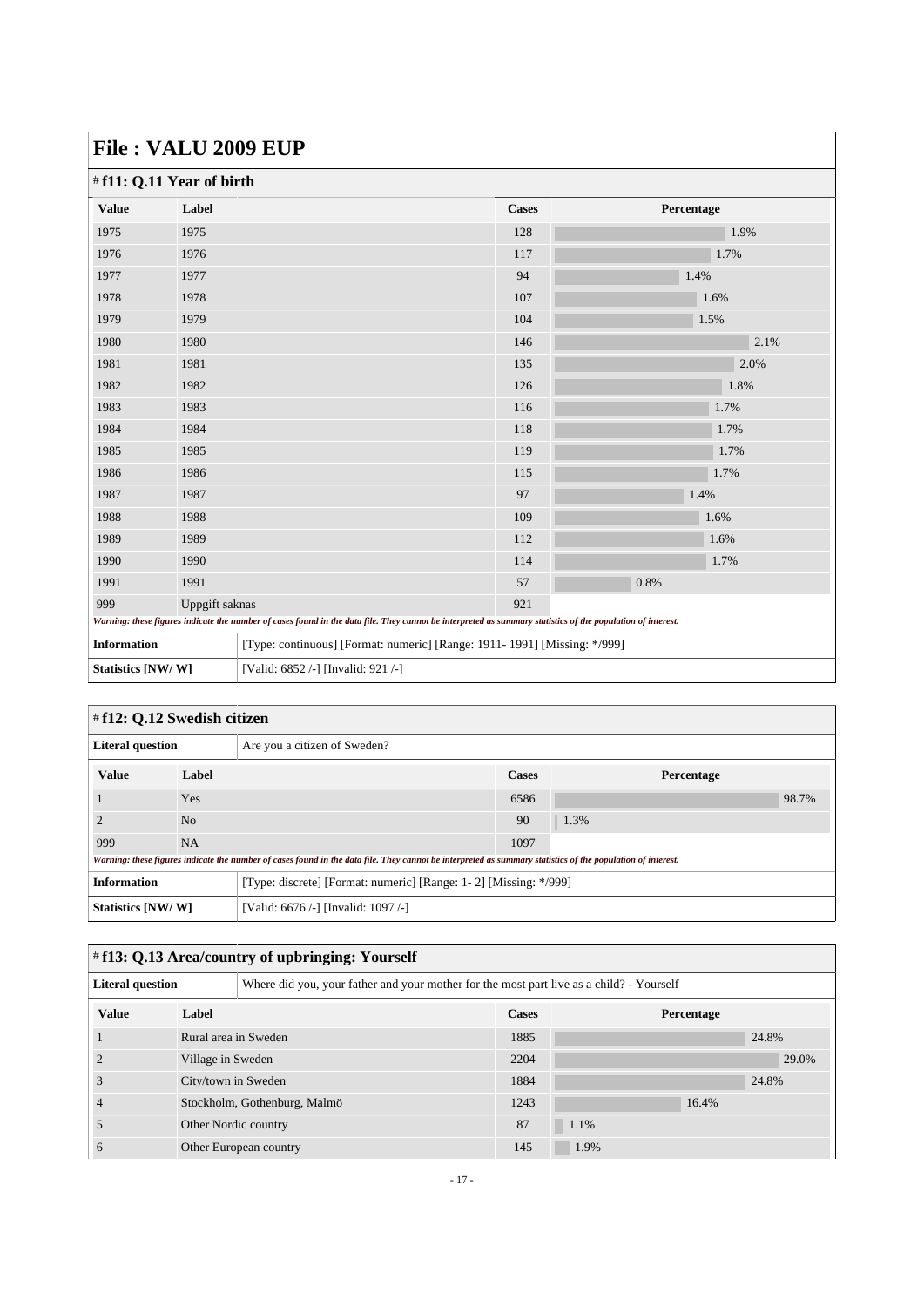| $\#$ f13: Q.13 Area/country of upbringing: Yourself |                      |                                                                                                                                                             |              |            |  |  |
|-----------------------------------------------------|----------------------|-------------------------------------------------------------------------------------------------------------------------------------------------------------|--------------|------------|--|--|
| <b>Value</b>                                        | Label                |                                                                                                                                                             | <b>Cases</b> | Percentage |  |  |
|                                                     | Non-European country |                                                                                                                                                             | 147          | 1.9%       |  |  |
| 999                                                 | <b>NA</b>            |                                                                                                                                                             | 178          |            |  |  |
|                                                     |                      | Warning: these figures indicate the number of cases found in the data file. They cannot be interpreted as summary statistics of the population of interest. |              |            |  |  |
| <b>Information</b>                                  |                      | [Type: discrete] [Format: numeric] [Range: 1-7] [Missing: */999]                                                                                            |              |            |  |  |
| Statistics [NW/W]                                   |                      | [Valid: 7595 /-] [Invalid: 178 /-]                                                                                                                          |              |            |  |  |

<span id="page-17-0"></span>

| #f14: Q.14 Area/country of upbringing: Father |                              |                                                                                                                                                             |              |       |            |       |  |
|-----------------------------------------------|------------------------------|-------------------------------------------------------------------------------------------------------------------------------------------------------------|--------------|-------|------------|-------|--|
| <b>Literal question</b>                       |                              | Where did you, your father and your mother for the most part live as a child? - Your father                                                                 |              |       |            |       |  |
| <b>Value</b>                                  | Label                        |                                                                                                                                                             | <b>Cases</b> |       | Percentage |       |  |
|                                               | Rural area in Sweden         |                                                                                                                                                             | 2425         |       |            | 34.6% |  |
| $\overline{2}$                                | Village in Sweden            |                                                                                                                                                             |              |       | 25.0%      |       |  |
| 3                                             | City/town in Sweden          |                                                                                                                                                             | 1333         |       | 19.0%      |       |  |
| $\overline{4}$                                | Stockholm, Gothenburg, Malmö |                                                                                                                                                             | 853          | 12.2% |            |       |  |
| 5                                             | Other Nordic country         |                                                                                                                                                             | 156          | 2.2%  |            |       |  |
| 6                                             |                              | Other European country                                                                                                                                      | 271          | 3.9%  |            |       |  |
|                                               |                              | Non-European country                                                                                                                                        | 217          | 3.1%  |            |       |  |
| 999                                           | NA                           |                                                                                                                                                             | 770          |       |            |       |  |
|                                               |                              | Warning: these figures indicate the number of cases found in the data file. They cannot be interpreted as summary statistics of the population of interest. |              |       |            |       |  |
| <b>Information</b>                            |                              | [Type: discrete] [Format: numeric] [Range: 1-7] [Missing: */999]                                                                                            |              |       |            |       |  |
| Statistics [NW/W]                             |                              | [Valid: 7003 /-] [Invalid: 770 /-]                                                                                                                          |              |       |            |       |  |

<span id="page-17-1"></span>

| #f15: Q.15 Area/country of upbringing: Mother                                                                                                               |                      |                                                                                             |                                                                  |      |       |            |       |
|-------------------------------------------------------------------------------------------------------------------------------------------------------------|----------------------|---------------------------------------------------------------------------------------------|------------------------------------------------------------------|------|-------|------------|-------|
| <b>Literal question</b>                                                                                                                                     |                      | Where did you, your father and your mother for the most part live as a child? - Your mother |                                                                  |      |       |            |       |
| <b>Value</b>                                                                                                                                                | Label                |                                                                                             |                                                                  |      |       | Percentage |       |
|                                                                                                                                                             | Rural area in Sweden |                                                                                             | 2438                                                             |      |       |            | 34.7% |
| $\overline{2}$                                                                                                                                              | Village in Sweden    |                                                                                             | 1694                                                             |      |       | 24.1%      |       |
| 3                                                                                                                                                           | City/town in Sweden  |                                                                                             | 1341                                                             |      |       | 19.1%      |       |
| $\overline{4}$                                                                                                                                              |                      | Stockholm, Gothenburg, Malmö                                                                | 867                                                              |      | 12.3% |            |       |
| 5                                                                                                                                                           | Other Nordic country |                                                                                             | 231                                                              | 3.3% |       |            |       |
| 6                                                                                                                                                           |                      | Other European country                                                                      | 258                                                              | 3.7% |       |            |       |
| 7                                                                                                                                                           |                      | Non-European country                                                                        | 196                                                              | 2.8% |       |            |       |
| 999                                                                                                                                                         | <b>NA</b>            |                                                                                             | 748                                                              |      |       |            |       |
| Warning: these figures indicate the number of cases found in the data file. They cannot be interpreted as summary statistics of the population of interest. |                      |                                                                                             |                                                                  |      |       |            |       |
| <b>Information</b>                                                                                                                                          |                      |                                                                                             | [Type: discrete] [Format: numeric] [Range: 1-7] [Missing: */999] |      |       |            |       |
| Statistics [NW/W]                                                                                                                                           |                      | [Valid: 7025 /-] [Invalid: 748 /-]                                                          |                                                                  |      |       |            |       |

<span id="page-17-2"></span>

| $\#f16: Q.16$ Educational attainment        |                                                            |  |              |            |  |  |  |
|---------------------------------------------|------------------------------------------------------------|--|--------------|------------|--|--|--|
| Literal question<br>What is your education? |                                                            |  |              |            |  |  |  |
| <b>Value</b>                                | Label                                                      |  | <b>Cases</b> | Percentage |  |  |  |
|                                             | Not completed compulsory school (grades 1-9 or equivalent) |  | 170          | 2.3%       |  |  |  |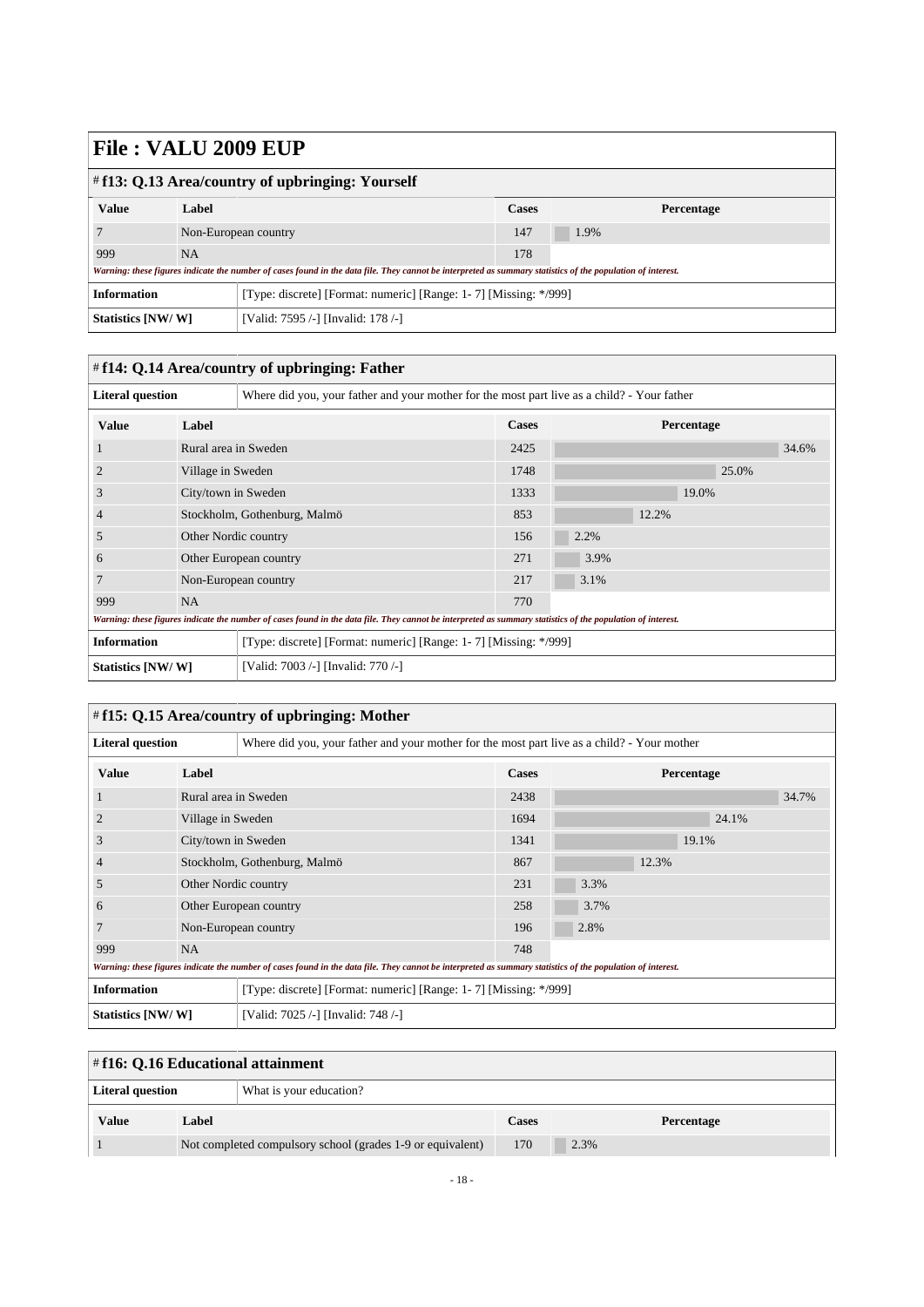| #f16: Q.16 Educational attainment                                                                                                                           |                                                                            |                                                      |              |            |       |  |  |  |
|-------------------------------------------------------------------------------------------------------------------------------------------------------------|----------------------------------------------------------------------------|------------------------------------------------------|--------------|------------|-------|--|--|--|
| <b>Value</b>                                                                                                                                                | Label                                                                      |                                                      | <b>Cases</b> | Percentage |       |  |  |  |
| $\overline{2}$                                                                                                                                              |                                                                            | Compulsory school (grades 1-9 or equivalent)         | 928          | 12.4%      |       |  |  |  |
| 3                                                                                                                                                           | Studies at upper-secondary school, folk high school (SW:<br>folkhögskola)  |                                                      | 914          | 12.2%      |       |  |  |  |
| $\overline{4}$                                                                                                                                              | Degree from upper-secondary school, folk high school (SW:<br>folkhögskola) |                                                      | 1195         | 15.9%      |       |  |  |  |
| .5                                                                                                                                                          | Post upper-secondary education, not university or university<br>college    |                                                      | 712          | 9.5%       |       |  |  |  |
| 6                                                                                                                                                           |                                                                            | Studies at/degree from university/university college | 3342         |            | 44.6% |  |  |  |
|                                                                                                                                                             |                                                                            | Postgraduate studies/third cycle degree              | 240          | 3.2%       |       |  |  |  |
| 999                                                                                                                                                         | <b>NA</b>                                                                  |                                                      | 272          |            |       |  |  |  |
| Warning: these figures indicate the number of cases found in the data file. They cannot be interpreted as summary statistics of the population of interest. |                                                                            |                                                      |              |            |       |  |  |  |
| <b>Information</b><br>[Type: discrete] [Format: numeric] [Range: 1-7] [Missing: */999]                                                                      |                                                                            |                                                      |              |            |       |  |  |  |
| Statistics [NW/W]                                                                                                                                           |                                                                            | [Valid: 7501 /-] [Invalid: 272 /-]                   |              |            |       |  |  |  |

#### <span id="page-18-0"></span># **f17: Q.17 Satisfaction with democracy in Sweden**

| <b>Literal question</b> |                            | On the whole, are you very satisfied, fairly satisfied, not especially satisfied or not at all satisfied with the way<br>democracy works in Sweden?         |              |            |       |  |
|-------------------------|----------------------------|-------------------------------------------------------------------------------------------------------------------------------------------------------------|--------------|------------|-------|--|
| <b>Value</b>            | Label                      |                                                                                                                                                             | <b>Cases</b> | Percentage |       |  |
|                         | Very satisfied             |                                                                                                                                                             | 1729         | 22.6%      |       |  |
|                         | Rather satisfied           |                                                                                                                                                             | 4631         |            | 60.6% |  |
| 3                       | Not particularly satisfied |                                                                                                                                                             | 1066         | 14.0%      |       |  |
| 4                       | Not at all satisfied       |                                                                                                                                                             | 210          | 2.8%       |       |  |
| 999                     | NA.                        |                                                                                                                                                             | 137          |            |       |  |
|                         |                            | Warning: these figures indicate the number of cases found in the data file. They cannot be interpreted as summary statistics of the population of interest. |              |            |       |  |
| <b>Information</b>      |                            | [Type: discrete] [Format: numeric] [Range: 1-4] [Missing: */999]                                                                                            |              |            |       |  |
| Statistics [NW/W]       |                            | [Valid: 7636 /-] [Invalid: 137 /-]                                                                                                                          |              |            |       |  |

<span id="page-18-1"></span>

| # f18: Q.18 Satisfaction with democracy in the European Union |                      |                                                                                                                                                                 |                                                                  |            |       |  |  |
|---------------------------------------------------------------|----------------------|-----------------------------------------------------------------------------------------------------------------------------------------------------------------|------------------------------------------------------------------|------------|-------|--|--|
| <b>Literal question</b>                                       |                      | On the whole, are you very satisfied, fairly satisfied, not especially satisfied or not at all satisfied with the way<br>democracy works in the European Union? |                                                                  |            |       |  |  |
| <b>Value</b>                                                  | Label                |                                                                                                                                                                 | <b>Cases</b>                                                     | Percentage |       |  |  |
|                                                               | Very satisfied       |                                                                                                                                                                 | 221                                                              | 3.2%       |       |  |  |
|                                                               | Rather satisfied     |                                                                                                                                                                 | 3056                                                             |            | 43.8% |  |  |
| 3                                                             |                      | Not particularly satisfied                                                                                                                                      | 2796                                                             |            | 40.0% |  |  |
|                                                               | Not at all satisfied |                                                                                                                                                                 | 911                                                              | 13.0%      |       |  |  |
| 999                                                           | <b>NA</b>            |                                                                                                                                                                 | 789                                                              |            |       |  |  |
|                                                               |                      | Warning: these figures indicate the number of cases found in the data file. They cannot be interpreted as summary statistics of the population of interest.     |                                                                  |            |       |  |  |
| <b>Information</b>                                            |                      |                                                                                                                                                                 | [Type: discrete] [Format: numeric] [Range: 1-4] [Missing: */999] |            |       |  |  |
| Statistics [NW/W]                                             |                      | [Valid: 6984 /-] [Invalid: 789 /-]                                                                                                                              |                                                                  |            |       |  |  |

<span id="page-18-2"></span>

| $\#$ f19: Q.19 Employment sector |                                                                             |
|----------------------------------|-----------------------------------------------------------------------------|
| Literal question                 | Are/were you employed by the state, local government or a private employer? |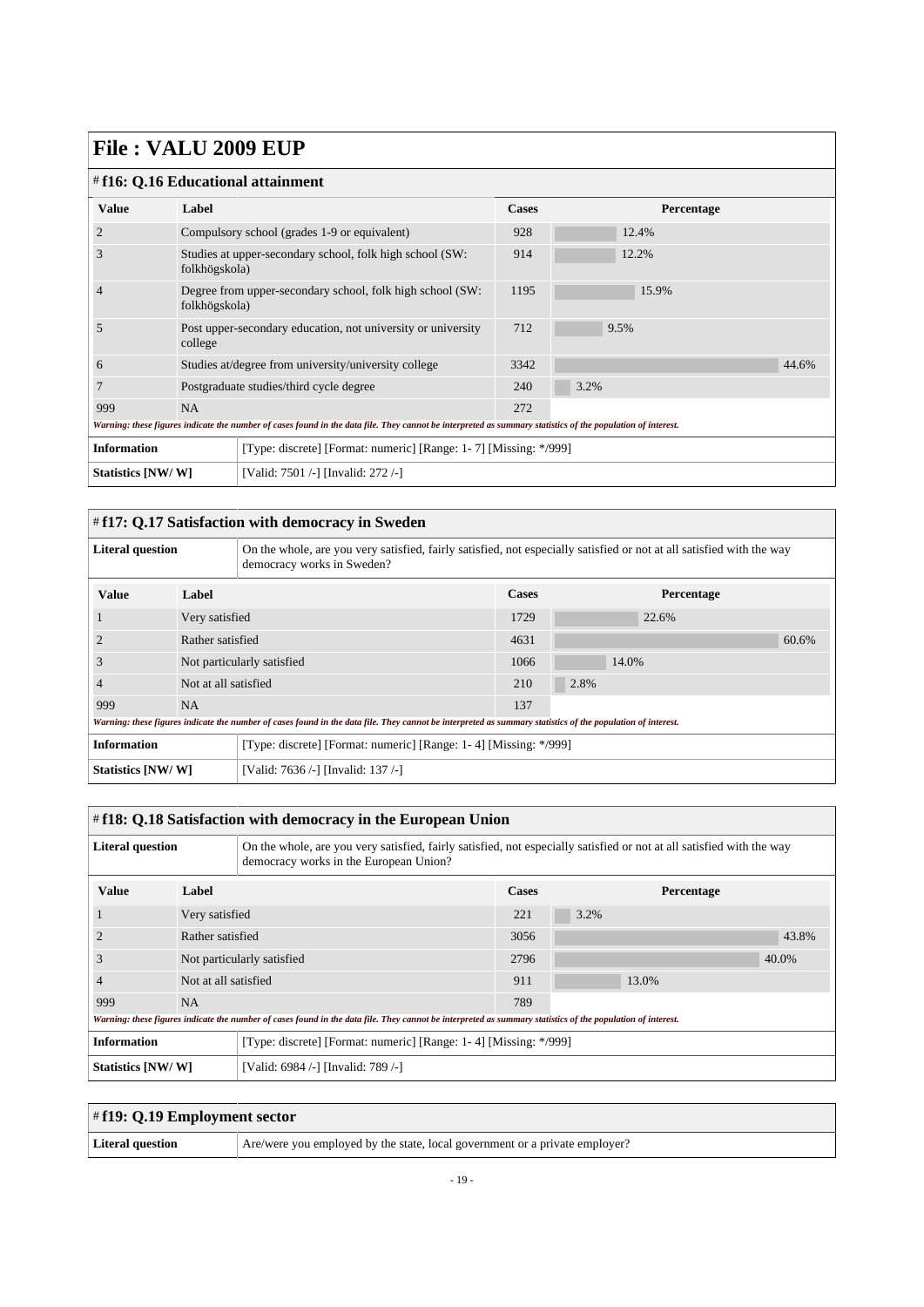| $\#$ f19: Q.19 Employment sector                                                       |                           |                                                                                                                                                             |       |            |  |  |  |
|----------------------------------------------------------------------------------------|---------------------------|-------------------------------------------------------------------------------------------------------------------------------------------------------------|-------|------------|--|--|--|
| <b>Value</b>                                                                           | Label                     |                                                                                                                                                             | Cases | Percentage |  |  |  |
|                                                                                        | <b>State</b>              |                                                                                                                                                             | 1054  | 14.5%      |  |  |  |
|                                                                                        | Local/regional government |                                                                                                                                                             | 2186  | 30.0%      |  |  |  |
| 3                                                                                      | Private                   |                                                                                                                                                             | 3810  | 52.3%      |  |  |  |
| 4                                                                                      | Never had paid work       |                                                                                                                                                             | 232   | 3.2%       |  |  |  |
| 999                                                                                    | NA                        |                                                                                                                                                             | 491   |            |  |  |  |
|                                                                                        |                           | Warning: these figures indicate the number of cases found in the data file. They cannot be interpreted as summary statistics of the population of interest. |       |            |  |  |  |
| <b>Information</b><br>[Type: discrete] [Format: numeric] [Range: 1-4] [Missing: */999] |                           |                                                                                                                                                             |       |            |  |  |  |
| Statistics [NW/W]                                                                      |                           | [Valid: 7282 /-] [Invalid: 491 /-]                                                                                                                          |       |            |  |  |  |

#### <span id="page-19-0"></span># **f20: Q.20 Labour market situation**

| <b>Literal question</b>                                                                |                                                | Which of these groups do you belong to?                                                                                                                     |              |            |       |
|----------------------------------------------------------------------------------------|------------------------------------------------|-------------------------------------------------------------------------------------------------------------------------------------------------------------|--------------|------------|-------|
| <b>Value</b>                                                                           | Label                                          |                                                                                                                                                             | <b>Cases</b> | Percentage |       |
| -1                                                                                     |                                                | Gainfully employed (including on sick leave, parental leave)                                                                                                | 4310         |            | 58.3% |
| $\overline{c}$                                                                         |                                                | Participating in labour market policy measures                                                                                                              | 327          | 4.4%       |       |
| 3                                                                                      | Unemployed                                     |                                                                                                                                                             | 235          | 3.2%       |       |
| $\overline{4}$                                                                         | Old age/early retirement contractual pensioner |                                                                                                                                                             | 1646         | 22.3%      |       |
| 5                                                                                      |                                                | Have sickness/activity compensation                                                                                                                         | 197          | 2.7%       |       |
| 6                                                                                      | Homeworker                                     |                                                                                                                                                             | 50           | 0.7%       |       |
|                                                                                        | Student                                        |                                                                                                                                                             | 630          | 8.5%       |       |
| 999                                                                                    | <b>NA</b>                                      |                                                                                                                                                             | 378          |            |       |
|                                                                                        |                                                | Warning: these figures indicate the number of cases found in the data file. They cannot be interpreted as summary statistics of the population of interest. |              |            |       |
| <b>Information</b><br>[Type: discrete] [Format: numeric] [Range: 1-7] [Missing: */999] |                                                |                                                                                                                                                             |              |            |       |
| Statistics [NW/W]<br>[Valid: 7395 /-] [Invalid: 378 /-]                                |                                                |                                                                                                                                                             |              |            |       |

### <span id="page-19-1"></span># **f21: Q.21 Current or previous occupational group**

| <b>Literal question</b>                                                                                                                                     |                                            | Which of these occupational groups do you/did you belong to?      |              |            |       |  |  |
|-------------------------------------------------------------------------------------------------------------------------------------------------------------|--------------------------------------------|-------------------------------------------------------------------|--------------|------------|-------|--|--|
| <b>Value</b>                                                                                                                                                | Label                                      |                                                                   | <b>Cases</b> | Percentage |       |  |  |
| 1                                                                                                                                                           | White-collar worker                        |                                                                   | 2699         |            | 36.8% |  |  |
| $\overline{2}$                                                                                                                                              |                                            | White-collar worker with supervisory status                       | 1067         | 14.6%      |       |  |  |
| 3                                                                                                                                                           |                                            | White-collar worker in a senior leadership position               | 394          | 5.4%       |       |  |  |
| $\overline{4}$                                                                                                                                              | Blue collar worker                         |                                                                   | 1939         |            | 26.5% |  |  |
| 5                                                                                                                                                           | Blue collar worker with supervisory status |                                                                   | 278          | 3.8%       |       |  |  |
| 6                                                                                                                                                           | Farmer: no employee                        |                                                                   | 58           | 0.8%       |       |  |  |
| 7                                                                                                                                                           |                                            | Farmer: one or more employees                                     | 30           | 0.4%       |       |  |  |
| 81                                                                                                                                                          |                                            | Self-employed: no employee                                        | 269          | 3.7%       |       |  |  |
| 82                                                                                                                                                          |                                            | Self-employed: 1-9 employees                                      | 255          | 3.5%       |       |  |  |
| 83                                                                                                                                                          |                                            | Self-employed: 10 or more employees                               | 96           | 1.3%       |       |  |  |
| 84                                                                                                                                                          | Never had paid work                        |                                                                   | 245          | 3.3%       |       |  |  |
| 999                                                                                                                                                         | NA                                         |                                                                   | 443          |            |       |  |  |
| Warning: these figures indicate the number of cases found in the data file. They cannot be interpreted as summary statistics of the population of interest. |                                            |                                                                   |              |            |       |  |  |
| <b>Information</b>                                                                                                                                          |                                            | [Type: discrete] [Format: numeric] [Range: 1-84] [Missing: */999] |              |            |       |  |  |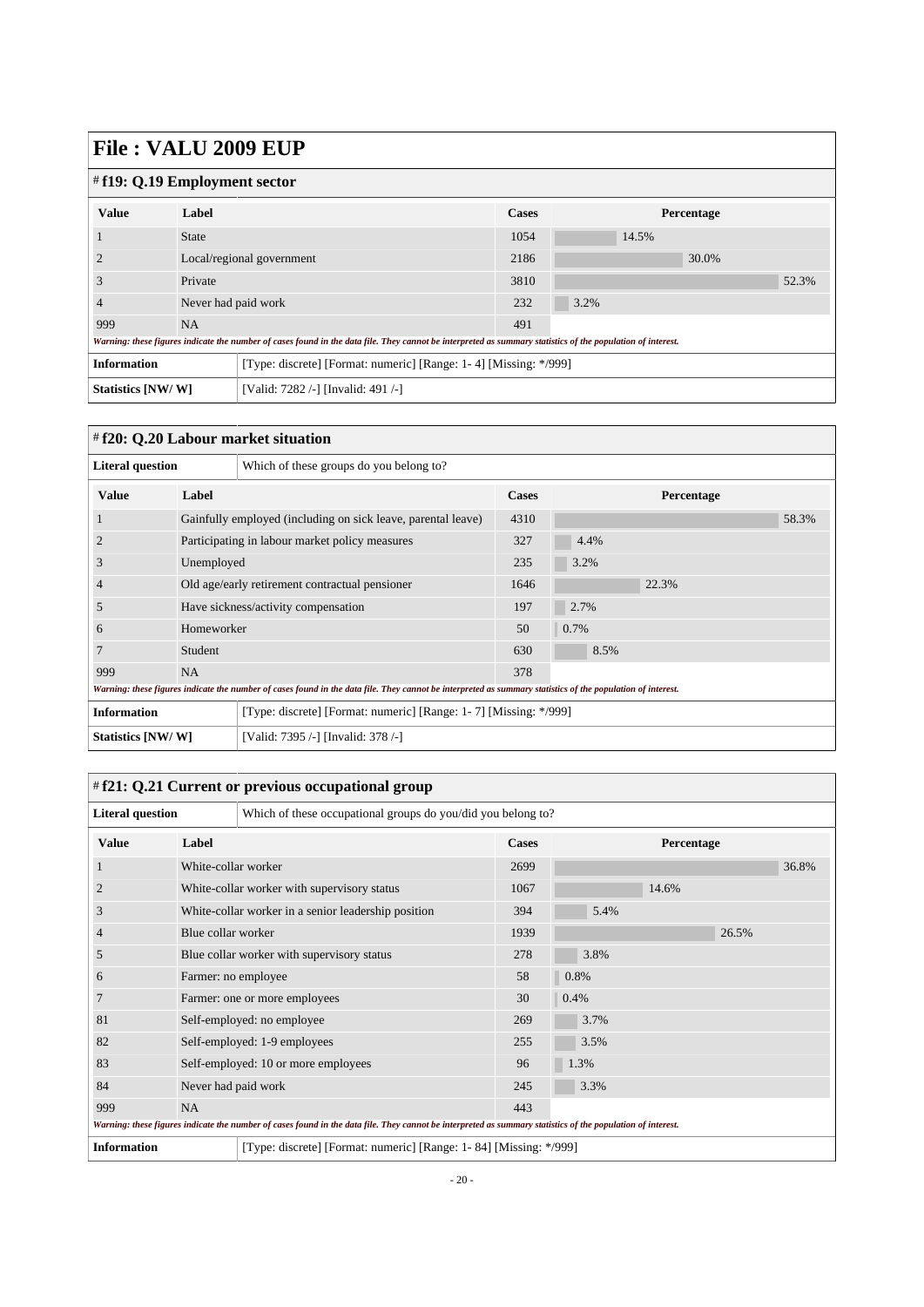#### # **f21: Q.21 Current or previous occupational group**

**Statistics [NW/ W]** [Valid: 7330 /-] [Invalid: 443 /-]

#### <span id="page-20-0"></span># **f22: Q.22 Union membership**

| -- ---- -                                                                              |                   |                                                                                                                                                             |       |       |            |       |
|----------------------------------------------------------------------------------------|-------------------|-------------------------------------------------------------------------------------------------------------------------------------------------------------|-------|-------|------------|-------|
| <b>Literal question</b><br>Are you a member in a trade/labour union?                   |                   |                                                                                                                                                             |       |       |            |       |
| <b>Value</b>                                                                           | Label             |                                                                                                                                                             | Cases |       | Percentage |       |
|                                                                                        | Yes, a LO union   |                                                                                                                                                             | 1539  | 21.1% |            |       |
|                                                                                        | Yes, a TCO union  |                                                                                                                                                             | 1293  | 17.8% |            |       |
| 3                                                                                      | Yes, a SACO union |                                                                                                                                                             | 1165  | 16.0% |            |       |
| $\overline{4}$                                                                         | N <sub>o</sub>    |                                                                                                                                                             | 3281  |       |            | 45.1% |
| 999                                                                                    | <b>NA</b>         |                                                                                                                                                             | 495   |       |            |       |
|                                                                                        |                   | Warning: these figures indicate the number of cases found in the data file. They cannot be interpreted as summary statistics of the population of interest. |       |       |            |       |
| <b>Information</b><br>[Type: discrete] [Format: numeric] [Range: 1-4] [Missing: */999] |                   |                                                                                                                                                             |       |       |            |       |
| Statistics [NW/W]<br>[Valid: 7278 /-] [Invalid: 495 /-]                                |                   |                                                                                                                                                             |       |       |            |       |

#### <span id="page-20-1"></span># **f23: Q.23 Church/communion attendance**

| How often do you usually attend a service or a meeting in a church/communion?<br><b>Literal question</b> |                   |                                                                                                                                                             |       |      |            |       |       |
|----------------------------------------------------------------------------------------------------------|-------------------|-------------------------------------------------------------------------------------------------------------------------------------------------------------|-------|------|------------|-------|-------|
| <b>Value</b>                                                                                             | Label             |                                                                                                                                                             | Cases |      | Percentage |       |       |
|                                                                                                          |                   | At least once a month                                                                                                                                       |       | 8.6% |            |       |       |
|                                                                                                          | A couple of times |                                                                                                                                                             | 1446  |      | 19.2%      |       |       |
| J.                                                                                                       | Less frequently   |                                                                                                                                                             | 2440  |      |            | 32.4% |       |
|                                                                                                          | Never             |                                                                                                                                                             | 2993  |      |            |       | 39.8% |
| 999                                                                                                      | <b>NA</b>         |                                                                                                                                                             | 247   |      |            |       |       |
|                                                                                                          |                   | Warning: these figures indicate the number of cases found in the data file. They cannot be interpreted as summary statistics of the population of interest. |       |      |            |       |       |
| <b>Information</b><br>[Type: discrete] [Format: numeric] [Range: 1-4] [Missing: */999]                   |                   |                                                                                                                                                             |       |      |            |       |       |
| Statistics [NW/W]                                                                                        |                   | [Valid: 7526 /-] [Invalid: 247 /-]                                                                                                                          |       |      |            |       |       |

#### <span id="page-20-2"></span># **f24: Q.24 Important reason for choice of party: The parties' policies on EU-related issues**

| <b>Literal question</b>                                                                 |                         | How important are the following reasons for your choice of party today in the European Parliament election? - The<br>parties' policies on EU-related issues |              |            |       |  |
|-----------------------------------------------------------------------------------------|-------------------------|-------------------------------------------------------------------------------------------------------------------------------------------------------------|--------------|------------|-------|--|
| <b>Interviewer's instructions</b>                                                       |                         | Sätt ett kryss på varje rad                                                                                                                                 |              |            |       |  |
| <b>Value</b>                                                                            | Label                   |                                                                                                                                                             | <b>Cases</b> | Percentage |       |  |
|                                                                                         |                         | Very great importance                                                                                                                                       |              |            | 38.6% |  |
|                                                                                         | Fairly great importance |                                                                                                                                                             | 2783         |            | 39.1% |  |
| J.                                                                                      |                         | Neither great nor small importance                                                                                                                          | 1079         | 15.2%      |       |  |
|                                                                                         |                         | Fairly small importance                                                                                                                                     | 334          | 4.7%       |       |  |
| $\mathcal{L}$                                                                           |                         | Very small importance                                                                                                                                       | 175          | 2.5%       |       |  |
| 999                                                                                     | <b>NA</b>               |                                                                                                                                                             | 652          |            |       |  |
|                                                                                         |                         | Warning: these figures indicate the number of cases found in the data file. They cannot be interpreted as summary statistics of the population of interest. |              |            |       |  |
| <b>Information</b><br>[Type: discrete] [Format: numeric] [Range: 1- 5] [Missing: */999] |                         |                                                                                                                                                             |              |            |       |  |
| Statistics [NW/W]                                                                       |                         | [Valid: 7121 /-] [Invalid: 652 /-]                                                                                                                          |              |            |       |  |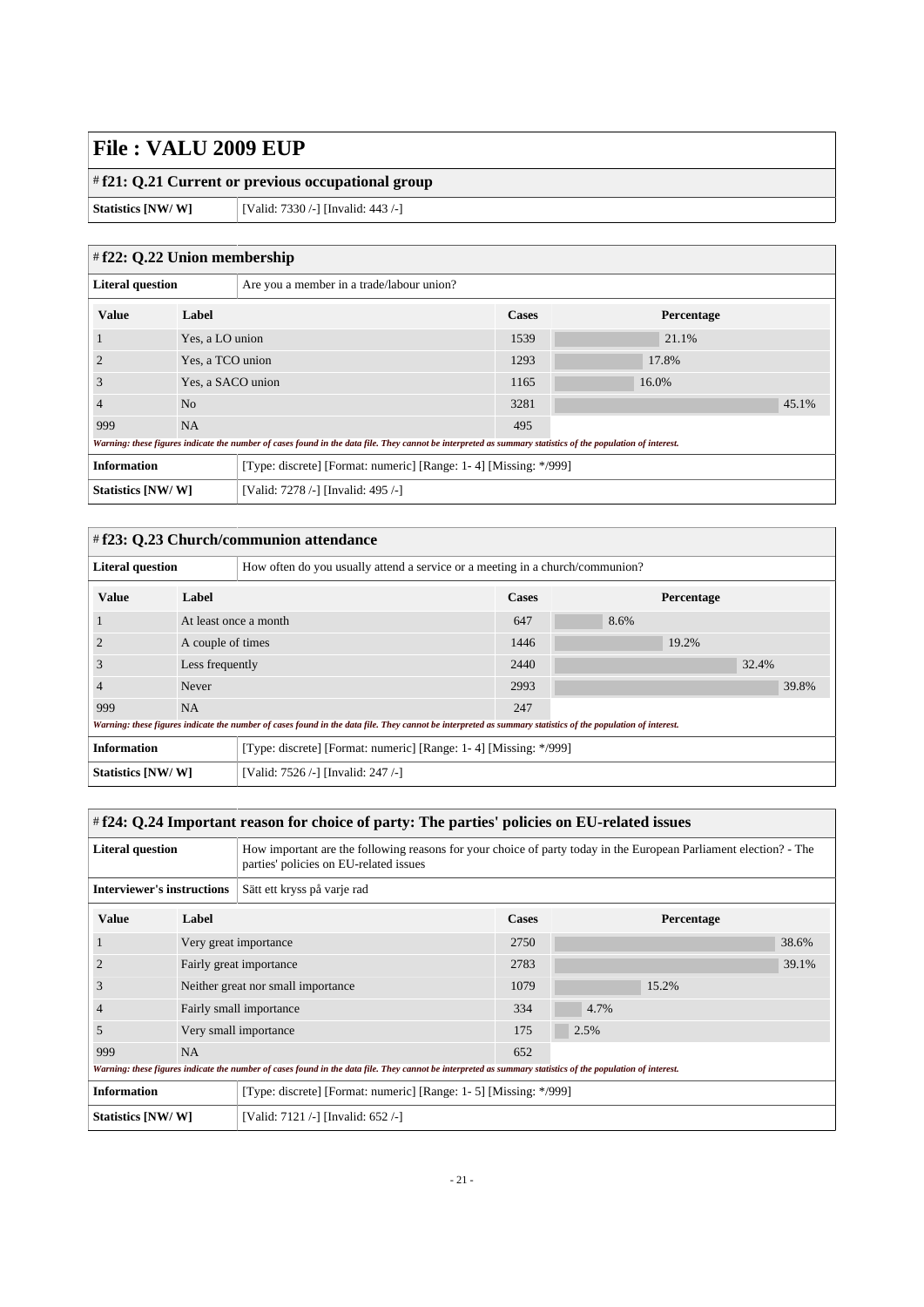<span id="page-21-0"></span>

| # f25: Q.25 Important reason for choice of party: The parties' policies in Swedish politics |                       |                                                                                                                                                             |      |       |            |  |  |
|---------------------------------------------------------------------------------------------|-----------------------|-------------------------------------------------------------------------------------------------------------------------------------------------------------|------|-------|------------|--|--|
| <b>Literal question</b>                                                                     |                       | How important are the following reasons for your choice of party today in the European Parliament election? - The<br>parties' policies in Swedish politics  |      |       |            |  |  |
| <b>Interviewer's instructions</b><br>Sätt ett kryss på varje rad                            |                       |                                                                                                                                                             |      |       |            |  |  |
| <b>Value</b>                                                                                | Label                 |                                                                                                                                                             |      |       | Percentage |  |  |
|                                                                                             | Very great importance |                                                                                                                                                             | 2391 |       | 34.4%      |  |  |
|                                                                                             |                       | Fairly great importance                                                                                                                                     | 2805 |       | 40.4%      |  |  |
| 3                                                                                           |                       | Neither great nor small importance                                                                                                                          | 1056 | 15.2% |            |  |  |
| $\overline{4}$                                                                              |                       | Fairly small importance                                                                                                                                     | 418  | 6.0%  |            |  |  |
| 5                                                                                           |                       | Very small importance                                                                                                                                       | 273  | 3.9%  |            |  |  |
| 999                                                                                         | <b>NA</b>             |                                                                                                                                                             | 830  |       |            |  |  |
|                                                                                             |                       | Warning: these figures indicate the number of cases found in the data file. They cannot be interpreted as summary statistics of the population of interest. |      |       |            |  |  |
| <b>Information</b>                                                                          |                       | [Type: discrete] [Format: numeric] [Range: 1- 5] [Missing: */999]                                                                                           |      |       |            |  |  |
| Statistics [NW/W]<br>[Valid: 6943 /-] [Invalid: 830 /-]                                     |                       |                                                                                                                                                             |      |       |            |  |  |

#### <span id="page-21-1"></span># **f26: Q.26 Important reason for choice of party: Old habit/loyalty to my party**

| <b>Literal question</b>                                                                 |           | How important are the following reasons for your choice of party today in the European Parliament election? - Old<br>habit/loyalty to my party              |              |            |       |  |  |  |
|-----------------------------------------------------------------------------------------|-----------|-------------------------------------------------------------------------------------------------------------------------------------------------------------|--------------|------------|-------|--|--|--|
| <b>Interviewer's instructions</b>                                                       |           | Sätt ett kryss på varje rad                                                                                                                                 |              |            |       |  |  |  |
| <b>Value</b><br>Label                                                                   |           |                                                                                                                                                             | <b>Cases</b> | Percentage |       |  |  |  |
|                                                                                         |           | Very great importance                                                                                                                                       | 722          | 10.6%      |       |  |  |  |
|                                                                                         |           | Fairly great importance                                                                                                                                     | 1476         |            | 21.7% |  |  |  |
| 3                                                                                       |           | Neither great nor small importance                                                                                                                          | 1645         |            | 24.2% |  |  |  |
| $\overline{4}$                                                                          |           | Fairly small importance                                                                                                                                     | 1081         |            | 15.9% |  |  |  |
| 5                                                                                       |           | Very small importance                                                                                                                                       | 1863         |            | 27.4% |  |  |  |
| 999                                                                                     | <b>NA</b> |                                                                                                                                                             | 986          |            |       |  |  |  |
|                                                                                         |           | Warning: these figures indicate the number of cases found in the data file. They cannot be interpreted as summary statistics of the population of interest. |              |            |       |  |  |  |
| <b>Information</b><br>[Type: discrete] [Format: numeric] [Range: 1- 5] [Missing: */999] |           |                                                                                                                                                             |              |            |       |  |  |  |
| Statistics [NW/W]                                                                       |           | [Valid: 6787 /-] [Invalid: 986 /-]                                                                                                                          |              |            |       |  |  |  |

#### <span id="page-21-2"></span># **f27: Q.27 Important reason for choice of party: The candidates on the ballots**

| <b>Literal question</b>                                                                                                                                     |           | How important are the following reasons for your choice of party today in the European Parliament election? - The<br>candidates on the ballots |                                                                   |            |       |       |  |  |
|-------------------------------------------------------------------------------------------------------------------------------------------------------------|-----------|------------------------------------------------------------------------------------------------------------------------------------------------|-------------------------------------------------------------------|------------|-------|-------|--|--|
| <b>Interviewer's instructions</b>                                                                                                                           |           | Sätt ett kryss på varje rad                                                                                                                    |                                                                   |            |       |       |  |  |
| <b>Value</b><br>Label                                                                                                                                       |           |                                                                                                                                                | <b>Cases</b>                                                      | Percentage |       |       |  |  |
|                                                                                                                                                             |           | Very great importance                                                                                                                          | 1620                                                              |            | 23.7% |       |  |  |
| 2                                                                                                                                                           |           | Fairly great importance                                                                                                                        | 1932                                                              |            |       | 28.2% |  |  |
| 3                                                                                                                                                           |           | Neither great nor small importance                                                                                                             | 1272                                                              |            | 18.6% |       |  |  |
|                                                                                                                                                             |           | Fairly small importance                                                                                                                        | 823                                                               | 12.0%      |       |       |  |  |
| 5                                                                                                                                                           |           | Very small importance                                                                                                                          | 1200                                                              |            | 17.5% |       |  |  |
| 999                                                                                                                                                         | <b>NA</b> |                                                                                                                                                | 926                                                               |            |       |       |  |  |
| Warning: these figures indicate the number of cases found in the data file. They cannot be interpreted as summary statistics of the population of interest. |           |                                                                                                                                                |                                                                   |            |       |       |  |  |
| <b>Information</b>                                                                                                                                          |           |                                                                                                                                                | [Type: discrete] [Format: numeric] [Range: 1- 5] [Missing: */999] |            |       |       |  |  |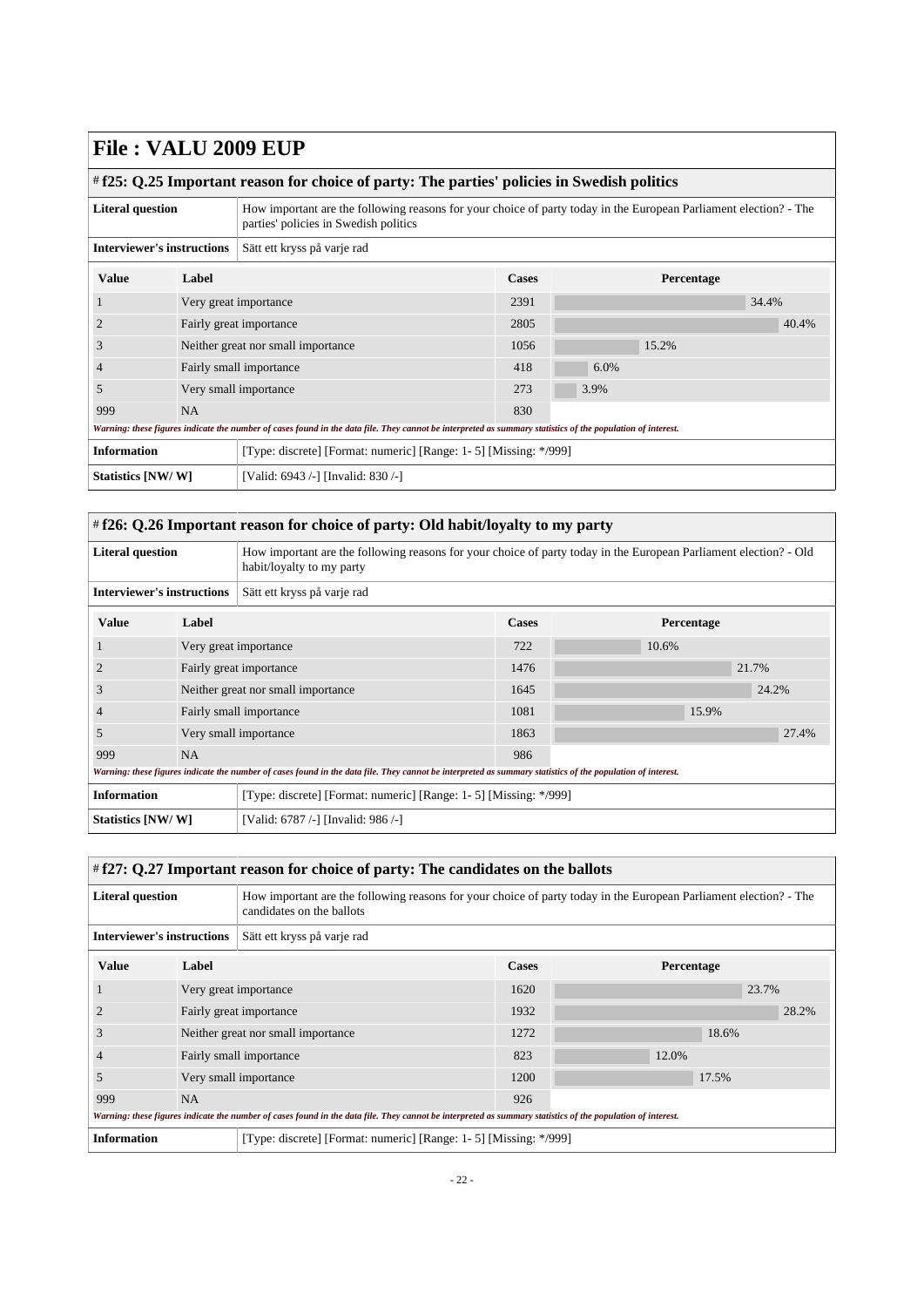#### # **f27: Q.27 Important reason for choice of party: The candidates on the ballots**

**Statistics [NW/ W]** [Valid: 6847 /-] [Invalid: 926 /-]

<span id="page-22-0"></span>

| # f28: Q.28 Important issue for choice of party: The environment                        |                                    |                                                                                                                                                             |              |      |            |       |  |
|-----------------------------------------------------------------------------------------|------------------------------------|-------------------------------------------------------------------------------------------------------------------------------------------------------------|--------------|------|------------|-------|--|
| <b>Literal question</b>                                                                 |                                    | And how important are the following issues for your choice of party today in the European Parliament election? - The<br>environment                         |              |      |            |       |  |
| <b>Interviewer's instructions</b>                                                       |                                    | Sätt ett kryss på varje rad                                                                                                                                 |              |      |            |       |  |
| <b>Value</b>                                                                            | Label                              |                                                                                                                                                             | <b>Cases</b> |      | Percentage |       |  |
|                                                                                         | Very great importance              |                                                                                                                                                             | 3849         |      |            | 53.0% |  |
|                                                                                         |                                    | Fairly great importance                                                                                                                                     | 2334         |      | 32.2%      |       |  |
| 3                                                                                       |                                    | Neither great nor small importance                                                                                                                          | 721          | 9.9% |            |       |  |
| $\overline{4}$                                                                          |                                    | Fairly small importance                                                                                                                                     | 184          | 2.5% |            |       |  |
| 5                                                                                       |                                    | Very small importance                                                                                                                                       | 170          | 2.3% |            |       |  |
| 999                                                                                     | <b>NA</b>                          |                                                                                                                                                             | 515          |      |            |       |  |
|                                                                                         |                                    | Warning: these figures indicate the number of cases found in the data file. They cannot be interpreted as summary statistics of the population of interest. |              |      |            |       |  |
| <b>Information</b><br>[Type: discrete] [Format: numeric] [Range: 1- 5] [Missing: */999] |                                    |                                                                                                                                                             |              |      |            |       |  |
| Statistics [NW/W]                                                                       | [Valid: 7258 /-] [Invalid: 515 /-] |                                                                                                                                                             |              |      |            |       |  |

<span id="page-22-1"></span>

| # f29: Q.29 Important issue for choice of party: The economy                                                                                               |           |                                                                                                                                                             |       |            |       |       |
|------------------------------------------------------------------------------------------------------------------------------------------------------------|-----------|-------------------------------------------------------------------------------------------------------------------------------------------------------------|-------|------------|-------|-------|
| <b>Literal question</b><br>And how important are the following issues for your choice of party today in the European Parliament election? - The<br>economy |           |                                                                                                                                                             |       |            |       |       |
| <b>Interviewer's instructions</b><br>Sätt ett kryss på varje rad                                                                                           |           |                                                                                                                                                             |       |            |       |       |
| <b>Value</b>                                                                                                                                               | Label     |                                                                                                                                                             | Cases | Percentage |       |       |
|                                                                                                                                                            |           | Very great importance                                                                                                                                       | 3354  |            |       | 46.9% |
|                                                                                                                                                            |           | Fairly great importance                                                                                                                                     | 2674  |            | 37.4% |       |
| Ć                                                                                                                                                          |           | Neither great nor small importance                                                                                                                          | 814   | 11.4%      |       |       |
|                                                                                                                                                            |           | Fairly small importance                                                                                                                                     | 161   | 2.2%       |       |       |
| 5                                                                                                                                                          |           | Very small importance                                                                                                                                       | 156   | 2.2%       |       |       |
| 999                                                                                                                                                        | <b>NA</b> |                                                                                                                                                             | 614   |            |       |       |
|                                                                                                                                                            |           | Warning: these figures indicate the number of cases found in the data file. They cannot be interpreted as summary statistics of the population of interest. |       |            |       |       |
| <b>Information</b><br>[Type: discrete] [Format: numeric] [Range: 1- 5] [Missing: */999]                                                                    |           |                                                                                                                                                             |       |            |       |       |
| Statistics [NW/W]                                                                                                                                          |           | [Valid: 7159 /-] [Invalid: 614 /-]                                                                                                                          |       |            |       |       |

<span id="page-22-2"></span>

| # f30: Q.30 Important issue for choice of party: Employment                                                                                             |       |                                    |            |       |       |       |
|---------------------------------------------------------------------------------------------------------------------------------------------------------|-------|------------------------------------|------------|-------|-------|-------|
| And how important are the following issues for your choice of party today in the European Parliament election?<br><b>Literal question</b><br>Employment |       |                                    |            |       |       |       |
| <b>Interviewer's instructions</b><br>Sätt ett kryss på varje rad                                                                                        |       |                                    |            |       |       |       |
| <b>Value</b>                                                                                                                                            | Label |                                    | Percentage |       |       |       |
|                                                                                                                                                         |       | Very great importance              | 3301       |       |       | 46.9% |
|                                                                                                                                                         |       | Fairly great importance            | 2321       |       | 33.0% |       |
| 3                                                                                                                                                       |       | Neither great nor small importance | 1003       | 14.2% |       |       |
|                                                                                                                                                         |       | Fairly small importance            |            | 3.2%  |       |       |
|                                                                                                                                                         |       | Very small importance              | 188        | 2.7%  |       |       |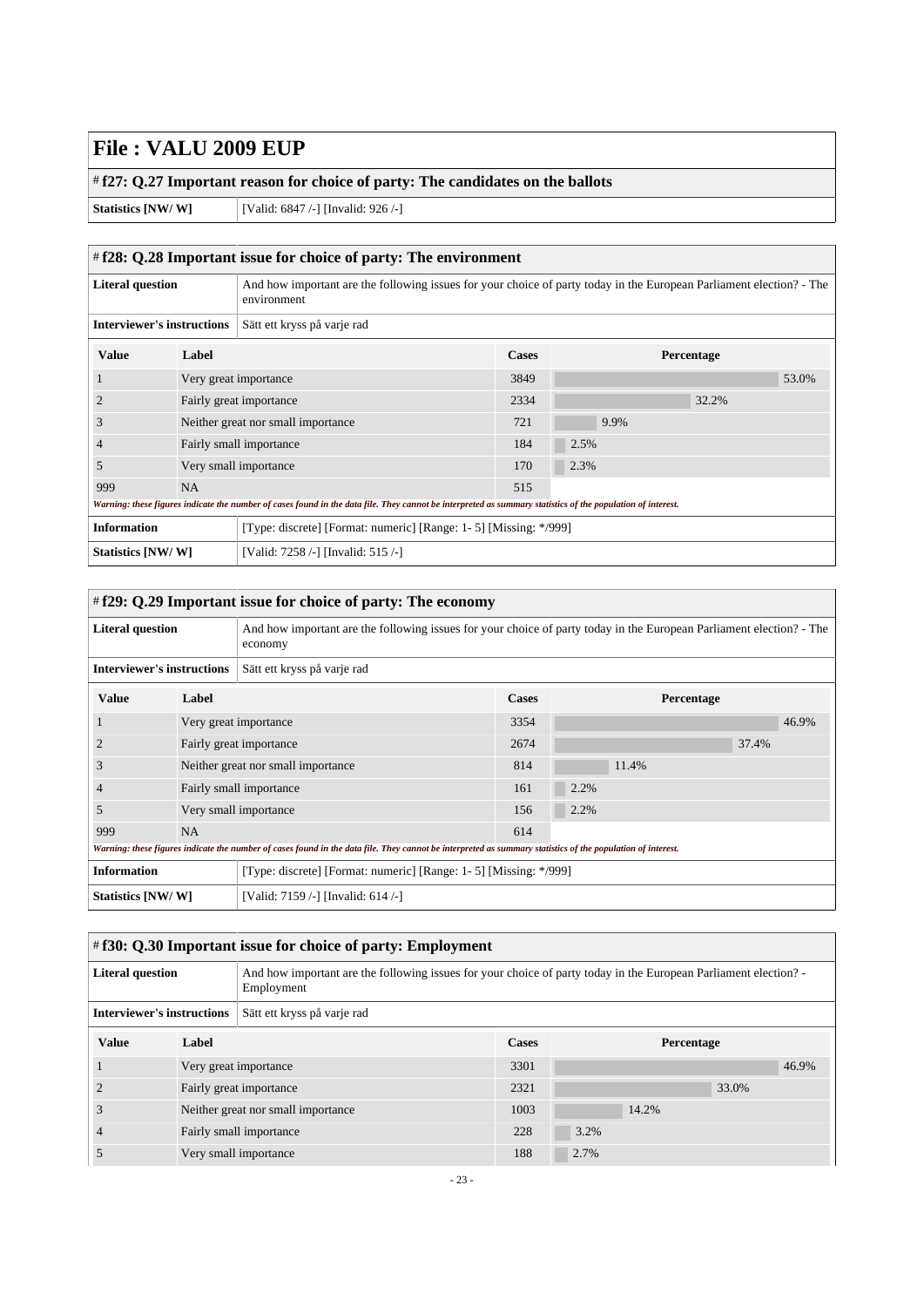| $\#$ f30: Q.30 Important issue for choice of party: Employment |                                                                  |                                                                                                                                                             |       |            |  |  |
|----------------------------------------------------------------|------------------------------------------------------------------|-------------------------------------------------------------------------------------------------------------------------------------------------------------|-------|------------|--|--|
| <b>Value</b>                                                   | Label                                                            |                                                                                                                                                             | Cases | Percentage |  |  |
| 999                                                            | NA                                                               |                                                                                                                                                             | 732   |            |  |  |
|                                                                |                                                                  | Warning: these figures indicate the number of cases found in the data file. They cannot be interpreted as summary statistics of the population of interest. |       |            |  |  |
| <b>Information</b>                                             | [Type: discrete] [Format: numeric] [Range: 1-5] [Missing: */999] |                                                                                                                                                             |       |            |  |  |
|                                                                | Statistics [NW/W]<br>[Valid: 7041 /-] [Invalid: 732 /-]          |                                                                                                                                                             |       |            |  |  |

#### <span id="page-23-0"></span># **f31: Q.31 Important issue for choice of party: The issue on agricultural subsidies in the EU**

| <b>Literal question</b>           |           | And how important are the following issues for your choice of party today in the European Parliament election? - The<br>issue on agricultural subsidies in the EU |              |            |  |  |
|-----------------------------------|-----------|-------------------------------------------------------------------------------------------------------------------------------------------------------------------|--------------|------------|--|--|
| <b>Interviewer's instructions</b> |           | Sätt ett kryss på varje rad                                                                                                                                       |              |            |  |  |
| <b>Value</b><br>Label             |           |                                                                                                                                                                   | <b>Cases</b> | Percentage |  |  |
|                                   |           | Very great importance                                                                                                                                             | 1538         | 22.3%      |  |  |
|                                   |           | Fairly great importance                                                                                                                                           | 1929         | 27.9%      |  |  |
| 3                                 |           | Neither great nor small importance                                                                                                                                | 2087         | 30.2%      |  |  |
| $\overline{4}$                    |           | Fairly small importance                                                                                                                                           | 770          | 11.2%      |  |  |
| 5                                 |           | Very small importance                                                                                                                                             | 580          | 8.4%       |  |  |
| 999                               | <b>NA</b> |                                                                                                                                                                   | 869          |            |  |  |
|                                   |           | Warning: these figures indicate the number of cases found in the data file. They cannot be interpreted as summary statistics of the population of interest.       |              |            |  |  |
| <b>Information</b>                |           | [Type: discrete] [Format: numeric] [Range: 1- 5] [Missing: */999]                                                                                                 |              |            |  |  |
| Statistics [NW/W]                 |           | [Valid: 6904 /-] [Invalid: 869 /-]                                                                                                                                |              |            |  |  |

#### <span id="page-23-1"></span># **f32: Q.32 Important issue for choice of party: The peace in Europe**

| <b>Literal question</b>                                                                 |                                    | And how important are the following issues for your choice of party today in the European Parliament election? - The<br>peace in Europe                     |              |            |       |  |
|-----------------------------------------------------------------------------------------|------------------------------------|-------------------------------------------------------------------------------------------------------------------------------------------------------------|--------------|------------|-------|--|
| <b>Interviewer's instructions</b>                                                       |                                    | Sätt ett kryss på varje rad                                                                                                                                 |              |            |       |  |
| <b>Value</b><br>Label                                                                   |                                    |                                                                                                                                                             | <b>Cases</b> | Percentage |       |  |
|                                                                                         |                                    | Very great importance                                                                                                                                       | 3876         |            | 55.1% |  |
|                                                                                         | Fairly great importance            |                                                                                                                                                             | 1530         | 21.8%      |       |  |
| J.                                                                                      | Neither great nor small importance |                                                                                                                                                             | 1052         | 15.0%      |       |  |
|                                                                                         |                                    | Fairly small importance                                                                                                                                     | 314          | 4.5%       |       |  |
| 5                                                                                       |                                    | Very small importance                                                                                                                                       | 262          | 3.7%       |       |  |
| 999                                                                                     | <b>NA</b>                          |                                                                                                                                                             | 739          |            |       |  |
|                                                                                         |                                    | Warning: these figures indicate the number of cases found in the data file. They cannot be interpreted as summary statistics of the population of interest. |              |            |       |  |
| <b>Information</b><br>[Type: discrete] [Format: numeric] [Range: 1- 5] [Missing: */999] |                                    |                                                                                                                                                             |              |            |       |  |
| Statistics [NW/W]                                                                       |                                    | [Valid: 7034 /-] [Invalid: 739 /-]                                                                                                                          |              |            |       |  |

<span id="page-23-2"></span>

| $\#$ f33: Q.33 Important issue for choice of party: The national independence                                                                                            |       |                             |       |            |  |  |  |  |
|--------------------------------------------------------------------------------------------------------------------------------------------------------------------------|-------|-----------------------------|-------|------------|--|--|--|--|
| And how important are the following issues for your choice of party today in the European Parliament election? - The<br><b>Literal question</b><br>national independence |       |                             |       |            |  |  |  |  |
| <b>Interviewer's instructions</b>                                                                                                                                        |       | Sätt ett kryss på varje rad |       |            |  |  |  |  |
| <b>Value</b>                                                                                                                                                             | Label |                             | Cases | Percentage |  |  |  |  |
|                                                                                                                                                                          |       | Very great importance       | 2630  | 37.9%      |  |  |  |  |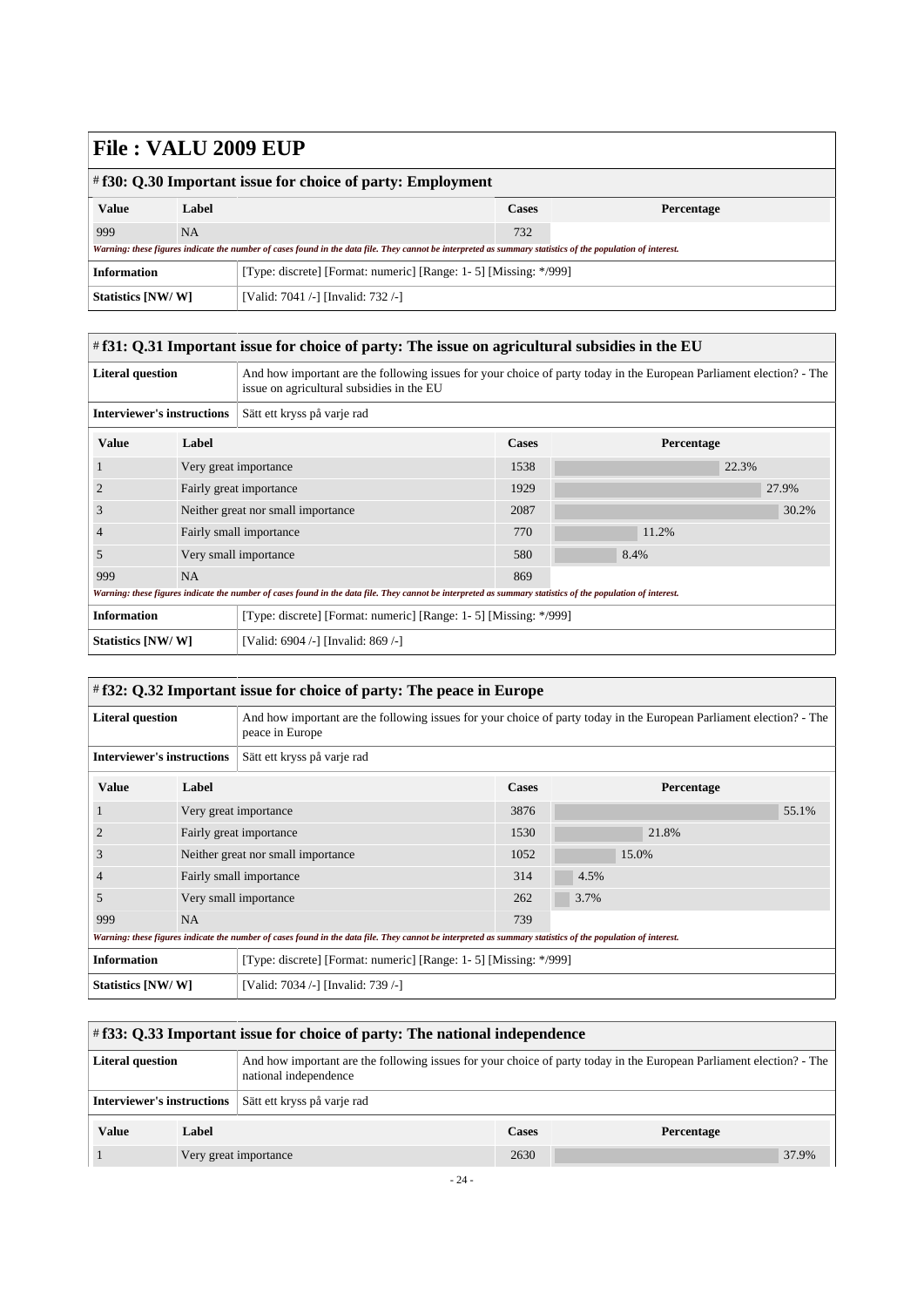| # f33: Q.33 Important issue for choice of party: The national independence |           |                                                                                                                                                             |              |            |  |  |  |  |
|----------------------------------------------------------------------------|-----------|-------------------------------------------------------------------------------------------------------------------------------------------------------------|--------------|------------|--|--|--|--|
| <b>Value</b>                                                               | Label     |                                                                                                                                                             | <b>Cases</b> | Percentage |  |  |  |  |
|                                                                            |           | Fairly great importance                                                                                                                                     | 2104         | 30.3%      |  |  |  |  |
| 3                                                                          |           | Neither great nor small importance                                                                                                                          | 1487         | 21.4%      |  |  |  |  |
|                                                                            |           | Fairly small importance                                                                                                                                     |              | 5.7%       |  |  |  |  |
| 5                                                                          |           | Very small importance                                                                                                                                       | 324          | 4.7%       |  |  |  |  |
| 999                                                                        | <b>NA</b> |                                                                                                                                                             | 829          |            |  |  |  |  |
|                                                                            |           | Warning: these figures indicate the number of cases found in the data file. They cannot be interpreted as summary statistics of the population of interest. |              |            |  |  |  |  |
| <b>Information</b>                                                         |           | [Type: discrete] [Format: numeric] [Range: 1- 5] [Missing: */999]                                                                                           |              |            |  |  |  |  |
| Statistics [NW/W]                                                          |           | [Valid: 6944 /-] [Invalid: 829 /-]                                                                                                                          |              |            |  |  |  |  |

#### <span id="page-24-0"></span># **f34: Q.34 Important issue for choice of party: If Sweden should introduce the euro as currency**

| <b>Literal question</b>           |                         | And how important are the following issues for your choice of party today in the European Parliament election? - If<br>Sweden should introduce the euro as currency |              |            |       |  |
|-----------------------------------|-------------------------|---------------------------------------------------------------------------------------------------------------------------------------------------------------------|--------------|------------|-------|--|
| <b>Interviewer's instructions</b> |                         | Sätt ett kryss på varje rad                                                                                                                                         |              |            |       |  |
| <b>Value</b>                      | Label                   |                                                                                                                                                                     | <b>Cases</b> | Percentage |       |  |
|                                   |                         | Very great importance                                                                                                                                               | 2245         |            | 32.0% |  |
| 2                                 | Fairly great importance |                                                                                                                                                                     | 1783         |            | 25.4% |  |
| 3                                 |                         | Neither great nor small importance                                                                                                                                  | 1846         |            | 26.3% |  |
|                                   |                         | Fairly small importance                                                                                                                                             | 547          | 7.8%       |       |  |
| 5                                 |                         | Very small importance                                                                                                                                               | 596          | 8.5%       |       |  |
| 999                               | <b>NA</b>               |                                                                                                                                                                     | 756          |            |       |  |
|                                   |                         | Warning: these figures indicate the number of cases found in the data file. They cannot be interpreted as summary statistics of the population of interest.         |              |            |       |  |
| <b>Information</b>                |                         | [Type: discrete] [Format: numeric] [Range: 1- 5] [Missing: */999]                                                                                                   |              |            |       |  |
| Statistics [NW/W]                 |                         | [Valid: 7017 /-] [Invalid: 756 /-]                                                                                                                                  |              |            |       |  |

<span id="page-24-1"></span>

| # f35: Q.35 Important issue for choice of party: Refugees/immigration |           |                                                                                                                                                             |              |                   |       |  |  |
|-----------------------------------------------------------------------|-----------|-------------------------------------------------------------------------------------------------------------------------------------------------------------|--------------|-------------------|-------|--|--|
| <b>Literal question</b>                                               |           | And how important are the following issues for your choice of party today in the European Parliament election?<br>Refugees/immigration                      |              |                   |       |  |  |
| <b>Interviewer's instructions</b>                                     |           | Sätt ett kryss på varje rad                                                                                                                                 |              |                   |       |  |  |
| <b>Value</b>                                                          | Label     |                                                                                                                                                             | <b>Cases</b> | <b>Percentage</b> |       |  |  |
|                                                                       |           | Very great importance                                                                                                                                       | 1803         |                   | 25.8% |  |  |
|                                                                       |           | Fairly great importance                                                                                                                                     | 2226         |                   | 31.8% |  |  |
| 3                                                                     |           | Neither great nor small importance                                                                                                                          | 2028         |                   | 29.0% |  |  |
|                                                                       |           | Fairly small importance                                                                                                                                     | 503          | 7.2%              |       |  |  |
| $\mathcal{D}$                                                         |           | Very small importance                                                                                                                                       | 433          | 6.2%              |       |  |  |
| 999                                                                   | <b>NA</b> |                                                                                                                                                             | 780          |                   |       |  |  |
|                                                                       |           | Warning: these figures indicate the number of cases found in the data file. They cannot be interpreted as summary statistics of the population of interest. |              |                   |       |  |  |
| <b>Information</b>                                                    |           | [Type: discrete] [Format: numeric] [Range: 1- 5] [Missing: */999]                                                                                           |              |                   |       |  |  |
| Statistics [NW/W]<br>[Valid: 6993 /-] [Invalid: 780 /-]               |           |                                                                                                                                                             |              |                   |       |  |  |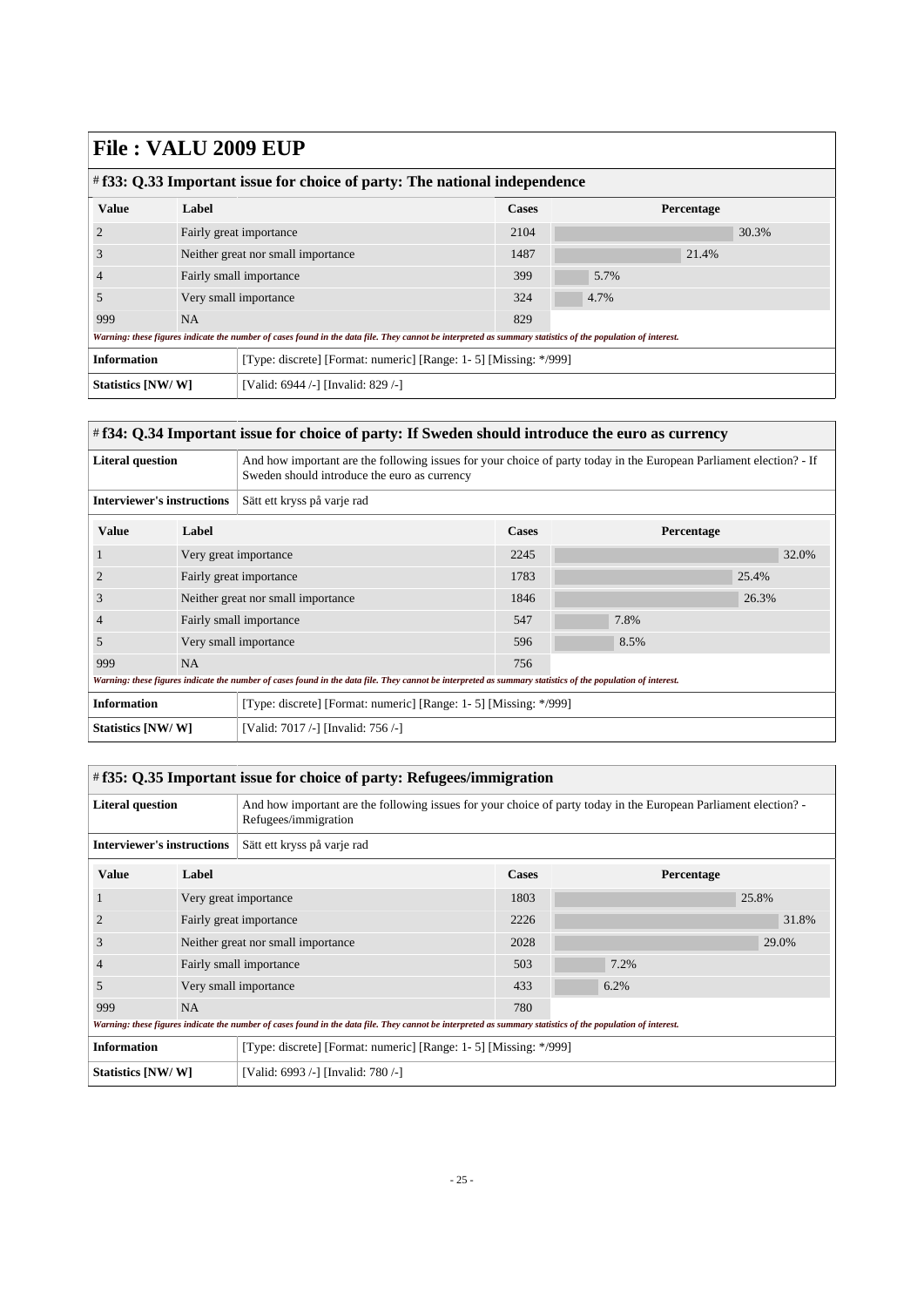<span id="page-25-0"></span>

| $\#$ f36: Q.36 Important issue for choice of party: Turkey's EU membership |                         |                                                                                                                                                             |                                                                                                                |            |       |  |  |
|----------------------------------------------------------------------------|-------------------------|-------------------------------------------------------------------------------------------------------------------------------------------------------------|----------------------------------------------------------------------------------------------------------------|------------|-------|--|--|
| <b>Literal question</b>                                                    |                         | Turkey's EU membership                                                                                                                                      | And how important are the following issues for your choice of party today in the European Parliament election? |            |       |  |  |
| <b>Interviewer's instructions</b>                                          |                         | Sätt ett kryss på varje rad                                                                                                                                 |                                                                                                                |            |       |  |  |
| <b>Value</b>                                                               | Label                   |                                                                                                                                                             | Cases                                                                                                          | Percentage |       |  |  |
|                                                                            |                         | Very great importance                                                                                                                                       | 782                                                                                                            | 11.2%      |       |  |  |
| $\overline{2}$                                                             | Fairly great importance |                                                                                                                                                             | 1094                                                                                                           | 15.7%      |       |  |  |
| 3                                                                          |                         | Neither great nor small importance                                                                                                                          | 2627                                                                                                           |            | 37.7% |  |  |
|                                                                            |                         | Fairly small importance                                                                                                                                     | 1067                                                                                                           | 15.3%      |       |  |  |
| 5                                                                          |                         | Very small importance                                                                                                                                       | 1400                                                                                                           | 20.1%      |       |  |  |
| 999                                                                        | <b>NA</b>               |                                                                                                                                                             | 803                                                                                                            |            |       |  |  |
|                                                                            |                         | Warning: these figures indicate the number of cases found in the data file. They cannot be interpreted as summary statistics of the population of interest. |                                                                                                                |            |       |  |  |
| <b>Information</b>                                                         |                         | [Type: discrete] [Format: numeric] [Range: 1- 5] [Missing: */999]                                                                                           |                                                                                                                |            |       |  |  |
| Statistics [NW/W]                                                          |                         | [Valid: 6970 /-] [Invalid: 803 /-]                                                                                                                          |                                                                                                                |            |       |  |  |

#### <span id="page-25-1"></span># **f37: Q.37 Important issue for choice of party: Conditions for businesses/companies**

| <b>Literal question</b>           |                         | And how important are the following issues for your choice of party today in the European Parliament election?<br>Conditions for businesses/companies       |                                                                   |            |       |  |
|-----------------------------------|-------------------------|-------------------------------------------------------------------------------------------------------------------------------------------------------------|-------------------------------------------------------------------|------------|-------|--|
| <b>Interviewer's instructions</b> |                         | Sätt ett kryss på varje rad                                                                                                                                 |                                                                   |            |       |  |
| <b>Value</b>                      | Label                   |                                                                                                                                                             | <b>Cases</b>                                                      | Percentage |       |  |
|                                   |                         | Very great importance                                                                                                                                       | 1525                                                              |            | 22.2% |  |
|                                   | Fairly great importance |                                                                                                                                                             | 2169                                                              |            | 31.6% |  |
| 3                                 |                         | Neither great nor small importance                                                                                                                          | 2070                                                              |            | 30.1% |  |
| $\overline{4}$                    |                         | Fairly small importance                                                                                                                                     | 638                                                               | 9.3%       |       |  |
| 5                                 |                         | Very small importance                                                                                                                                       | 466                                                               | 6.8%       |       |  |
| 999                               | <b>NA</b>               |                                                                                                                                                             | 905                                                               |            |       |  |
|                                   |                         | Warning: these figures indicate the number of cases found in the data file. They cannot be interpreted as summary statistics of the population of interest. |                                                                   |            |       |  |
| <b>Information</b>                |                         |                                                                                                                                                             | [Type: discrete] [Format: numeric] [Range: 1- 5] [Missing: */999] |            |       |  |
| Statistics [NW/W]                 |                         | [Valid: 6868 /-] [Invalid: 905 /-]                                                                                                                          |                                                                   |            |       |  |

#### <span id="page-25-2"></span># **f38: Q.38 Important issue for choice of party: Equality of opportunity between women and men**

| <b>Literal question</b>                                                                                                                                     |           | And how important are the following issues for your choice of party today in the European Parliament election?<br>Equality of opportunity between women and men |              |      |            |       |       |
|-------------------------------------------------------------------------------------------------------------------------------------------------------------|-----------|-----------------------------------------------------------------------------------------------------------------------------------------------------------------|--------------|------|------------|-------|-------|
| <b>Interviewer's instructions</b>                                                                                                                           |           | Sätt ett kryss på varje rad                                                                                                                                     |              |      |            |       |       |
| <b>Value</b>                                                                                                                                                | Label     |                                                                                                                                                                 | <b>Cases</b> |      | Percentage |       |       |
|                                                                                                                                                             |           | Very great importance                                                                                                                                           | 2953         |      |            |       | 41.8% |
|                                                                                                                                                             |           | Fairly great importance                                                                                                                                         | 1989         |      |            | 28.2% |       |
| 3                                                                                                                                                           |           | Neither great nor small importance                                                                                                                              | 1435         |      | 20.3%      |       |       |
| $\overline{4}$                                                                                                                                              |           | Fairly small importance                                                                                                                                         | 345          | 4.9% |            |       |       |
| 5                                                                                                                                                           |           | Very small importance                                                                                                                                           | 340          | 4.8% |            |       |       |
| 999                                                                                                                                                         | <b>NA</b> |                                                                                                                                                                 | 711          |      |            |       |       |
| Warning: these figures indicate the number of cases found in the data file. They cannot be interpreted as summary statistics of the population of interest. |           |                                                                                                                                                                 |              |      |            |       |       |
| <b>Information</b>                                                                                                                                          |           | [Type: discrete] [Format: numeric] [Range: 1- 5] [Missing: */999]                                                                                               |              |      |            |       |       |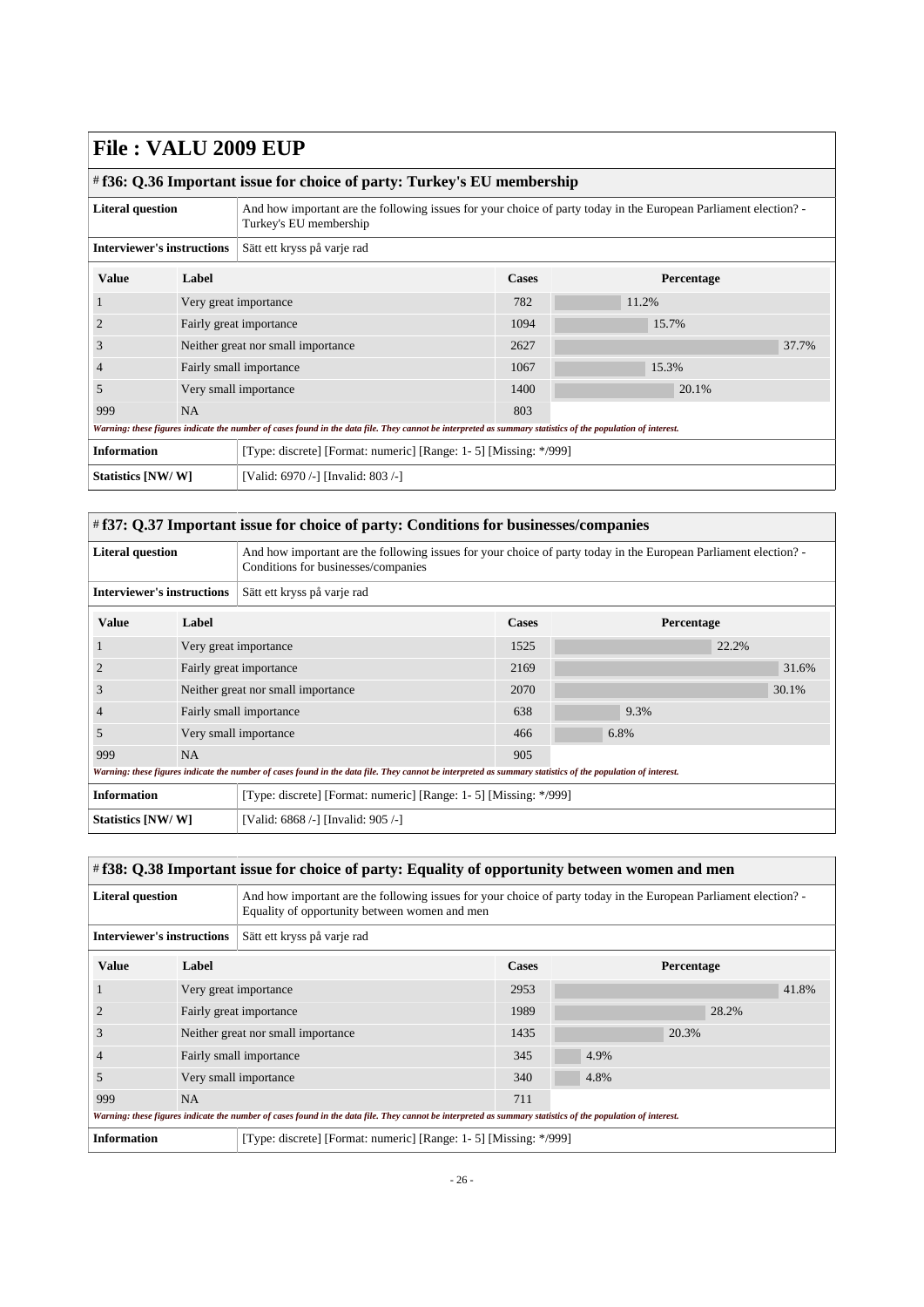# **f38: Q.38 Important issue for choice of party: Equality of opportunity between women and men**

**Statistics [NW/ W]** [Valid: 7062 /-] [Invalid: 711 /-]

<span id="page-26-0"></span>

| $\#$ f39: Q.39 Important issue for choice of party: Defence issues in the EU |           |                                                                                                                                                             |              |            |       |  |  |
|------------------------------------------------------------------------------|-----------|-------------------------------------------------------------------------------------------------------------------------------------------------------------|--------------|------------|-------|--|--|
| <b>Literal question</b>                                                      |           | And how important are the following issues for your choice of party today in the European Parliament election?<br>Defence issues in the EU                  |              |            |       |  |  |
| <b>Interviewer's instructions</b>                                            |           | Sätt ett kryss på varje rad                                                                                                                                 |              |            |       |  |  |
| <b>Value</b>                                                                 | Label     |                                                                                                                                                             | <b>Cases</b> | Percentage |       |  |  |
|                                                                              |           | Very great importance                                                                                                                                       | 1805         |            | 25.8% |  |  |
|                                                                              |           | Fairly great importance                                                                                                                                     | 2126         |            | 30.4% |  |  |
| 3                                                                            |           | Neither great nor small importance                                                                                                                          | 2049         |            | 29.3% |  |  |
| 4                                                                            |           | Fairly small importance                                                                                                                                     | 558          | 8.0%       |       |  |  |
| 5                                                                            |           | Very small importance                                                                                                                                       | 454          | 6.5%       |       |  |  |
| 999                                                                          | <b>NA</b> |                                                                                                                                                             | 781          |            |       |  |  |
|                                                                              |           | Warning: these figures indicate the number of cases found in the data file. They cannot be interpreted as summary statistics of the population of interest. |              |            |       |  |  |
| <b>Information</b>                                                           |           | [Type: discrete] [Format: numeric] [Range: 1-5] [Missing: */999]                                                                                            |              |            |       |  |  |
| Statistics [NW/W]                                                            |           | [Valid: 6992 /-] [Invalid: 781 /-]                                                                                                                          |              |            |       |  |  |

<span id="page-26-1"></span>

| #f40: Q.40 Important issue for choice of party: Democracy in the EU |                         |                                                                                                                                                             |       |      |       |            |       |  |
|---------------------------------------------------------------------|-------------------------|-------------------------------------------------------------------------------------------------------------------------------------------------------------|-------|------|-------|------------|-------|--|
| <b>Literal question</b>                                             |                         | And how important are the following issues for your choice of party today in the European Parliament election?<br>Democracy in the EU                       |       |      |       |            |       |  |
| <b>Interviewer's instructions</b>                                   |                         | Sätt ett kryss på varje rad                                                                                                                                 |       |      |       |            |       |  |
| <b>Value</b>                                                        | Label                   |                                                                                                                                                             | Cases |      |       | Percentage |       |  |
|                                                                     |                         | Very great importance                                                                                                                                       | 3527  |      |       |            | 50.0% |  |
|                                                                     | Fairly great importance |                                                                                                                                                             | 2254  |      |       | 31.9%      |       |  |
| 3                                                                   |                         | Neither great nor small importance                                                                                                                          | 958   |      | 13.6% |            |       |  |
|                                                                     |                         | Fairly small importance                                                                                                                                     | 151   | 2.1% |       |            |       |  |
| 5                                                                   |                         | Very small importance                                                                                                                                       | 170   | 2.4% |       |            |       |  |
| 999                                                                 | <b>NA</b>               |                                                                                                                                                             | 713   |      |       |            |       |  |
|                                                                     |                         | Warning: these figures indicate the number of cases found in the data file. They cannot be interpreted as summary statistics of the population of interest. |       |      |       |            |       |  |
| <b>Information</b>                                                  |                         | [Type: discrete] [Format: numeric] [Range: 1- 5] [Missing: */999]                                                                                           |       |      |       |            |       |  |
| Statistics [NW/W]                                                   |                         | [Valid: 7060 /-] [Invalid: 713 /-]                                                                                                                          |       |      |       |            |       |  |

<span id="page-26-2"></span>

| #f41: Q.41 Important issue for choice of party: The social welfare                                                                                                |       |                                    |              |       |            |  |  |  |  |
|-------------------------------------------------------------------------------------------------------------------------------------------------------------------|-------|------------------------------------|--------------|-------|------------|--|--|--|--|
| And how important are the following issues for your choice of party today in the European Parliament election? - The<br><b>Literal question</b><br>social welfare |       |                                    |              |       |            |  |  |  |  |
| <b>Interviewer's instructions</b><br>Sätt ett kryss på varje rad                                                                                                  |       |                                    |              |       |            |  |  |  |  |
| <b>Value</b>                                                                                                                                                      | Label |                                    | <b>Cases</b> |       | Percentage |  |  |  |  |
|                                                                                                                                                                   |       | Very great importance              | 3080         |       | 43.6%      |  |  |  |  |
|                                                                                                                                                                   |       | Fairly great importance            | 2433         |       | 34.5%      |  |  |  |  |
|                                                                                                                                                                   |       | Neither great nor small importance |              | 16.1% |            |  |  |  |  |
|                                                                                                                                                                   |       | Fairly small importance            |              | 3.1%  |            |  |  |  |  |
|                                                                                                                                                                   |       | Very small importance              | 193          | 2.7%  |            |  |  |  |  |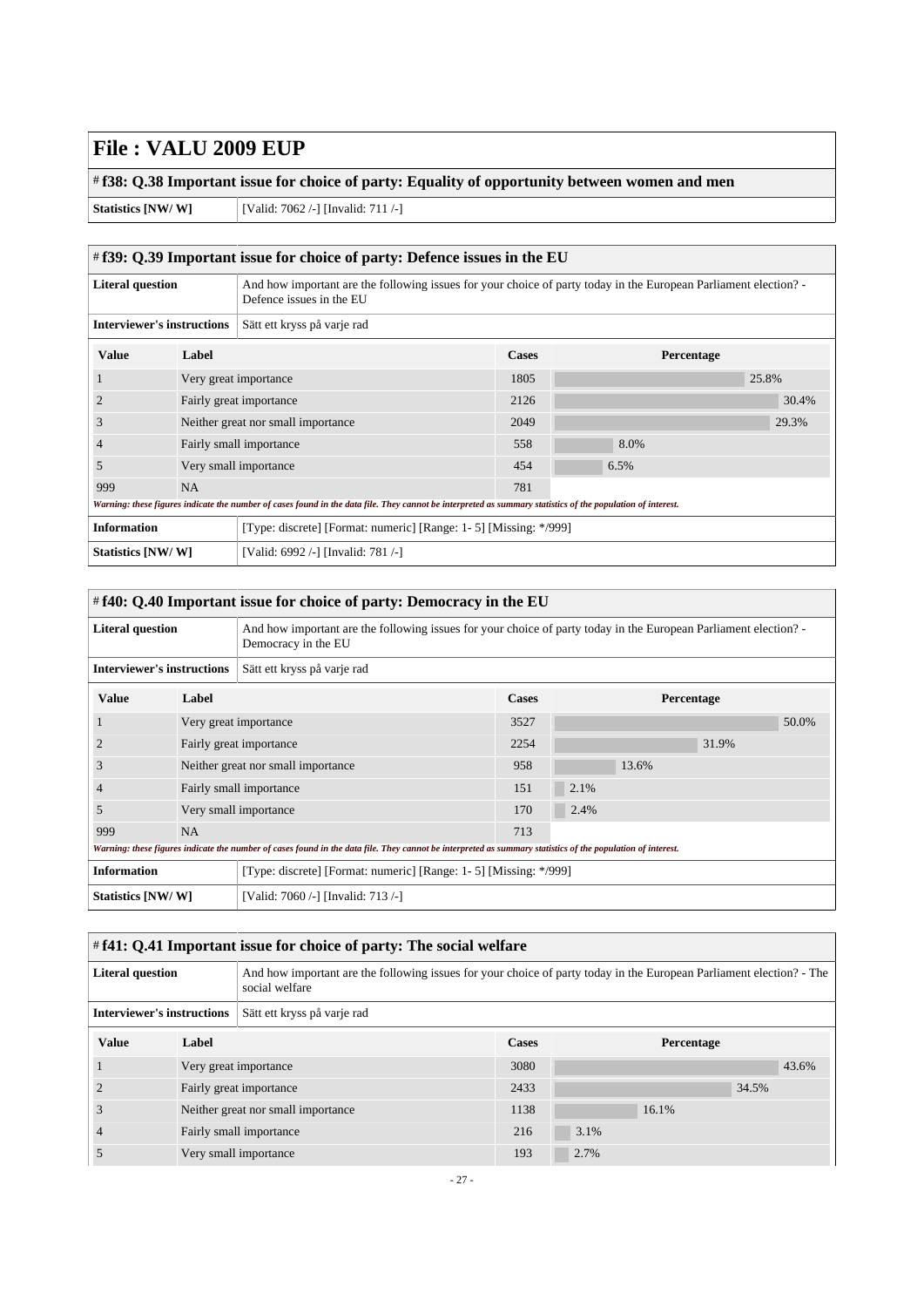<span id="page-27-1"></span> $\Gamma$ 

| $\#$ f41: Q.41 Important issue for choice of party: The social welfare |       |                                                                                                                                                             |              |            |  |  |  |
|------------------------------------------------------------------------|-------|-------------------------------------------------------------------------------------------------------------------------------------------------------------|--------------|------------|--|--|--|
| <b>Value</b>                                                           | Label |                                                                                                                                                             | <b>Cases</b> | Percentage |  |  |  |
| 999                                                                    | NA    |                                                                                                                                                             | 713          |            |  |  |  |
|                                                                        |       | Warning: these figures indicate the number of cases found in the data file. They cannot be interpreted as summary statistics of the population of interest. |              |            |  |  |  |
| <b>Information</b>                                                     |       | [Type: discrete] [Format: numeric] [Range: 1- 5] [Missing: */999]                                                                                           |              |            |  |  |  |
| Statistics [NW/W]                                                      |       | [Valid: 7060 /-] [Invalid: 713 /-]                                                                                                                          |              |            |  |  |  |

<span id="page-27-0"></span>

| # f42: Q.42 Important issue for choice of party: Drug policy |                         |                                                                                                                                                             |      |                   |       |       |  |
|--------------------------------------------------------------|-------------------------|-------------------------------------------------------------------------------------------------------------------------------------------------------------|------|-------------------|-------|-------|--|
| <b>Literal question</b>                                      |                         | And how important are the following issues for your choice of party today in the European Parliament election?<br>Drug policy (alcohol, narcotics, etc.)    |      |                   |       |       |  |
| <b>Interviewer's instructions</b>                            |                         | Sätt ett kryss på varje rad                                                                                                                                 |      |                   |       |       |  |
| <b>Value</b>                                                 | Label                   |                                                                                                                                                             |      | <b>Percentage</b> |       |       |  |
| -1                                                           |                         | Very great importance                                                                                                                                       | 2258 |                   |       | 32.1% |  |
| $\overline{c}$                                               | Fairly great importance |                                                                                                                                                             | 2023 |                   | 28.8% |       |  |
| 3                                                            |                         | Neither great nor small importance                                                                                                                          | 1840 |                   | 26.2% |       |  |
| $\overline{4}$                                               |                         | Fairly small importance                                                                                                                                     | 495  | 7.0%              |       |       |  |
| .5                                                           |                         | Very small importance                                                                                                                                       | 417  | 5.9%              |       |       |  |
| 999                                                          | <b>NA</b>               |                                                                                                                                                             | 740  |                   |       |       |  |
|                                                              |                         | Warning: these figures indicate the number of cases found in the data file. They cannot be interpreted as summary statistics of the population of interest. |      |                   |       |       |  |
| <b>Information</b>                                           |                         | [Type: discrete] [Format: numeric] [Range: 1- 5] [Missing: */999]                                                                                           |      |                   |       |       |  |
| Statistics [NW/W]                                            |                         | [Valid: 7033 /-] [Invalid: 740 /-]                                                                                                                          |      |                   |       |       |  |

| # f43: Q.43 Important issue for choice of party: The position of the trade unions                                                                           |                                    |                                                                                                                                                      |              |       |            |  |  |
|-------------------------------------------------------------------------------------------------------------------------------------------------------------|------------------------------------|------------------------------------------------------------------------------------------------------------------------------------------------------|--------------|-------|------------|--|--|
| <b>Literal question</b>                                                                                                                                     |                                    | And how important are the following issues for your choice of party today in the European Parliament election? - The<br>position of the trade unions |              |       |            |  |  |
| <b>Interviewer's instructions</b>                                                                                                                           |                                    | Sätt ett kryss på varje rad                                                                                                                          |              |       |            |  |  |
| <b>Value</b>                                                                                                                                                | Label                              |                                                                                                                                                      | <b>Cases</b> |       | Percentage |  |  |
|                                                                                                                                                             | Very great importance              |                                                                                                                                                      | 1528         |       | 21.8%      |  |  |
|                                                                                                                                                             | Fairly great importance            |                                                                                                                                                      | 1566         |       | 22.4%      |  |  |
| 3                                                                                                                                                           | Neither great nor small importance |                                                                                                                                                      | 2281         |       | 32.6%      |  |  |
|                                                                                                                                                             | Fairly small importance            |                                                                                                                                                      | 885          | 12.6% |            |  |  |
| 5                                                                                                                                                           | Very small importance              |                                                                                                                                                      | 741          | 10.6% |            |  |  |
| 999                                                                                                                                                         | NA                                 |                                                                                                                                                      | 772          |       |            |  |  |
| Warning: these figures indicate the number of cases found in the data file. They cannot be interpreted as summary statistics of the population of interest. |                                    |                                                                                                                                                      |              |       |            |  |  |
| <b>Information</b>                                                                                                                                          |                                    | [Type: discrete] [Format: numeric] [Range: 1- 5] [Missing: */999]                                                                                    |              |       |            |  |  |
| Statistics [NW/W]                                                                                                                                           |                                    | [Valid: 7001 /-] [Invalid: 772 /-]                                                                                                                   |              |       |            |  |  |

٦

<span id="page-27-2"></span>

| $\#f44$ : Q.44 Important issue for choice of party: Fight against crime |                       |                                                                                                                                       |              |            |  |  |
|-------------------------------------------------------------------------|-----------------------|---------------------------------------------------------------------------------------------------------------------------------------|--------------|------------|--|--|
| <b>Literal question</b>                                                 |                       | And how important are the following issues for your choice of party today in the European Parliament election?<br>Fight against crime |              |            |  |  |
| <b>Interviewer's instructions</b>                                       |                       | Sätt ett kryss på varje rad                                                                                                           |              |            |  |  |
| <b>Value</b>                                                            | Label                 |                                                                                                                                       | <b>Cases</b> | Percentage |  |  |
|                                                                         | Very great importance |                                                                                                                                       | 2925         | 41.5%      |  |  |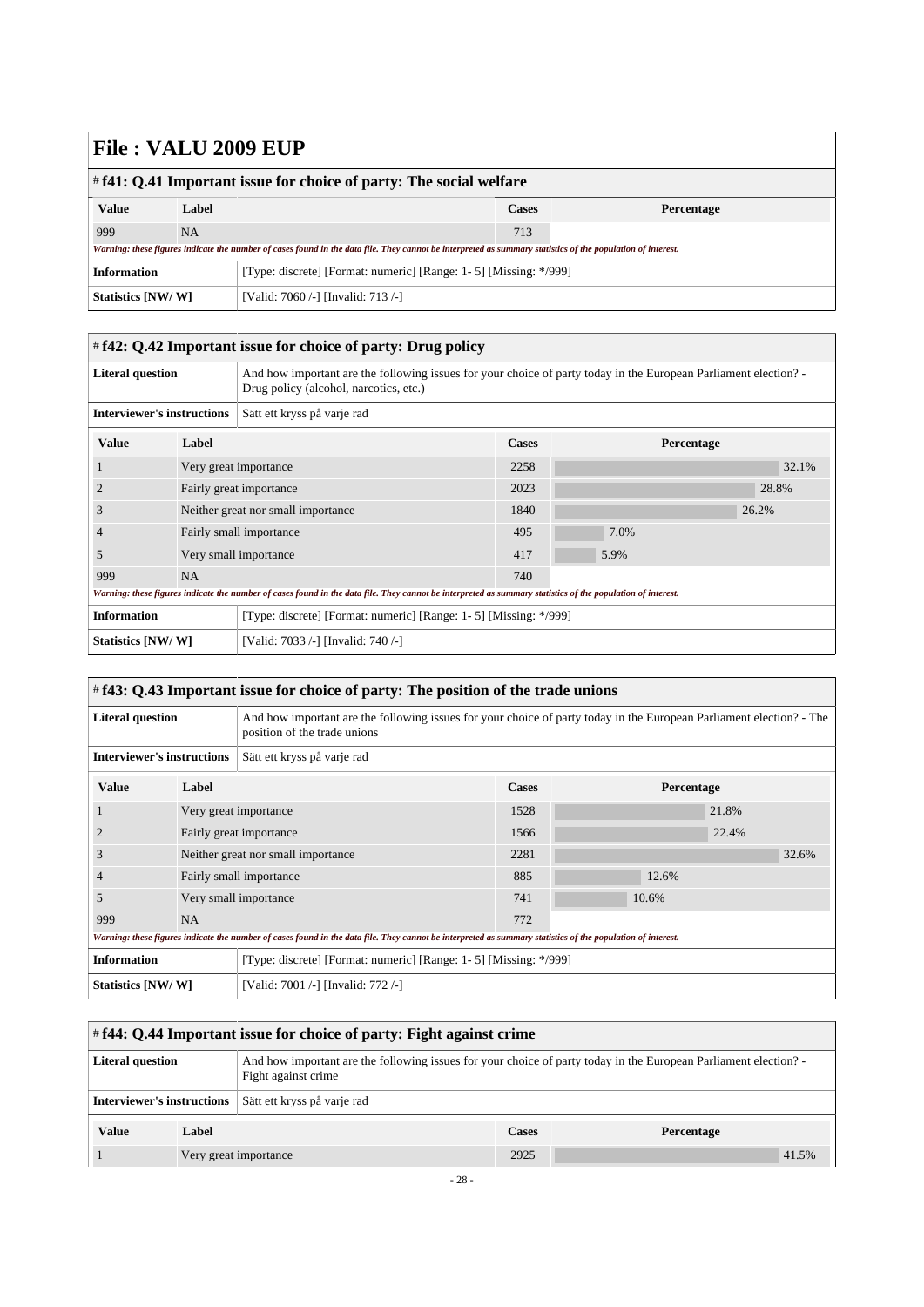| $\#$ f44: Q.44 Important issue for choice of party: Fight against crime                                                                                     |                                    |                                                                   |       |            |       |  |  |
|-------------------------------------------------------------------------------------------------------------------------------------------------------------|------------------------------------|-------------------------------------------------------------------|-------|------------|-------|--|--|
| <b>Value</b>                                                                                                                                                | Label                              |                                                                   | Cases | Percentage |       |  |  |
|                                                                                                                                                             |                                    | Fairly great importance                                           | 2096  |            | 29.7% |  |  |
|                                                                                                                                                             | Neither great nor small importance |                                                                   | 1373  |            | 19.5% |  |  |
|                                                                                                                                                             | Fairly small importance            |                                                                   | 347   | 4.9%       |       |  |  |
|                                                                                                                                                             | Very small importance              |                                                                   | 307   | 4.4%       |       |  |  |
| 999                                                                                                                                                         | <b>NA</b>                          |                                                                   |       |            |       |  |  |
| Warning: these figures indicate the number of cases found in the data file. They cannot be interpreted as summary statistics of the population of interest. |                                    |                                                                   |       |            |       |  |  |
| <b>Information</b>                                                                                                                                          |                                    | [Type: discrete] [Format: numeric] [Range: 1- 5] [Missing: */999] |       |            |       |  |  |
| <b>Statistics [NW/W]</b>                                                                                                                                    |                                    | [Valid: 7048 /-] [Invalid: 725 /-]                                |       |            |       |  |  |

#### <span id="page-28-0"></span># **f45: Q.45 Important issue for choice of party: The issue of file sharing**

| <b>Literal question</b>                                                                                                                                     |                         | And how important are the following issues for your choice of party today in the European Parliament election? -The |              |            |       |  |  |
|-------------------------------------------------------------------------------------------------------------------------------------------------------------|-------------------------|---------------------------------------------------------------------------------------------------------------------|--------------|------------|-------|--|--|
|                                                                                                                                                             |                         | issue of file sharing                                                                                               |              |            |       |  |  |
| <b>Interviewer's instructions</b>                                                                                                                           |                         | Sätt ett kryss på varje rad                                                                                         |              |            |       |  |  |
| <b>Value</b>                                                                                                                                                | Label                   |                                                                                                                     | <b>Cases</b> | Percentage |       |  |  |
|                                                                                                                                                             | Very great importance   |                                                                                                                     | 1343         |            | 19.1% |  |  |
|                                                                                                                                                             | Fairly great importance |                                                                                                                     | 1105         |            | 15.8% |  |  |
| 3                                                                                                                                                           |                         | Neither great nor small importance                                                                                  | 2149         |            | 30.6% |  |  |
|                                                                                                                                                             | Fairly small importance |                                                                                                                     | 1007         | 14.4%      |       |  |  |
| 5                                                                                                                                                           | Very small importance   |                                                                                                                     | 1411         |            | 20.1% |  |  |
| 999                                                                                                                                                         | <b>NA</b>               |                                                                                                                     | 758          |            |       |  |  |
| Warning: these figures indicate the number of cases found in the data file. They cannot be interpreted as summary statistics of the population of interest. |                         |                                                                                                                     |              |            |       |  |  |
| <b>Information</b>                                                                                                                                          |                         | [Type: discrete] [Format: numeric] [Range: 1- 5] [Missing: */999]                                                   |              |            |       |  |  |
| Statistics [NW/W]                                                                                                                                           |                         | [Valid: 7015 /-] [Invalid: 758 /-]                                                                                  |              |            |       |  |  |